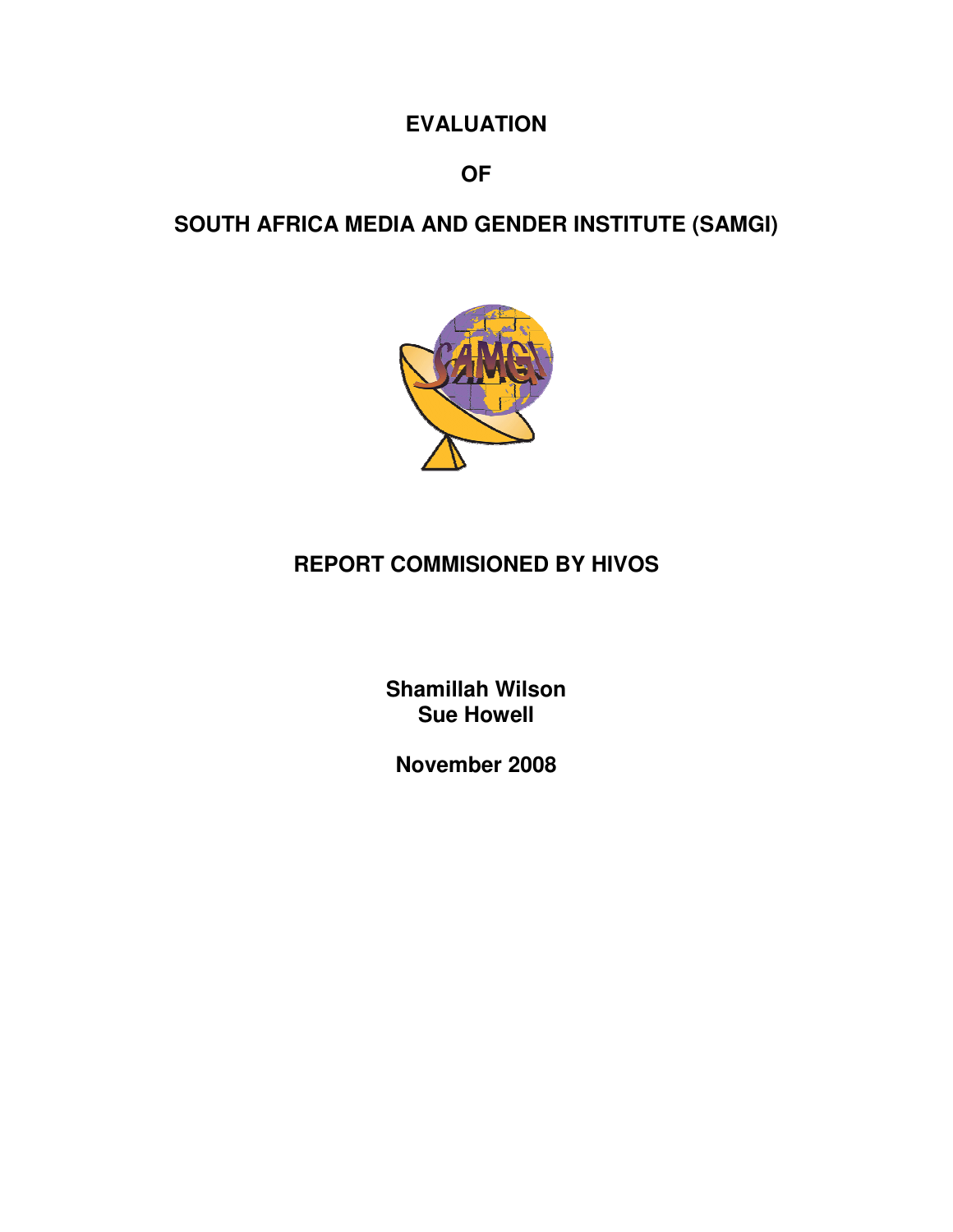#### **PREAMBLE**

We wish to acknowledge SAMGI for agreeing to engage in this process of self scrutiny. Thanks to the staff, Board and all the persons interviewed and organisations visited for making the time available and for their patience in enduring all our questions.

All persons interviewed seemed to be motivated by a positive and constructive attitude aimed at building the organisation. Their frank and open contributions and insights were invaluable in creating as rich a picture as possible.

We hope that the story that emerges on these pages will help the SAMGI team to grapple with their existing challenges as they forge ahead with their vision.

The questions provided by HIVOS have formed the basis of the institutional evaluation. Each question asked by HIVOS has been answered and these answers are based on the documents provided by SAMGI, interviews with the Board, director, finance and administration staff, the management committee, the auditors and staff in general. As the original contract between SAMGI and HIVOS did not call for a separate audit, the financial section of this evaluation takes the form of the questions asked as if an audit were taking place. In other words this evaluation has been commissioned to ascertain that the funds provided to SAMGI from HIVOS were spent in a manor conducive to the agreement reached between the two parties. Where additional financial indicators not covered by the guiding questions provided by HIVOS, the evaluator has inserted these.

The scope of the institutional and financial evaluation is straightforward and in depth and has been approached in an open manner with SAMGI. SAMGI is aware that they have their systems in place and that their challenges lie in maintaining and strengthening their funding base for the longer term. It is clear that SAMGI has a market niche, but that their marketing itself needs strengthening.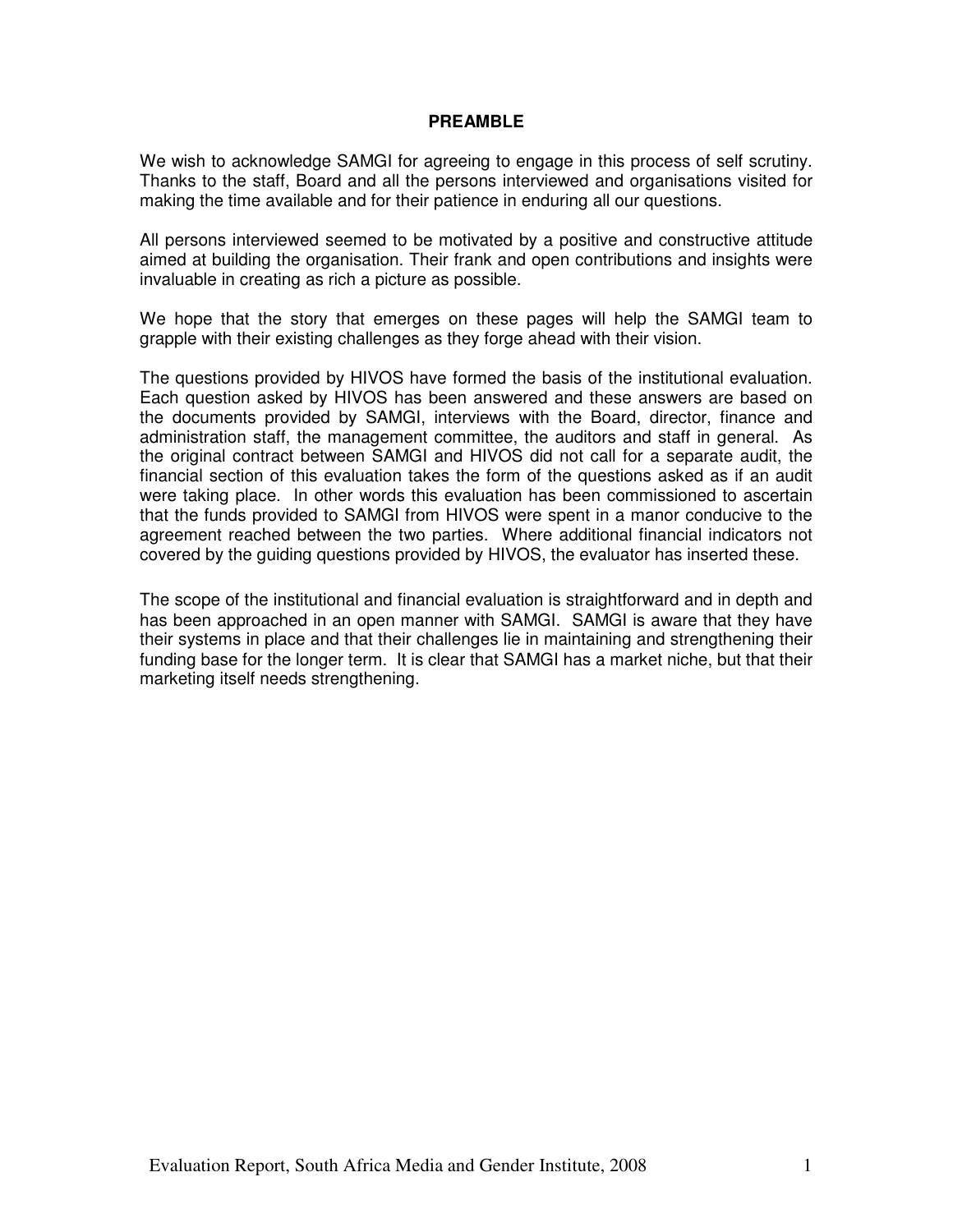## **TABLE OF CONTENTS**

|                                                                                                                                                                                                                                                                                                                                                                                          | Page                                                                 |
|------------------------------------------------------------------------------------------------------------------------------------------------------------------------------------------------------------------------------------------------------------------------------------------------------------------------------------------------------------------------------------------|----------------------------------------------------------------------|
| Preamble<br><b>EXECUTIVE SUMMARY</b>                                                                                                                                                                                                                                                                                                                                                     | 1<br>3                                                               |
| 1. INTRODUCTION                                                                                                                                                                                                                                                                                                                                                                          | 5                                                                    |
| 1.1 Background: Southern Africa Media and Gender Institute (SAMGI)                                                                                                                                                                                                                                                                                                                       | 5                                                                    |
| 1.2 The socio-political context of the organisation                                                                                                                                                                                                                                                                                                                                      | 6                                                                    |
| 1.3 Geographical Coverage of SAMGI                                                                                                                                                                                                                                                                                                                                                       | 7                                                                    |
| 2. THE EVALUATION                                                                                                                                                                                                                                                                                                                                                                        | 8                                                                    |
| 2.1 Evaluation methodology                                                                                                                                                                                                                                                                                                                                                               | 8                                                                    |
| 3. EVALUATION FINDINGS                                                                                                                                                                                                                                                                                                                                                                   | 9                                                                    |
| Vision, Mission, Long-Term Objectives And Long-Term Strategies<br>3.1                                                                                                                                                                                                                                                                                                                    | 9                                                                    |
| 3.1.1 SAMGI Vision<br>3.1.2 Values<br>3.1.3 Relevance and quality of the work of SAMGI                                                                                                                                                                                                                                                                                                   | 10<br>11<br>12                                                       |
| 3.2 Capacity<br>3.2.1 Human Resources<br>3.2.2 Corporate Governance<br>3.2.3 Systems                                                                                                                                                                                                                                                                                                     | 12<br>12 <sup>2</sup><br>13<br>14                                    |
| 3.3 Financial management and resources<br>3.4 Institutional linkages                                                                                                                                                                                                                                                                                                                     | 15<br>18                                                             |
| 3.5 Relation with target groups                                                                                                                                                                                                                                                                                                                                                          | 19                                                                   |
| 3.6 Assessment of core programmes of SAMGI<br>3.6.1 Core Programmes Assessment<br>3.6.2 Observations from Programmatic Assessment                                                                                                                                                                                                                                                        | 20<br>20<br>24                                                       |
| 4. CONCLUSIONS OF THE EVALUATION<br>4.1 Organisational Challenges<br>4.2 Achievements of the Organisation<br>4.3 Sustainability<br>4.4 Succession<br>4.5 Human Resources Function<br>4.6 Reporting<br>4.7 Cash-flow management<br>4.8 Managing Change<br>Realigning processes, policies and procedures<br>4.9<br>4.10 Evaluation and Reflection<br>4.11 Ensuring Follow-up<br>Appendices | 25<br>25<br>26<br>26<br>26<br>27<br>27<br>27<br>27<br>30<br>30<br>30 |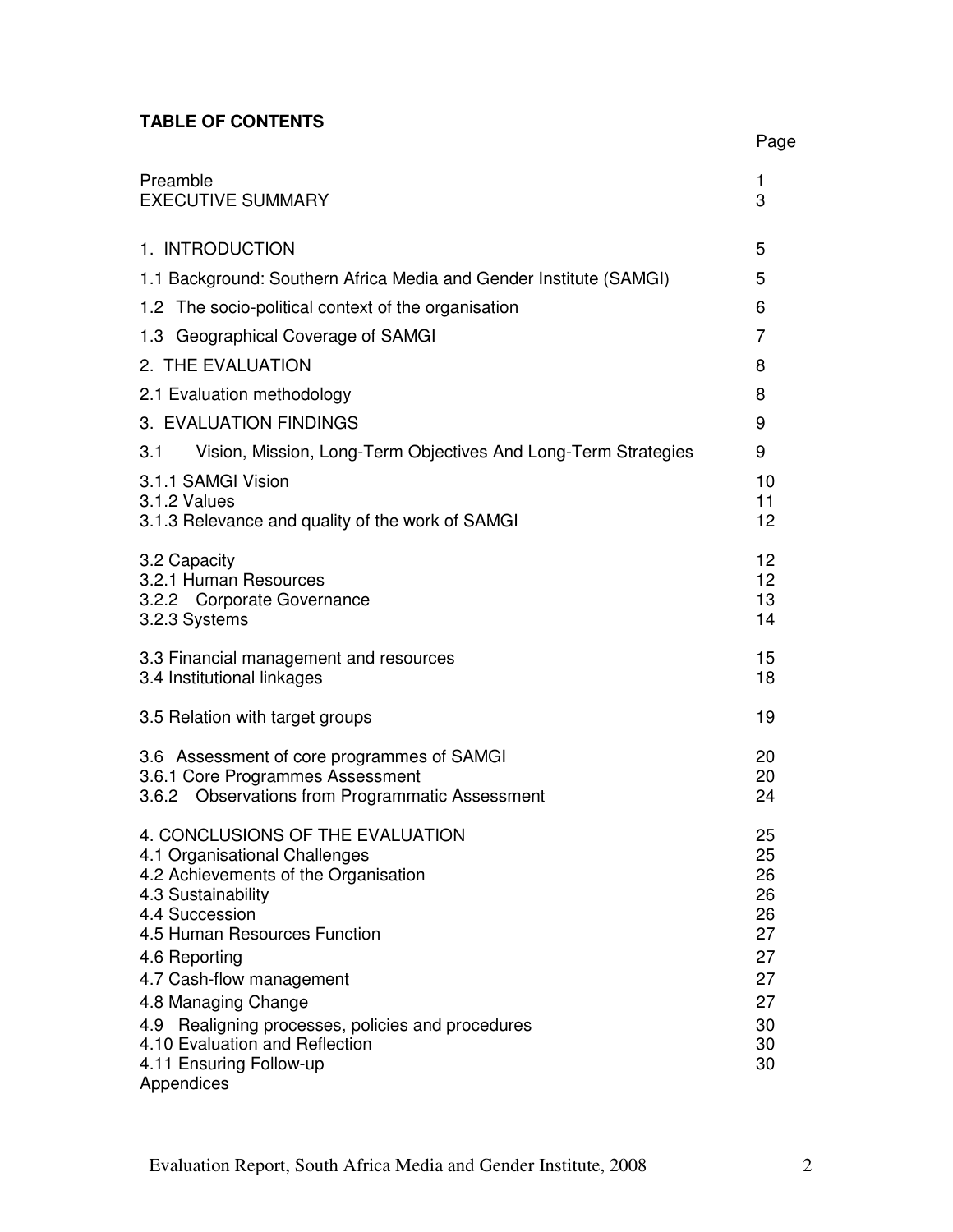#### **EXECUTIVE SUMMARY**

The Southern Africa Media and Gender Institute (SAMGI) is a South African based feminist organisation whose core function is to fulfil the communication, gender awareness and critical media consumption needs of the Southern African Region. SAMGI does this through monitoring reporting on gender issues, training and building capacity of journalists and civil society in order to produce alternative media and critique existing media.

The evaluation looked at the mission and vision, capacity, financial systems, institutional linkages, relationship with target groups and also assessed the core programmes of SAMGI, their effect and impact. To achieve this, the evaluation was conducted using a qualitative approach. Interviews with programme staff, beneficiaries and stakeholders were conducted. This was supported by a desk-study of available documents.

The findings of this evaluation relate to the implementation of the workplans of SAMGI and the outcomes (intended and unintended).

Among the key achievements for the organisation is an impressive track record and evidence of stellar quality publications attesting to its work. Institutional partners and beneficiaries alike, sing the praises of the organisation and note that SAMGI as an organisation fulfils its mandate of empowering people to transform social relations of power. The organisation has also managed to create a solid institutional foundation from which to launch itself even further as it moves forward as an organisation.

While this evaluation does not claim to be an impact assessment, from the interviews and documentation, the evaluation was able to discern several indicators of change and impact. The work of SAMGI has contributed to shifts in definitions as women and youth in rural areas and prisons have been able to redefine their identities and also express through voice and production of their own media. Groups that had previously been excluded were also participating in and producing analysis and knowledge which put their own experience at the centre. This is known as a shift in behaviour. Thirdly, shifts in engagement has occurred as a result of SAMGI work that includes more aware media agents and activists as well as members of communities who now champion the issues of the marginalised and used their own experience as a basis to do so. Finally, SAMGI's work has been a critical instrument (especially is media monitoring reports) in advocacy and lobbying efforts for policy transformation.

#### **Key challenges and recommendation from the evaluation include:**

Stakeholder relationships: The organisation has indicated that it is sometimes difficult to get buy-in many groups were resistant or came with their agendas. The organisation has to come up with an effective strategy to get buy-in and commitment from stakeholders and participants and coordinators.

Sustainability: the organisation needs to develop a sustainability plan that addresses programmatic and financial sustainability. This would involve actively and consistently assessing impact, conducting trends assessment and assessment and understanding the changing local/regional/global environment. Also finding a resourcing strategy that includes income generation and a diverse funding base.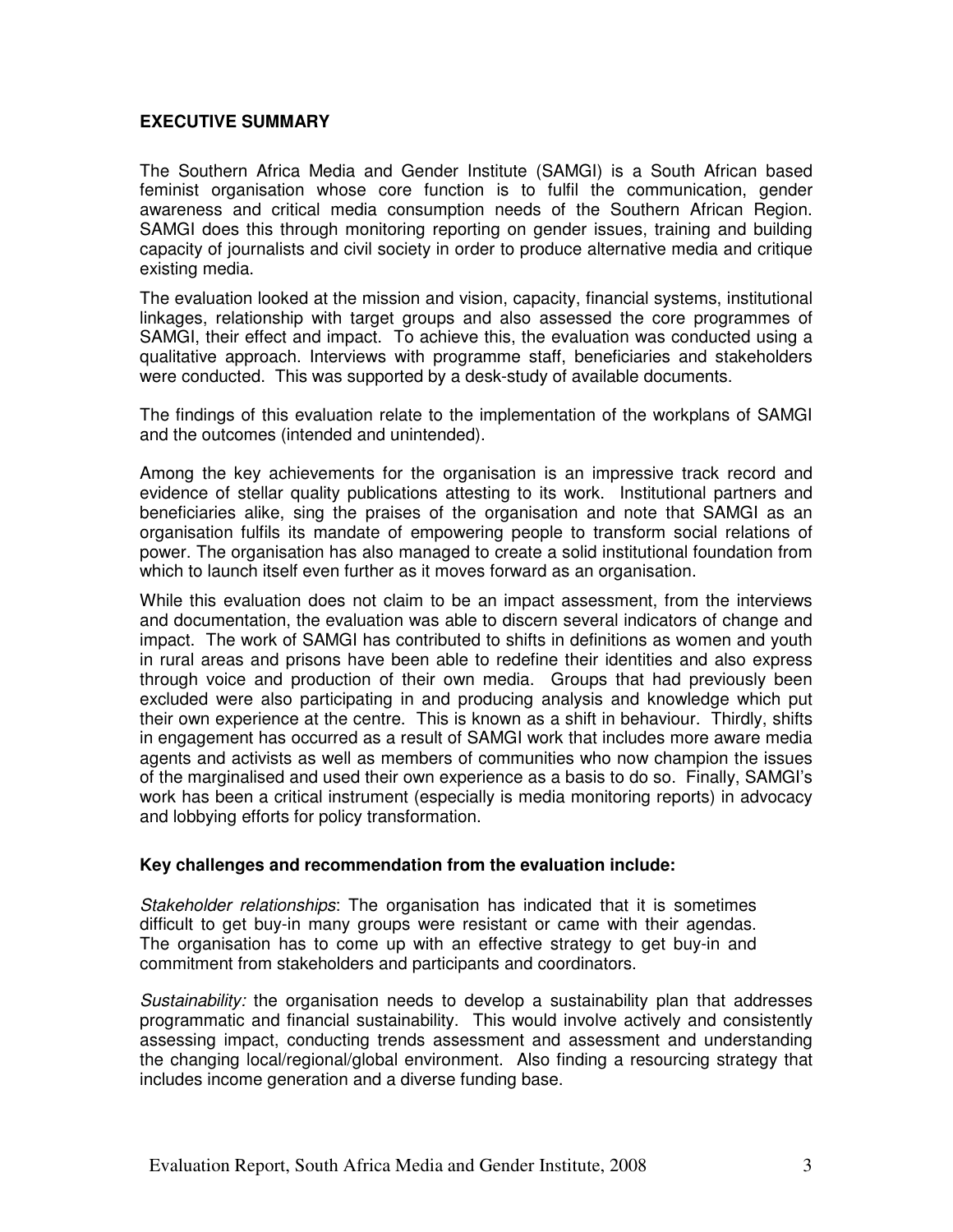Succession: the organisation needs to come up with a succession plan that looks at identifying strategies and criteria that would support in diversifying the leadership of the organisation organically.

Human Resources Function: SAMGI needs to appoint a qualified Human Resource Board member to guide the organization with respect to staff development, hiring new staff, and termination of staff where funding is not available and performance not adequate.

Reporting: non-timely reporting and inconsistent quality of reports is a key issue and SAMGI needs to as an organisation link reporting to its appraisal system and ensure that standards are set for quality of reporting.

Realigning processes, policies and procedures: there is a need for SAMGI to go through all processes and realigning it in terms of organisational goals and programmes.

Evaluation and Reflection**:** While SAMGI is good at critiqueing and producing media, it also needs to develop the rigours of reflection and recording this in a space that leaves a trail to show how these reflections contribute to the practice within the organisation. The recommendation is that SAMGI combines an impact assessment much more broadly of its work with a trends mapping that will also highlight technological trends in terms of reaching and communication with mobile phones for example.

Ensuring Follow-up: As an organisation, it would be important for SAMGI to ensure much more enduring impact of their work by devising a consistent and concrete follow-up strategy. The investment of resources in processes is a strategic one and needs to be backed up with time and ongoing resources over a longer period of time.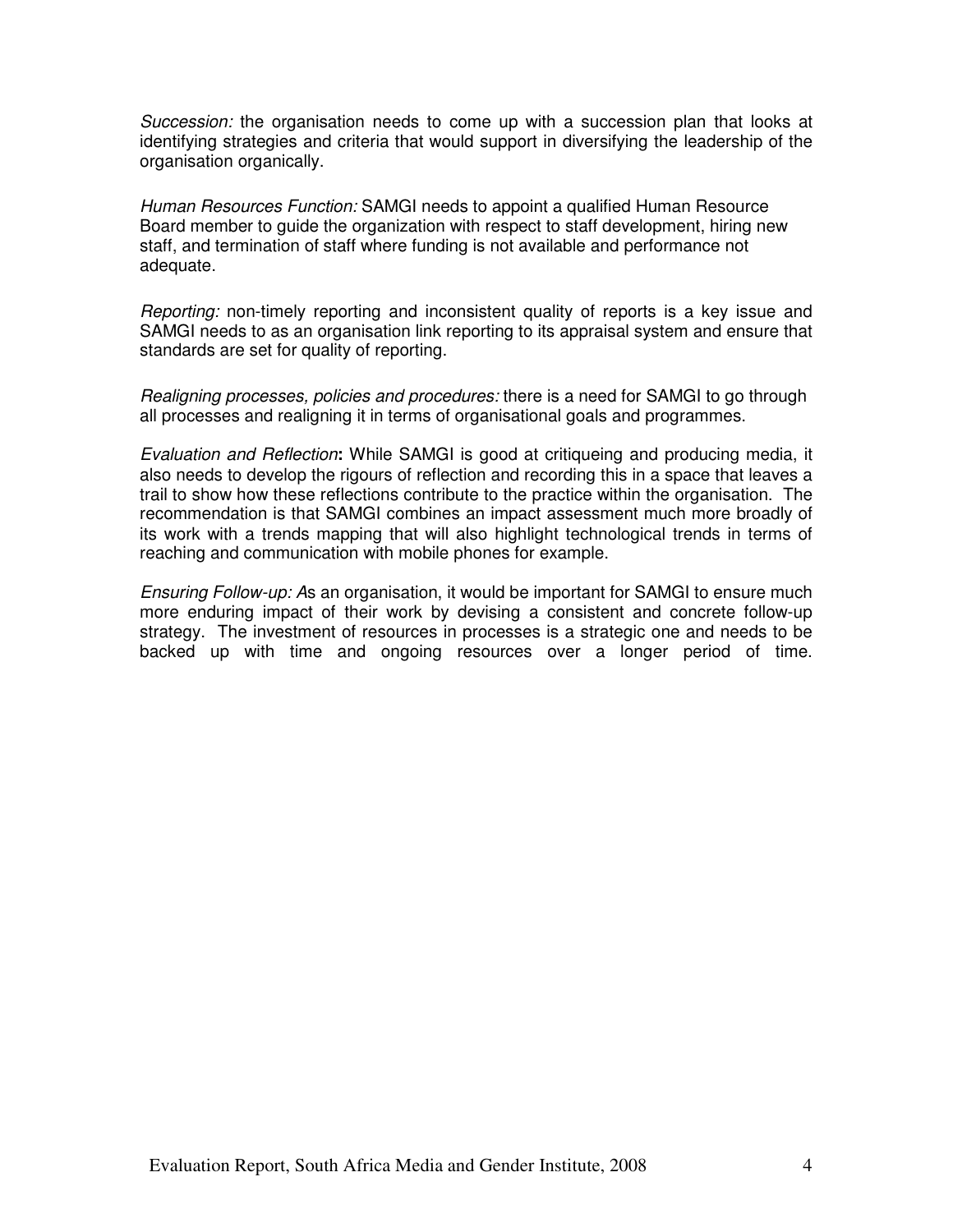## **1. INTRODUCTION 1.1 Background: Southern Africa Media and Gender Institute (SAMGI)**

The Southern African Media and Gender Institute (SAMGI) was founded in 2003 and is registered in South Africa as a non-profit making Non-Governmental Organisation (NGO).

SAMGI was founded as a result of the expanded activities of the Women's Media Watch. The Women's Media Watch has its origins with a group of women who in 1994 saw the need to get the least represented female voices heard in the media. The small group of woman who started the Women's Media Watch drew into their circle women from grassroots organisations who were able convey their problems and that of their communities to the group. This was the first Women's Media Watch in the Southern African region and there was no role model from which to draw on. The small volunteerstaff component and the struggle for funding soon saw the vibrant project shrink and hibernate. In 1996, a new director was appointed to take the project through a radical change process. The value of the Women's Media Watch was recognised and the project was re-established, funded and an expert co-ordinator in gender and media appointed. In 1997, the Gender and Communications course was added to the Women's Media Watch. Women's Media Watch concentrated on advocacy, lobbying and activism. The Gender and Communications course was initiated to teach the skills required to deconstruct the media, develop critical media awareness skills, monitor the media, develop information technology skills and develop writing skills to a wider audience. The organisation enjoyed a high level of recognition and the ability of the organisation to attract funding ensured that the Women's Media Watch was able to fulfil its terms of reference and grew into a well-received project with good potential to replicate itself in the Southern African Region. A change of management in the parent organisation in late 2000 signalled the end of the project when it decided to re-build its image, remerge with its former parent NGO, the Community Arts Project and abandon its gender projects. However, the will for the existence of the Women's Media Watch and the role it plays in gender transformation, the constant pressure from its beneficiaries and a few committed staff members of the project ensured that it was to survive.

It was in 2003, through a rapid diversification of the Media Watch activities, that a trust in the name 'The Southern African Media and Gender Institute' was set up with the Women's Media Watch as a project. In 2003, an Evaluation of the Women's Media Watch also provided the basis for building a solid foundation of what was to become SAMGI. The transition into SAMGI allowed the organisation to fulfil a critical role in communication, gender awareness and critical media consumption of the Southern African Region. While the Women's Media Watch as a project of SAMGI continued to focus on the purer activities of deconstructing, monitoring and bring about constructive transformation in and by the media, SAMGI as an organisation was also able to fulfil the role of building capacity of communities and enable their expression of voice to the media industry. The 'new' Women's Media Watch (SAMGI) concentrated on training on gender and media for gender activists for campaign strategies, have also trained youth in media and gender awareness including looking at the impact of HIV/AIDS, domestic violence and poverty on their lives. A basic media production module was developed and this included print, radio and photography skills. Finally, New Information Technology was added to the skills training programme of SAMGI.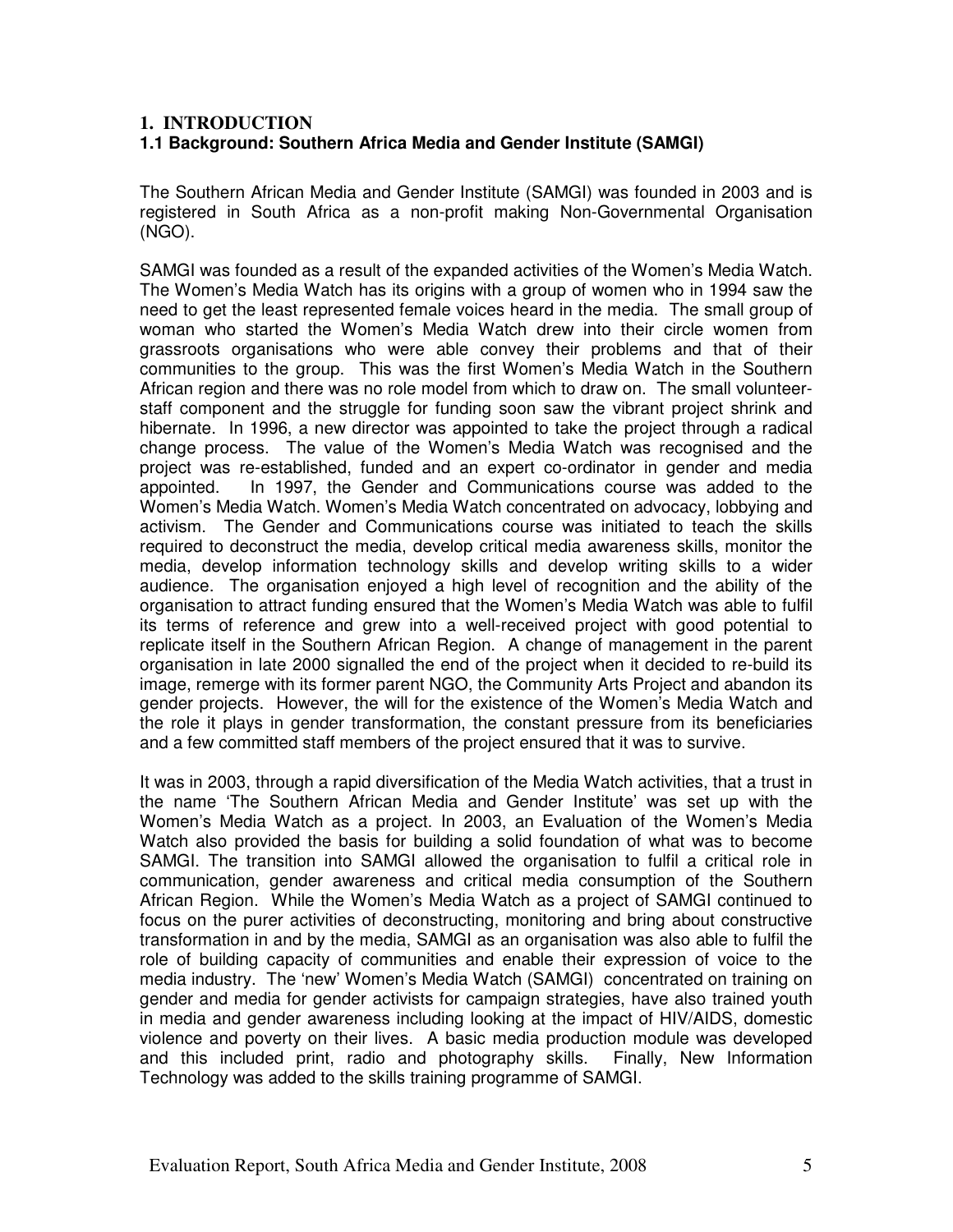SAMGI promotes human rights by increasing the range of voices heard in Southern SAMGI promotes human rights by increasing the range of voices heard in Southern Africa through participatory education, advocacy, lobbying and media production to improve the status of women. Africa through participatory education, advocacy, lobbying and media production to improve the status of women. It is human rights mediamonitoring body whose objective is to empower women and engage in the transformation of the media. SAMGI runs the following programmes: Justice for Gender, Citizens in Dialogue, GenMeDem (Gender Media and Democracy).

## **1.2 The socio-political context of the organisation**

The Southern African landscape is characterised by the following issues which could either act as inhibitors or accelerators to the work of SAMGI:

## **(i)** Violence against women

The high levels of gender violence in the region are a direct threat to women's rights in the region. In addition, gender violence is increasingly being recognised as a developmental constraint that, according to the Millennium Taskforce on Education and Gender Equality "retards economic growth and poverty reduction".

Campaigning by human rights activists has resulted in Heads of State signing (August 2008) the Southern African Development Community (SADC) Protocol on Gender and Development, which included six (out of a total twenty-three) targets specifically addressing gender based violence. The Protocol requires that states, by 2015, review and reform criminal laws and procedures applicable to cases of sexual offences and gender based violence. This includes eliminating gender bias and ensuring justice and fairness to survivors in a manner that ensures dignity, protection and respect. In SADC, Botswana, Malawi, Mauritius, Namibia, Seychelles, South Africa and Zimbabwe (or about half the SADC countries) have domestic violence laws. Yet, only five countries (Lesotho, Namibia, South Africa, Tanzania and Zimbabwe) have sexual offences legislation in place. At least eight countries do not recognise marital rape as an offence. Only Mozambique has passed specific legislation on human trafficking, while other countries are either drafting or have included trafficking as part of other legislation. There is particular need to quicken the process to pass relevant legislation in South Africa. With World Cup 2010 drawing closer, there are fears that South Africa, as the host country, could experience increased rates of trafficking of women and children for sexual exploitation.

Even with government affirmative programmes in place, cultural, social and economic practices that entrench patriarchal systems still make women more vulnerable to gender based violence. Economic disparities mean that women may stay in abusive relationships for economic reasons.

## (ii) HIV and AIDS

Sub-Saharan Africa remains most heavily affected by HIV, accounting for 67% of all people living with HIV and for 72% of AIDS deaths in 2007<sup>1</sup>. The feminization of the pandemic can account for the fact that over 50% of infected is women. This is not

 $\overline{a}$ <sup>1</sup> UNAIDS (2008). Report on the Global AIDS Pandemic. [Online] Available at: http://www.unaids.org/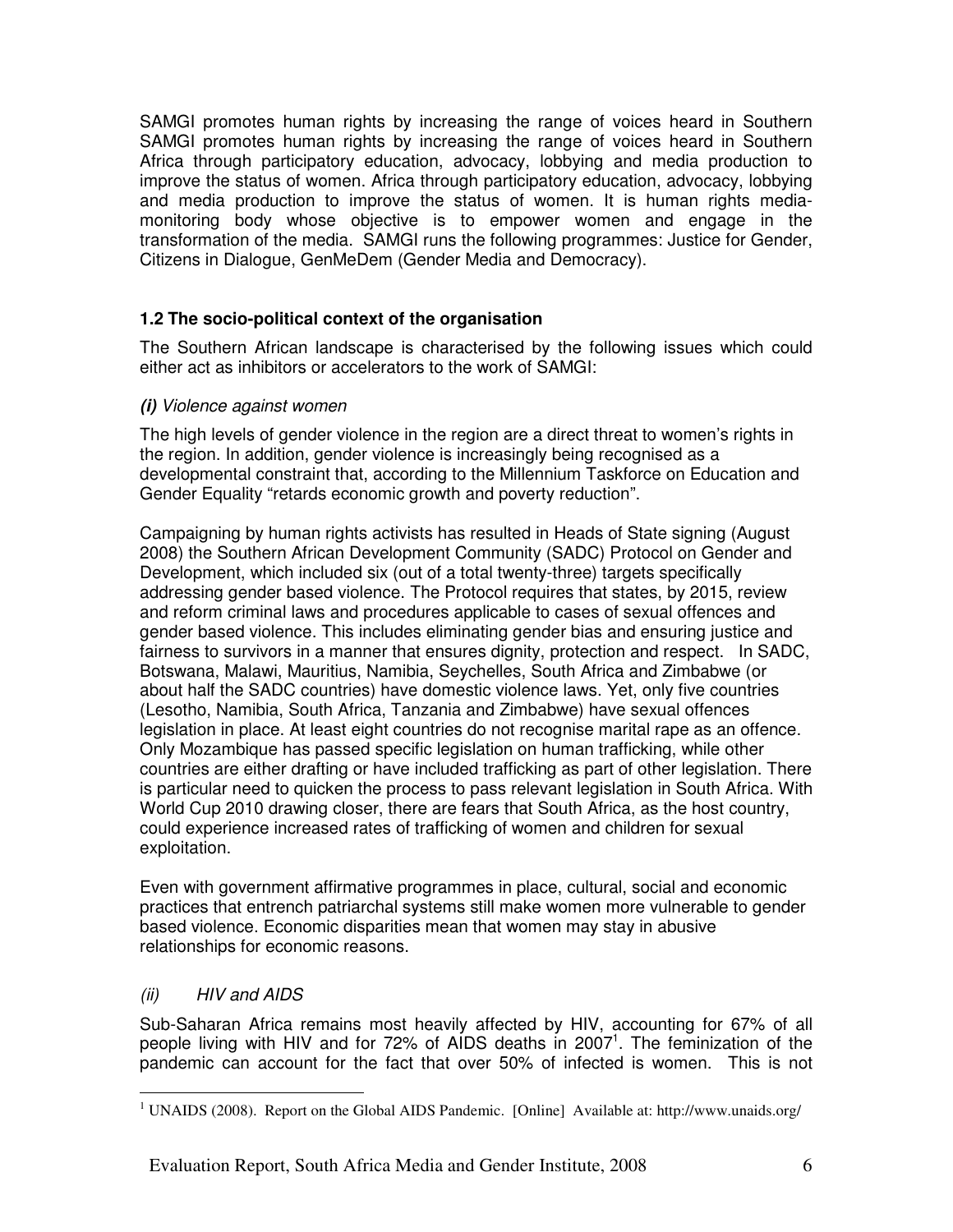helped by the fact that the deadly connection between violence and HIV has not been take up by key actors. The fact that women are vulnerable to infection because of violence and women who are infected likewise face greater risk of violence is not news, yet this has not resulted in comprehensive interventions that go to the heart of these issues. Furthermore, the reality of sex work and transactional sex in the region and the fact that this group find it difficult to access health services because of stigma and discrimination does not bode well for prevention efforts. In addition, the increasing rise of Christian fundamentalisms is another issue of concern as religious and traditional leaders play a key role in perpetuating stigma and discrimination. The increasing clampdown and criminalization of non-heterosexual expressions sexuality is another key issue impacting on HIV. Finally the clubbing together of HIV and AIDS in terms of analysis and what is needed to respond has meant that there has been an over focus on the disease aspect and a lack of response in the socio-sexual aspect where more attention is needed to transform the dynamics of this epidemic.

## (iii) Economic Poverty

Poverty remains one of the biggest challenges with women and children being mostly affected. Poverty in turn contributes to young women getting involved in transactional sex, which increases their vulnerability to HIV. In addition, poverty has resulted in South Africa for example in poor people turning on each other in xenophobia outbreaks in 2008. The global food crisis has particular significance in the Southern Africa region as many of the agricultural economies has also participated in using land to produce biofuel thus resulting in more food needing to be imported. The current global economic crisis and its links to a neo-liberal paradigm all has implications for how communities cope with and respond to it at the local level.

## (iv) Political landscape

Southern Africa is politically diverse as region. For example, in Zimbabwe the current impasse regarding formation of government has had an adverse effect on people's access to basic needs such as food, health and education. The current political transitions in South Africa and an alarming trend of inciting hate speech by opposition parties has particular implications for women as it signals a potentially violent election in 2009. In Malawi the country is emerging from dictatorship and struggling to build democracy. While in Swaziland and Lesotho we have struggling 'kingdoms' with no resources. At the heart of most of this is resources distribution and power. The question of where women are located and the implications for women's organising are important considerations in the region.

## (v) Media

The Media Institute of Southern Africa have noted that since 2005, there has been a steady decline in media freedom in the region<sup>2</sup>. . The persecution and arrest of journalists in Lesotho, Swaziland and Zimbabwe illustrates the alarming trend of the deterioration in the relationship between governments and the media. This bad relationship is demonstrated through threats made on journalists and media organisations, and the enactment of unfriendly media laws. In addition, Tanzania is also going through a media legislative process whose consultations are not satisfactory.

 $\overline{a}$ <sup>2</sup> http://allafrica.com/stories/200805020644.html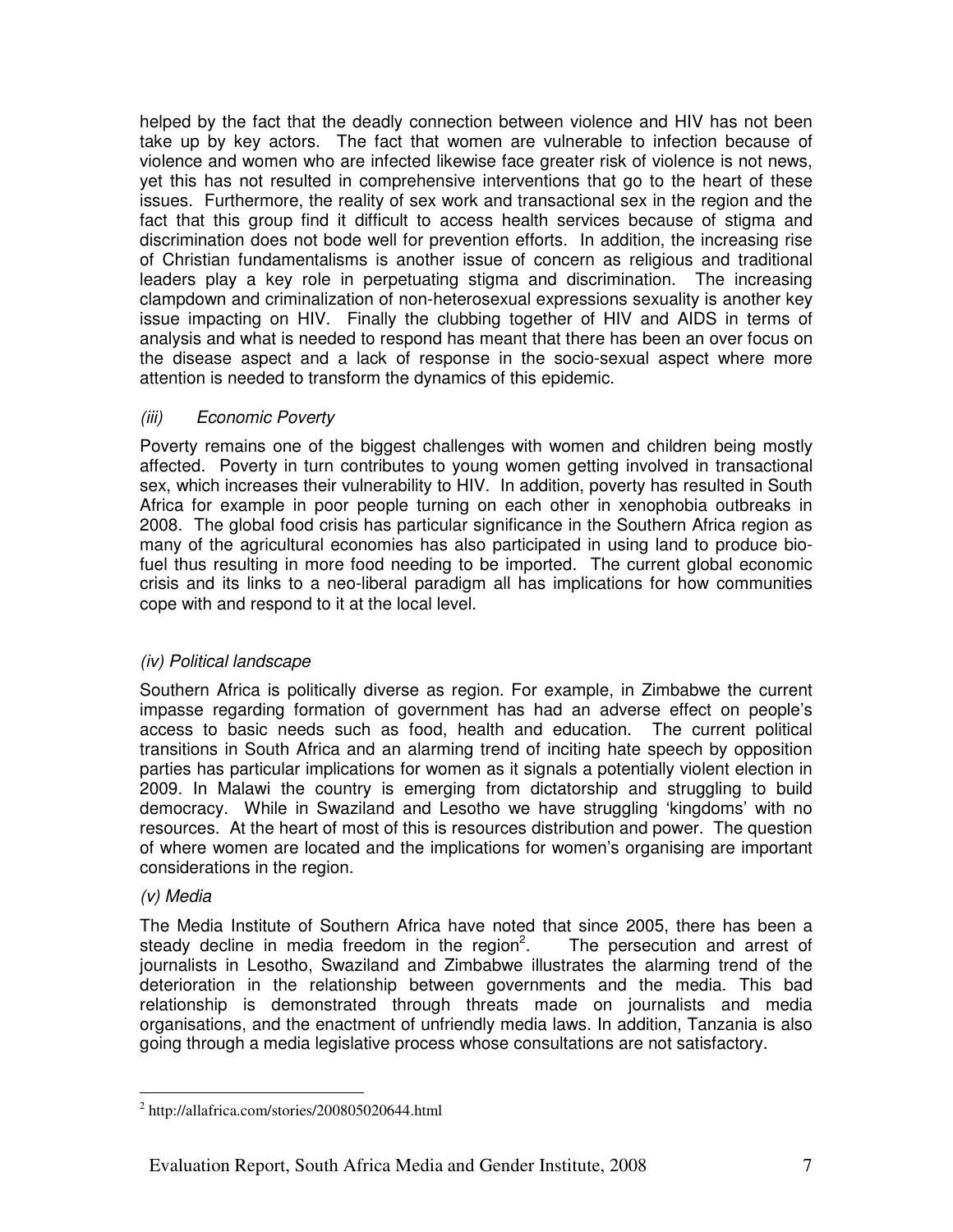The media also is part of the global communications network that has an impact on public policy and individual attitudes and behaviour alike. But, generally the media has been accused of the following:

- Very few images and voices of women, particularly as leaders, shaping opinions, as positive role models, or of ordinary women voicing their needs and putting forward their solutions to problems.
- Stereotypes. Often women are portrayed as frivolous, dumb, sex objects, passive or just good mothers.
- Issues that concern women are relegated to the inside pages of newspapers, are not highlighted or are presented as deserving of charity.
- Sensational reporting on violence against women which is not really meant to advance solutions to the problem, but to sell newspapers.
- Black women feature less than their white counterparts in news, features or as opinion leaders. They tend to be seen more as recipients of aid or as "victims" of something.
- Some of the women in leadership positions who have taken a firm view on issues are lampooned and portrayed negatively.
- Negative messages directed at women and girls. For example "be submissive", "be a good wife", "be a good mother", and "those who fight for women's rights are bad women". But the media, organisations and campaigns are also necessary parts of the enabling environment they need.

According to Gender Links, baseline data from research done prior to the policy roll in 2005 out showed that HIV and AIDS constitutes less than three percent of all coverage in the region; that only four percent of sources are People Living with HIV and AIDS and that the gender dimensions of the pandemic are not well understood or reflected in the media. A similar study on media in three French speaking countries in the SADC region conducted in 2007 produced similar results showing that HIV and AIDS constituted a very low average of 2.1% of all coverage and that such coverage lacked depth. The Gender and Media Baseline Study (GMBS, 2003) showed that coverage of gender equality issues constitutes two percent of all coverage; that women comprise only 17 percent of news sources and that women are portrayed in a narrow range of roles, most often as sex workers or victims of violence.

## **1.3 Geographical Coverage of SAMGI**

SAMGI has extended its work beyond the borders of South Africa to include the Southern African region. Whilst operating from its urban base in Cape Town, the organisation works in many of the rural areas surrounding the Western Cape as well as Knysna, Beaufort Wes, Riviersonderend, Wellington and Worcester. Within Southern Africa, SAMGI's reach has gone as far as Swaziland, Lesotho, Zambia, Namibia, Angola, Kenya, Tanzania, Malawi and Zimbabwe. SAMGI's coverage is motivated by the organisation's commitment to ensure that it gives voice to marginalized members of society across the boundaries of class, race, ethnicity, social location, age, sexual orientation and ability. Those indirectly impacted by the work of SAMGI include men of all ages and sexual identities, economic situations and ethnicities as well as children.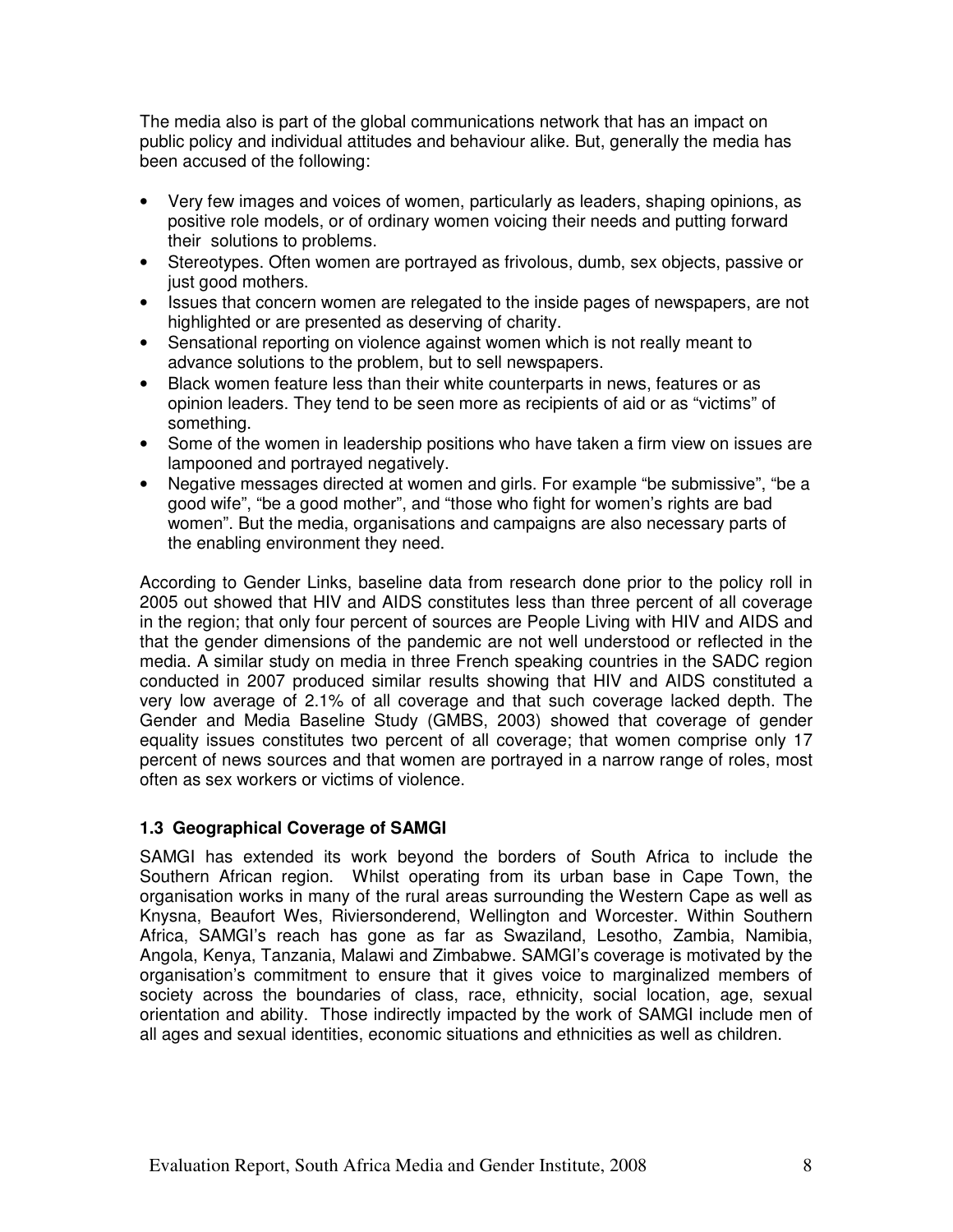## **2. THE EVALUATION**

During the period 2005 to 2007 HIVOS provided support to SAMGI to address the following:

- o Regional New Media for Advocacy Training
- $\circ$  Human Rights Mambo Comic booklet development and publication
- o Homeweek Programme
- o Prison Programme

The purpose of the evaluation is to assess the effectiveness of the programmes implemented by SAMGI towards realizing its stated goals and objectives and addressing the needs of its beneficiaries. Further this evaluation is meant to give insights into SAMGI's programmes and activities and provide recommendations that will assist the organization to improve its organizational and programme effectiveness.

The evaluation is also not an impact assessment as SAMGI. For the evaluation, the following elements were assessed:

- (i) Vision, mission, long-term objectives and strategies;
- (ii) Capacity (including systems, structures, governance);
- (iii) Financial and Management Resources;
- (iv) Institutional linkages
- (v) Relation with target groups
- (vi) Assessment of core programmes of SAMGI

The evaluation will in turn inform HIVOS on the nature and effect of its cooperation with SAMGI.

#### **2.1 Evaluation methodology**

The methodology applied in carrying out the evaluation involved the following major elements:

- (i) The evaluators met with the ED to discuss TOR and the her story of the organisation
- (ii) Desk review of available documentation on the work of SAMGI was conducted.
- (iii) Interviews with SAMGI staff to review their experiences and achievements and challenges in implementing the work of the organisation.
- (iv) Interviews with the SAMGI board and other key actors in the women's movement in the form of focus group discussions. This afforded the evaluators the opportunity to get direct feedback on key issues and perceived quality of delivery of SAMGI programmes.
- (v) Interviews were held with target groups and beneficiaries of SAMGI programmes and activities.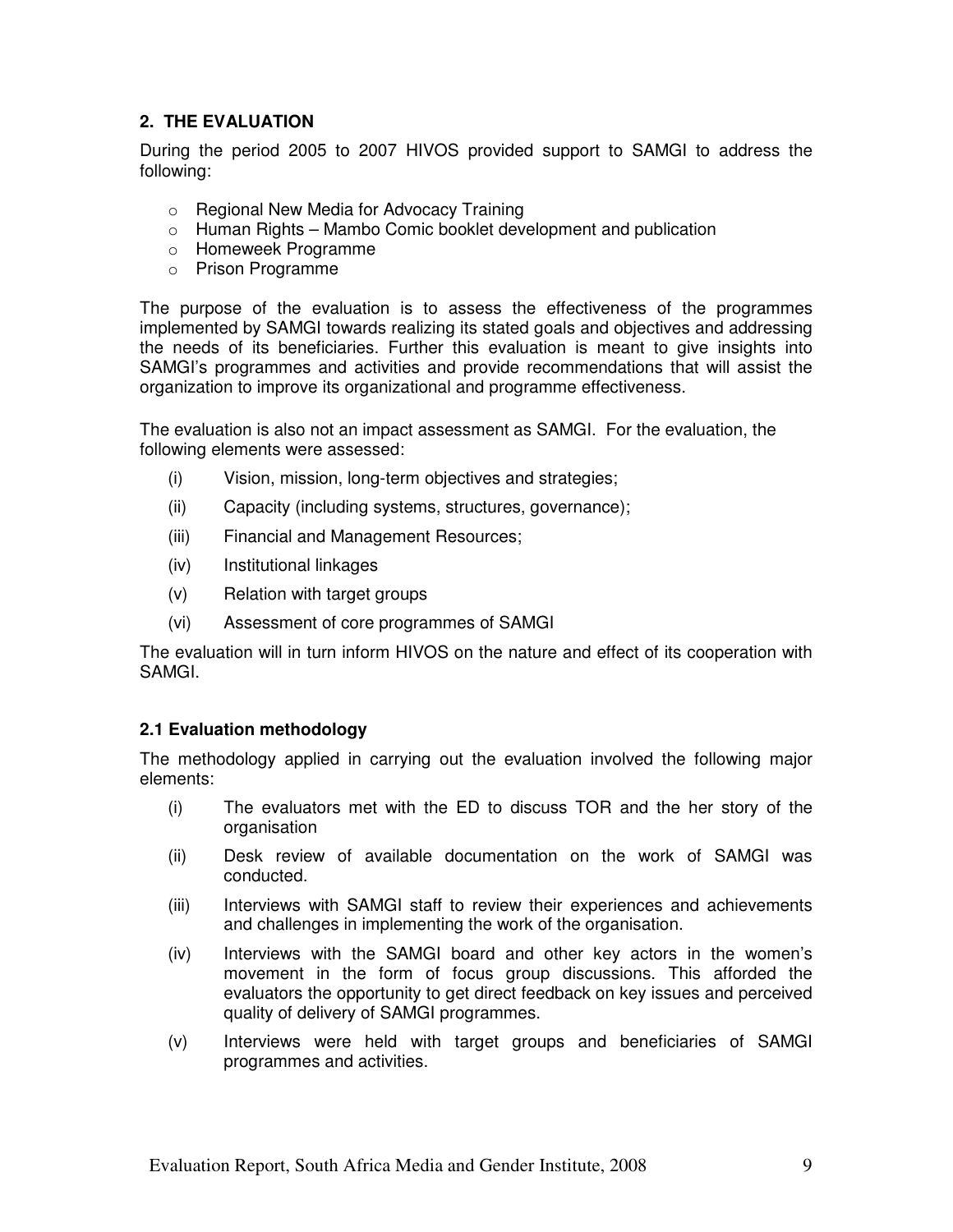(vi) A debriefing meeting with SAMGI staff and board to give them an overview of the opinions and perceptions of the people interviewed as well as the raw impression of the evaluators and to help them think through the findings.

## **3. EVALUATION FINDINGS**

### **3.2 Vision, Mission, Long-Term Objectives And Long-Term Strategies**

One of the unique aspects of the work of SAMGI is the fact that the organisation has grown out of a history of giving voice to women on the margins. The strategy to develop capacity of marginalized communities to deconstruct the media, develop critical media awareness skills, monitor the media and produce their own media is an important one as it is a sustainable strategy for transforming gender relations.

## **3.1.1 SAMGI Vision**

Although the mission of SAMGI is well-expressed and visible in many documents and communications from the organisation, the vision was not. When asked what the vision was:

To see Africa free of all discrimination.

The organisation has just emerged from a strategic planning process that saw the reorganisation currently has a strategic plan that goes up to 2012. The reorganisation divides the work areas into: Justice for Gender (advocacy function), Gendocracy (capacity building function) and Citizens in Dialogue (promoting citizen participation). Currently, the strategic plan for different areas of work is broken up into the comprehensive details of the long-term picture and how the organisation, however the full written and comprehensive strategic plan was not available at the time of this evaluation. In terms of articulating the picture of the organisation by 2015, we were told the following:

- SAMGI will have her own premises that will house her resource/media centre. Her sources of income will be quite diverse, the majority of which will be self generated through training, media production and communication strategies for clients. Although her focus will still be on women in the SADC, she will strengthen her relationships through the Gender Connection Network with organisations in sub Saharan Africa. She will also seek accreditation for her Gender modules.
- SAMGI will by then have de-Microsofted all its computer equipment and instead be utilising open source software e.g. Ubuntu (Mark Shuttleworth). She will also by then upgrade all her equipment to ensure that the organisation has the best tools to achieve her desired standards of professionalism particularly in her media and communications work. She will also by then has moved away from a Telkom landline and be reliant totally on VOIP.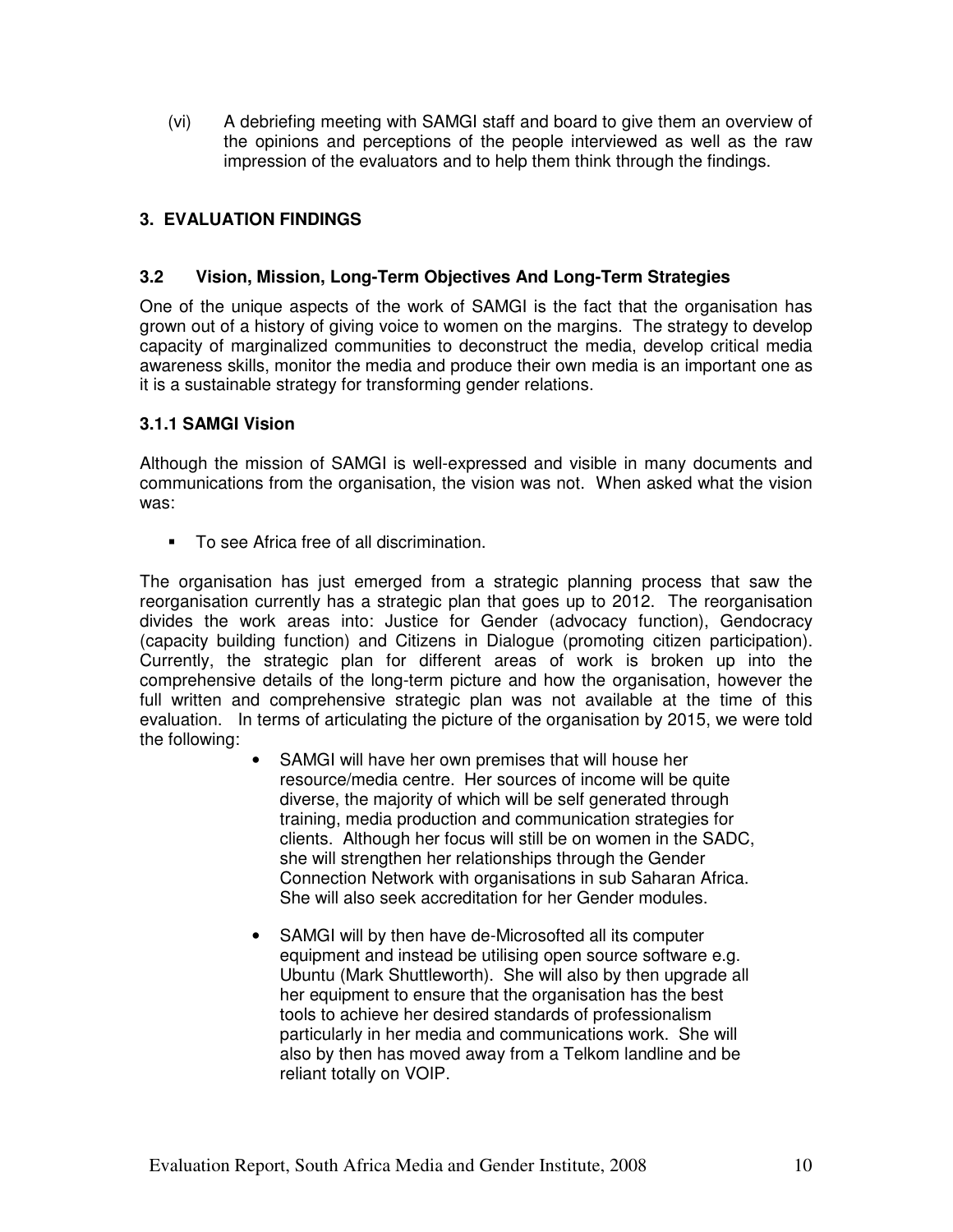- She will also have completed her research/study on the achievements toward the MDG3 goal in SADC.
- Most importantly for SAMGI her goals and objectives would be mainstreamed through all the activities and programmes including her succession plan.

## **3.1.2 Values**

The values of SAMGI are:

Equality, Non-discrimination, celebration of diversity, participation, consultative, trust, commitment, respect, supportive, transparency, accountability and tolerance.

"These values form an element of the organisational culture. They were workshopped in 2006, that is the last documented event of the SAMGI values apart from a mere mention in the 2008 strategic planning where it was noted that the organisation would have to re-workshop its core values. These are the values that each member of the organisation team subscribes to. However, with the diversity of cultures in the organisation, it is also sometimes a source of conflict." (Judith Smith Vialva, Executive Director, SAMGI)

As noted, SAMGI needs to revisit their core values and particularly link it principles of working. For example linking the values to the impact of gender based violence, the portrayal of women in the media, the effect of HIV on women and girls, and empowering men in changing behavior of men towards women is critical. Recommitting to these core values is an important step in increasing their area of expertise throughout the region and look where it could be duplicated elsewhere. The SAMGI grassroots approach could, for example work throughout the Global South, the Middle East and North Africa MENA), and Eastern Europe and Central Asia to coincide with the levels of violence against women, HIV and child trafficking in these areas. This is an opportunity for SAMGI to hold trainings with organizations in other regions.

SAMGI could increase their networks to include broader networks further afield whilst remaining grassroots. There are a plethora of more academic gender institutions; SAMGI has its niche – the gap is still there and they should capitalize on this.

#### **3.1.3 Strategies**

In order to achieve its objectives, the organisation's strategies have included:

- (i) Media Monitoring and research in order to provide empirical data on media's role in enabling gender equality. This particular function is critical in advocacy and lobbying for greater media accountability and transforming media.
- (ii) Capacity building in order to build capacity of communities to monitor critique and ultimately produce their own media in their own voice.
- (iii) Media production which forms a critical component in publicising and promoting community media and to challenge media patriarchy as well as to educate other women, men and youth in challenging gendered power relations within society.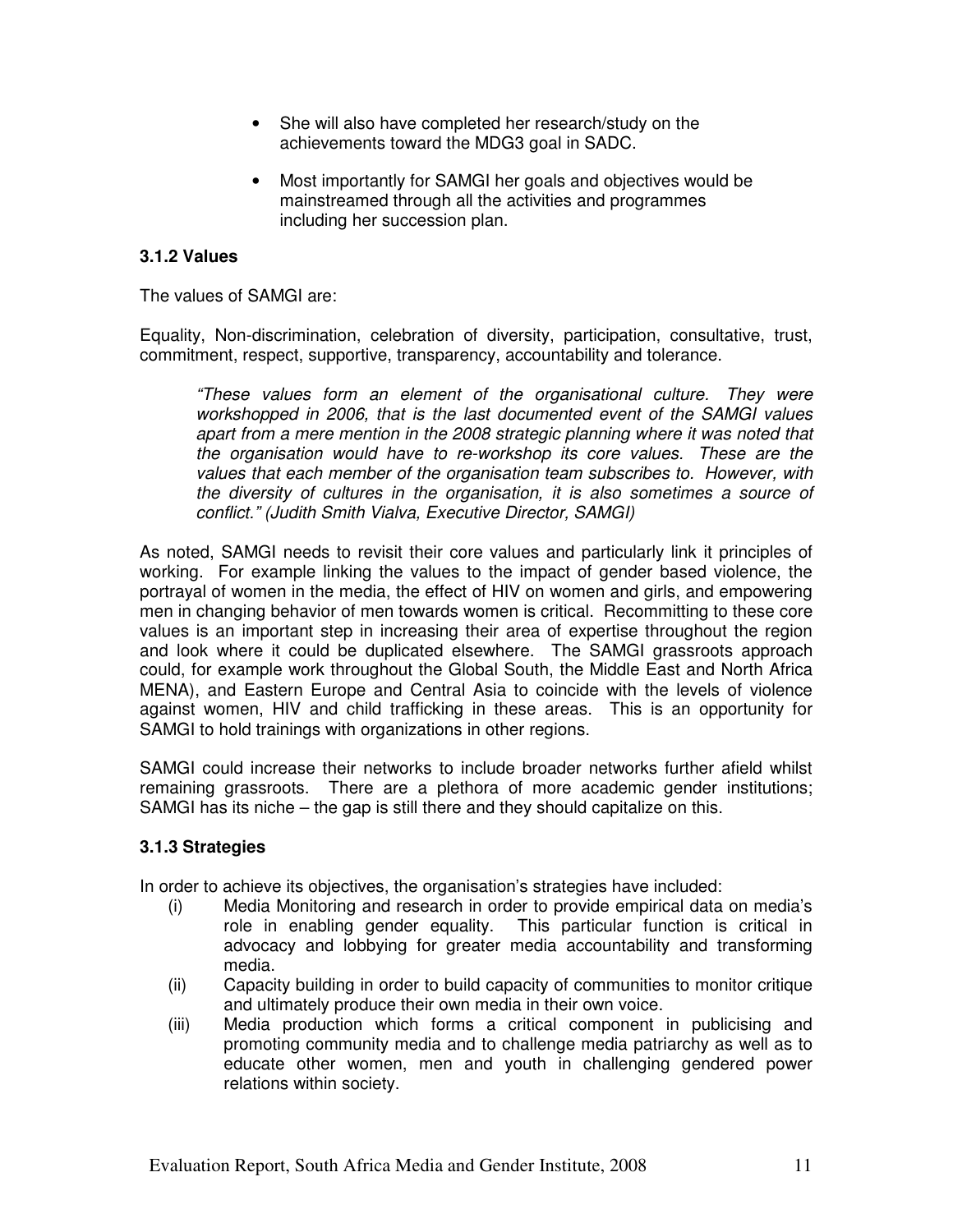These strategies have been critical in achieving the following:

- Creating visibility of the experiences of women within their communities and beyond;
- Community organising and action where participants in SAMGI interventions have taken leadership in producing media to educate their communities on key issues affecting them;
- Awareness of mainstream media of the need to include a gender sensitive approach in their work.

The evaluation found that the organisation is clear about its core business. However, the inclusion of income generation for sustainability purposes should be approached with caution as it has the likelihood of steering the organisation from non-income generating work that is more aligned with its core business. The organisation has not necessarily introduced new issues in its work, but has re-organised its work such that there is greater accountability and integration of work areas.

## **3.1.3 Relevance and quality of the work of SAMGI**

The fact that gender relations within society is a dynamic process that changes over time also ensures that an organisation like SAMGI will always have relevance within society. Secondly, the media, organisations and campaigns are also necessary parts of creating an enabling environment needed to transform gendered power relations. The organisation's existence is in tune with the need to ensure that ordinary women's voices are heard, especially on issues that concern them. Secondly, work of SAMGI is critical in contributing to an environment where media reports positively and challenge stereotypes and myths. Finally, SAMGI's relevance is further ensured through ensuring that information is made more accessible, woman-friendly and affordable to women no matter where they are.

#### **3.2 Capacity**

#### **3.2.1 Human Resources**

#### (i) Staff Competence and Qualifications

SAMGI has adequate formally and tertiary trained staff as well as some good staff that has grown through the community development ranks.

Staff qualifications are as follows:

- Two staff members have Masters degrees, one in Communications and the other in Development Studies;
- Three staff members have Post graduate degrees with Honours
- One staff member has an Undergraduate degree
- Some staff has a long history of working in development and has gained their skills through life experience. These staff have been active throughout the South African liberation struggle and had no opportunity to study formally when they were at a younger age. Some have up to 30 years experience in the field of media and grass roots communities.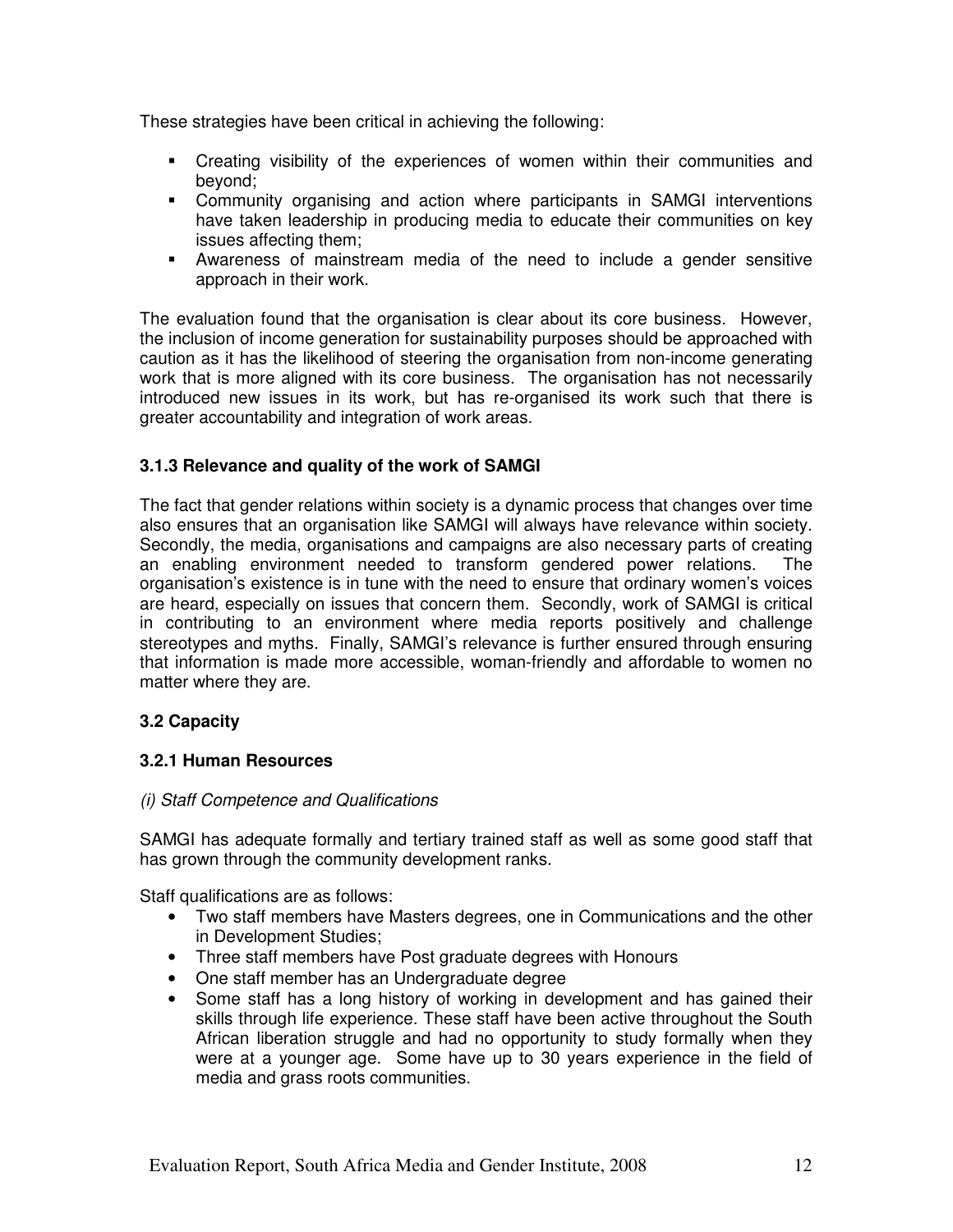• Three staff members have come from the communities in which SAMGI works and were offered "learning on job" opportunities whereby SAMGI played a role in mentorship and offering beneficiaries skills that would make them more employable within their own communities.

The significant balance that SAMGI has been able to strike is to have qualified personnel that can mentor others that have had less opportunity as well as having staff that originate directly from the communities that SAMGI works with. This has involved investment by SAMGI in assisting some of the grassroots staff achieve a satisfactory level of competence within the organisation. This is important as SAMGI still has as their primary focus, grassroots communities who through the use of media are able to get the voiceless a platform to hold leadership accountable for their promises.

Examples of training and development provided include training of staff in Portuguese which has enabled SAMGI staff to work with grassroots communities in Mozambique and in Angola. Two staff members have attained fluency and a further 2 attained basic communication capabilities. Another initiative was the advanced course offered by CDRA on Planning, Monitoring and Evaluation, whereby staff were equipped to be better able to implement those learnings into their projects. Previously, SAMGI monitored the staff in a casual manner but have now implemented regular quarterly appraisals. SAMGI has also implemented monitoring mechanisms that monitoring project objectives and the attainment of these objectives in more formal and constructive manner.

SAMGI is a gender organisation whereby it is mainstreamed through all their work. Gender and media are the focus points combined with grassroots media production and consumption. All staff is able to carry out their duties in all areas of SAMGI with gender as the focal point.

#### (ii) Contracts and Assessments

All SAMGI staff is in possession of contracts and job descriptions which are reviewed annually. SAMGI has made the mistake in the past of issuing one staff member with a three year contract and subsequently found themselves having to support this person who holds them to the contract. Since this experience, staff are issued with 6 months and 1 year contracts renewable depending on funding and on performance. Staff contracts are comprehensive and are in line with the South African Labour Law and the South African Basic Conditions of Employment ACT. This includes reference to all of the categories listed by HIVOS, for example, letters of appointment, period of employment, probation, remuneration, working hours, leave, conflict of interest/ external work. SAMGI is currently re-developing their job descriptions. The organisation has changed over the past three years and this process is now being re-developed taking into account the learnings of the organisation.

In 2005, 6 and 7 Assessments or staff appraisals were an annual exercise but in 2008 a decision was made to make it a bi-annual activity and in 2009 quarterly. This will coincide with the appointment of an Operations Manager who together with the Board Member responsible for Human Resources will conduct these appraisals. Appraisals will be applied on a peer basis, vertical as well as horizontally.

It is of the opinion of the evaluators that the Board needs to make more decisions to hold staff accountable to their Terms of Reference and that a period of 6 months should NOT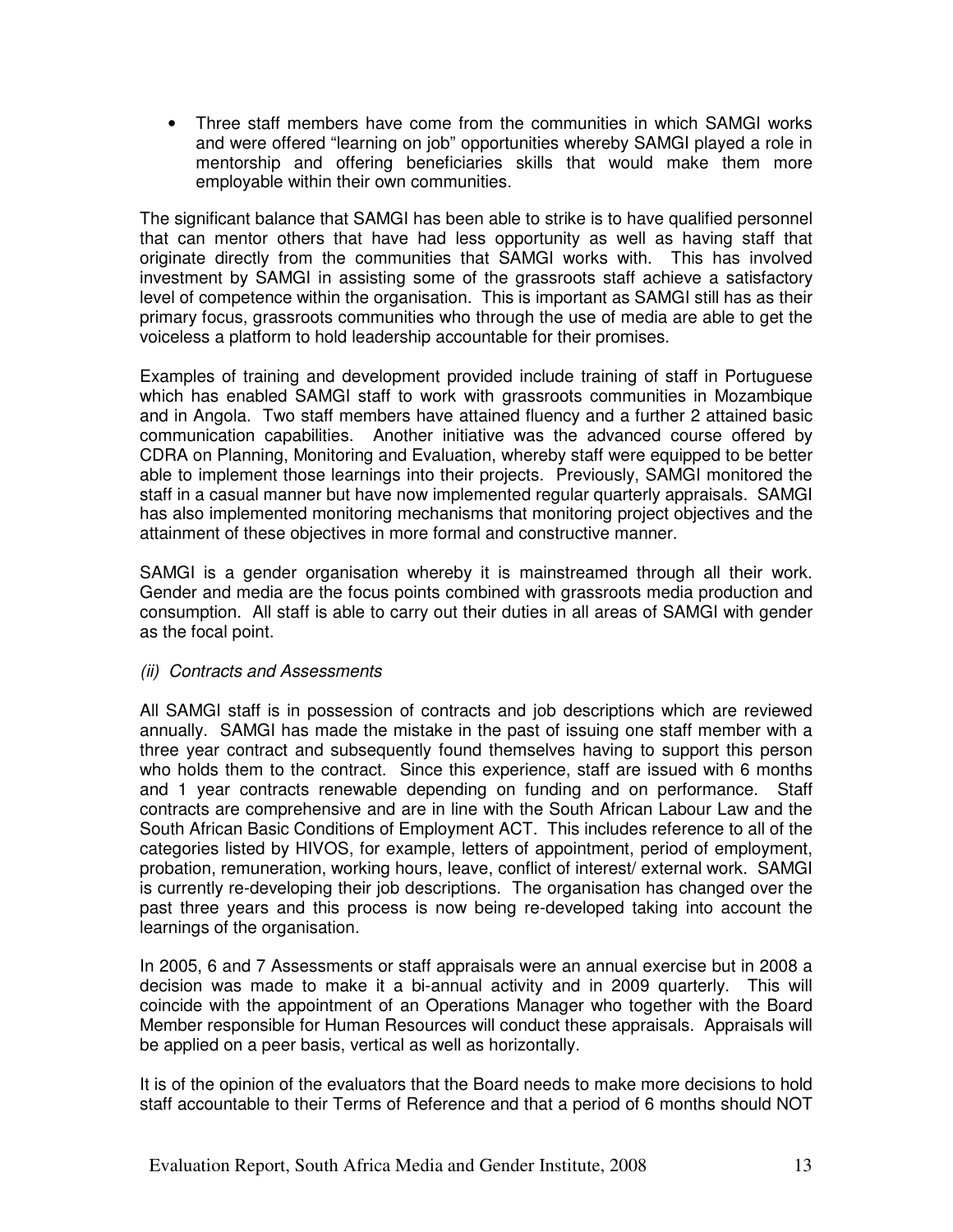be blanketly applied to all staff, but only to those who are being given a special chance to grow, such as community members from grassroots communities who work at SAMGI to learn skills that they will take back to their communities once their tenure is over. The current staff (in number) is adequate, however, the appointment of the Operations Manager, and a deputy director to take some of the pressure off the director is essential for the organisation to continue through its learning and to process such learnings into practice that can take the organisation to a new professional level.

Staff Development has taken place with staff attending a range of training programmes including facilitation training, events management, home week, planning, monitoring and evaluation as well as job description development.

## **3.2.3 Corporate Governance**

For purposes of this evaluation, the minutes of 14 Board meetings were reviewed covering the period 2005 to 2008. From the minutes the following general observations are made:

- One Board member has remained throughout the process. Board members hold tenure for a period of two years that may be renewed;
- The quorum is met or else it would not be considered a Board Meeting;
- The role of Chairperson, Acting Chairperson, Treasurer, Secretary, Human Resource Portfolio and Community Representative is represented;
- The board currently comprises: 3 women, 3 men and 1 woman advisor (The advisor is a qualified chartered accountant);
	- The Board of SAMGI is the highest decision making authority
- The minutes reflect a process dealing with financial reporting, programming updates, funding and staffing.

Furthermore, it seems that:

- The Director plays a significant role in the report backs together with the Finance Manager:
- Resignations happened due to board members having served long terms on the SAMGI Board and that of its predecessor, The Women's Media Watch;
- New members are energetic but need development;
- During the interviews with the board members, they came across as confident decision makers. However, the Director and Finance Manager believe that the board needs development to get them to be a more mature board and for them to make quicker decisions more pertinent to the needs of the organisation;
- Two new Board members that have vision for the organisation are being sought;
- The board needs members that are well networked with donors and gender leaders;
- There is a good working relationship between the Board and the Director and the Finance Manager;
- The Board is weak in human resource management and this portfolio must be sought as soon as possible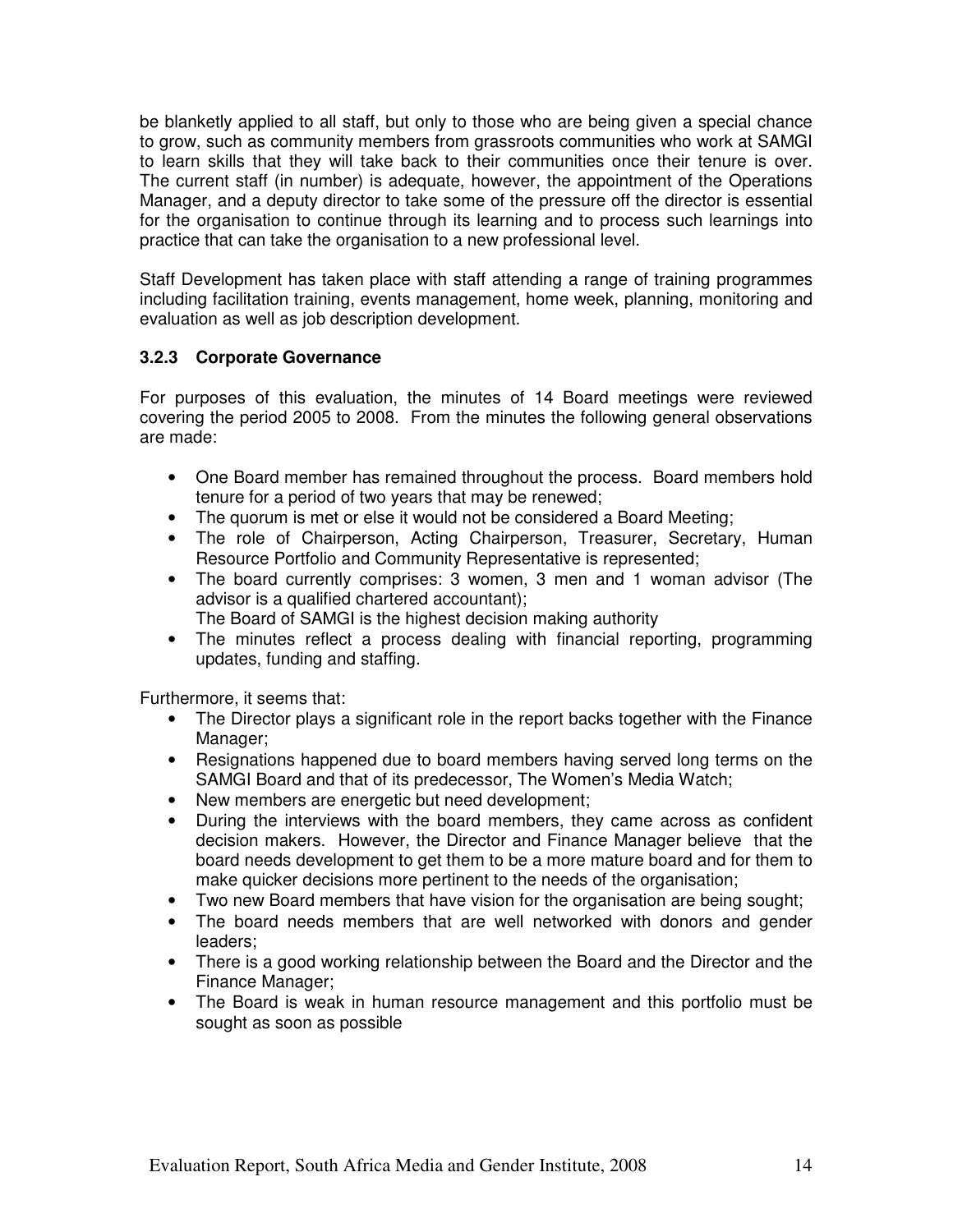## **3.2.3 Systems**

#### (i) Control or Management processes

Currently control or management processes take place in a number of ways: the Board of Trustees is the final authority on all activities (policy, projects, programme and financial issues) within the organisation. The Director is tasked with control and management of these functions on a day to day basis. The Board is an advisory board and through this support the Director takes the lead in implementing these decisions in the organisation. Planning, monitoring, reporting and assessment – internal planning and monitoring takes place during "Homeweek" (which is further outlined in item 5 of this questionnaire) where the organisation together plans and monitors the projects and assesses the achievement (or non-achievement) of the objectives of the organisation as well as the objectives of the projects and programmes.

Reporting, which previously took place quarterly has now been changed to reporting (individually) on a monthly basis and linked to the identified outcomes and indicators in the project proposals and individual terms of reference. Since 2008, staff our now being monitored closely on their activities and have been set a number of mutually agreed achievable goals against which they will be measured and assessed every quarter. All staff are accountable to each other and the organisation and indirectly or directly report to the Director.

The reports are collated and presented to the Director for her approval and comment and then returned to staff for discussion. Quarterly, staff are assessed and appraised based on their activities, achievements, challenges and lack of achievement. The outcomes of these appraisals are linked to a performance reward system and those that consistently fail to achieve are give mentored and assisted to give them a fair opportunity to help them in achieving their organisational goals.

Staff development needs are identified at these appraisal sessions and recommendations for development are made to assist staff to improve their ability to work more efficiently and to the standard demanded by the organisation.

Should staff not measure up to the indicators set after all opportunities of support and assistance have been exhausted, then an exit strategy will be discussed with the staff member. The Board of Trustees have recommended that staff be given a 6 month period after the staff appraisal outcome to improve their work performance. Thereafter policy regarding exit strategies will be implemented.

#### (ii) Collection of base-line-data, including gender-disaggregated data, as an input into planning, programme design and monitoring

The organisation regularly collected gender disaggregated data which informed their planning, programme design and monitoring activities. For example, SAMGI regularly conduct media monitoring exercises to establish the position of men and women as represented in the media. This then provided a basis for action and planning for future programmes, projects. It also provided a benchmark to measure improvements against and during the monitoring processes. Base-line date is collected at the beginning of a new project or programme. This was done in 2006 at the beginning of the Women! Turn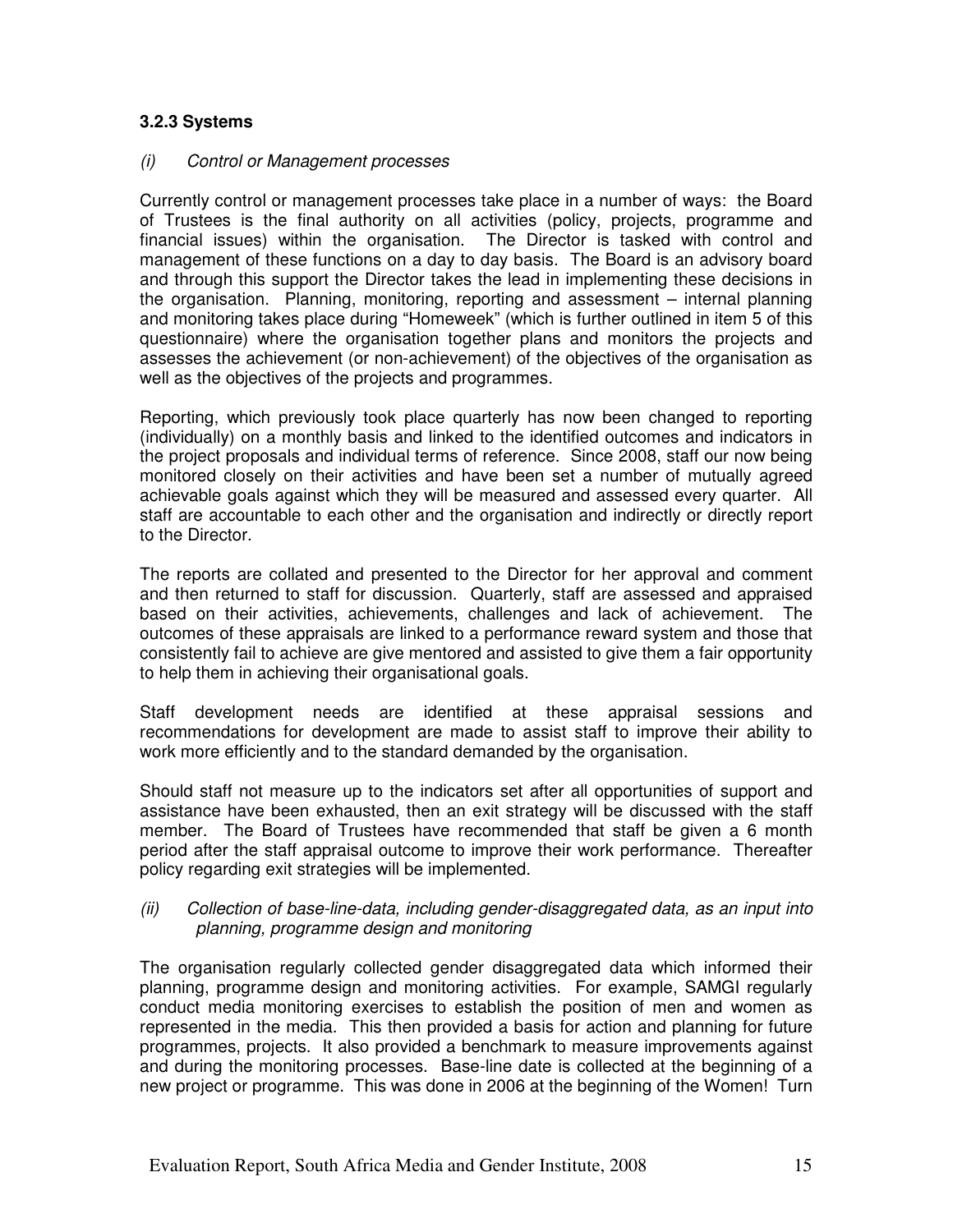up the Volume project. This project has successfully run for three years and received a good evaluation through an EU appointed evaluator in 2007.

#### (iii) Sharing of information within the organisation and its peers

Information is shared in a number of ways. SAMGI does this through regular staff meetings (every Monday) and Management Committee meetings (monthly). The Board has recently taken a decision to meet 8 times per year as opposed to the mandatory 4 meetings per year. Information is also shared through the website, Homeweek, newsletters and on line blog. Regular reports are shared on the internal server and hard copies of reports, evaluations, proposals and other documents are kept in the resource centre for use by visitors, beneficiaries and researchers.

#### (iv) Utilization of information generated for lobbying and advocacy

SAMGI relies on its partners to disseminate information and to use the outcomes of their media monitoring and research for advocacy and lobbying purposes. SAMGI has taken a lead role in the Global Media Monitoring Project since 2000. SAMGI is the Southern African lead country coordinator and were the hosts of the 2005 planning committee meeting. SAMGI also provides a forum for their beneficiaries to interact with the media on a face-to-face basis through press and media forums and visits to media houses.

#### **3.3 Financial management and resources**

(i) Adequacy of budgetary controls, financial management and financial planning systems?

SAMGI has yearly budgets updated on a quarterly basis. At board meetings the annual budget is presented, actual and variances are presented. The systems are more closely spelt out in the budget monitoring section and financial management section below.

SAMGI's Auditors are: MGI Bass Gordon (16<sup>th</sup> Floor, 1 Thibault Square, 1 Long Street, Cape Town).

Auditors provide a management report on things that SAMGI can improve on. These tend to be small things that the auditors keep track of from year to year to ensure that SAMGI takes on Board their recommendations. 2005/6 SAMGI obtained clean audits. For 2007 SAMGI needs to pay their staff taxes for 2007, being SITE and PAYE tax. SAMGI has undertaken to pay this in 2008 before the new audit. This has been paid now from income generated funding.

#### (i) The functioning of the accountability system

SAMGI uses the Pastel Professional Package which is probably amongst the best packages for South African non-governmental organisations. There is a separate office for the Finance Manager and the financial computer as well as the assets. This office is locked at all times when not occupied by the Finance Manager. The computer is modern and up-to-date with a back-up system. The Pastel Finance System is updated on a yearly basis and is re-licensed annually. Pastel remains the best system available to non-governmental organisations in the South.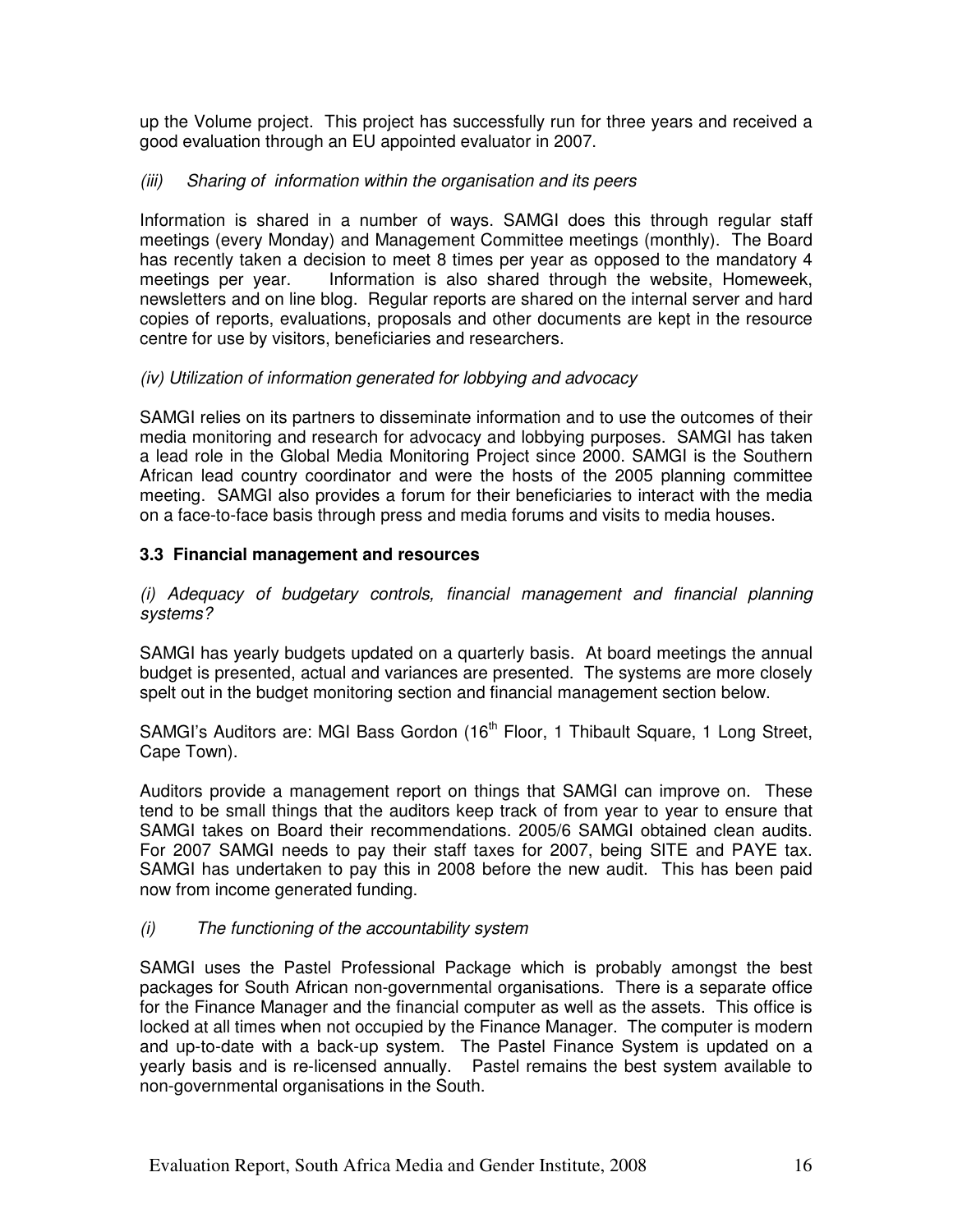## (ii) Budget monitoring

SAMGI generally keeps in range of budget allocation. Whilst the Administration costs went over budget it suffers from funding deficiencies. Variances are generally less than 10% with no evidence of under-expenditure. SAMGI does renegotiate with donors where over expenditures occurs. One of SAMGI's donors, the EED has a reserve budget – that allows SAMGI to first seek approval for over-expenditure.

### (iii) Financial management

All equipment is subject to three quotations and is approved by the Treasurer of the Board of Trustees.

Salaries are generated by the Pastel Payroll package. They get requisitioned by the Financial Manager, approved by the director and authorized for payment by the Treasurer of the Board. The Finance Manager the processes the salaries and attaches the pay slip to the requisition. The staff member gets copy and a copy is filed by the Finance Manager. The computer and backup house the electronic copies of the payments. All salaries are deposited direct into the bank accounts of the staff. All staff has bona fide work permits/refugee status.

Monthly reconciliations are drawn up which the treasurer signs off. The Treasurer also checks the bank statements against the expenditure and the reconciliations. The General Ledger and bank reconciliation are checked by the Treasurer of the Board monthly. Journals are very seldom passed and this would only happen in case of an error. The Treasurer has to approve all journals should they occur.

Note, For the HIVOS funding: Where there was no separate bank account required, SAMGI did a separate General Ledger. Pastel places the captured inputs into the format of the donor contract categories. HIVOS was sent a financial acquittal twice annually. Tranches from HIVOS were paid over to SAMGI after the SAMGI activity reports as well as work-plans, finances, annual reports and audits were sent to HIVOS.

(iv) Review the adequacy of the various procedure manuals (human, administration and finance etc)

Documents reviewed include:

- Human Resource policy and Procedure Manual
- SAMGI's HIV Policy
- Financial Policy and Procedure Manual
- Information Technology Policy and Procedure Manual (work in progress)
- Creative Guideline Manual (work in progress)

Only pre-approved budget items are purchased. All equipment is approved first by the Treasurer of the Board who has access to the donor contracts.

In terms of expenditure for travel, venue hire, accommodation, workshop costs, training materials, rent, telephone, salaries, all vouchers are kept on record and are available for inspection at any time. A walk through revealed that all such documents were present and available for the 2005/6/7/8/ years.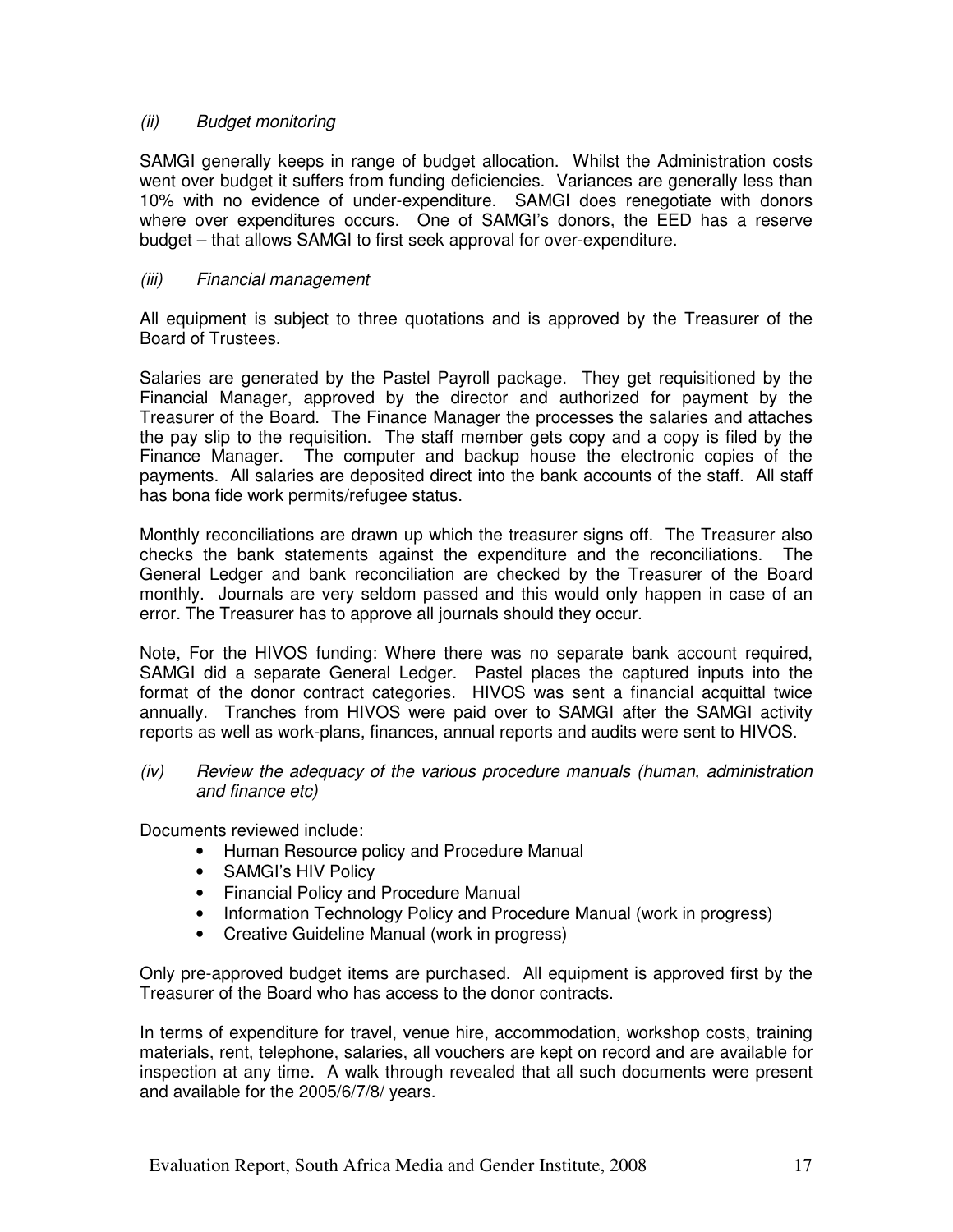SAMGI has strict policies that ensure that expenditure incurred is in accordance with approved budget headings and within available budgetary allocation. Some donors also requested separate audits, for example, the EED, NiZA, The Foundation for Human Rights and the Conference Workshop Cultural Fund. SAMGI was able to handle adequately this extra financial work to obtain clean audits for each donor's funds.

### (v) Utilization of funds

In 2006 Administration and salary costs were 50% of overall expenses. In 2007, it was 43%. All Programmes in SAMGI have to share the rental and overheads. Where there have been shortfalls, SAMGI has had to borrow from its income generating business, for example, the graphic design studio and courses paid for through tenders.

There was very little on the exchange gains throughout the years reviewed; where this did occur, the donors were informed and minor adjustments were made to the budgets. The amounts were negligible

SAMGI has had proper audits for the years indicated as evidence that the funds were utilised in accordance with the signed agreements.

## (vi) Capabilities of staff in the Finance Department

The current Finance Manager has held this position since 2006 at SAMGI. Prior to this, she held similar positions in 3 other NGOs and has very solid experience. She is a responsible and trusted person who is working together with the Director and the Treasurer to ensure all systems are adhered to. Her filing is meticulous and all her slips are in easy to view systems. She has taken all the organisations that she has worked for to trial balance and through unqualified audits. She is an asset to SAMGI. In addition, SAMGI has appointed a new advisor to the Board who is expected to review all of the systems and bring them up to date if and where necessary. This will be done in conjunction with the Treasurer.

Smaller systems are also in place, for example, mail is opened by 2 Admin staff and incoming mail is date stamped, recorded in the incoming mail book before it is distributed.

#### (vi) Fixed assets

An asset register is available on demand and is up-to-date. The purchases include donations as well as equipment purchased: The fixed asset register is updated monthly, and asset spot checked by Finance person and Treasurer.

The following was verified and accounted for: Donations: 20 x Dell Computers Purchases: 5 x SAMSUNG towers and keyboards and software, Data projectors x 2, Laptop x 1, Equipment for internet radio

Also verified was office desks, chairs, photocopy equipment and printing equipment, low technology printing equipment.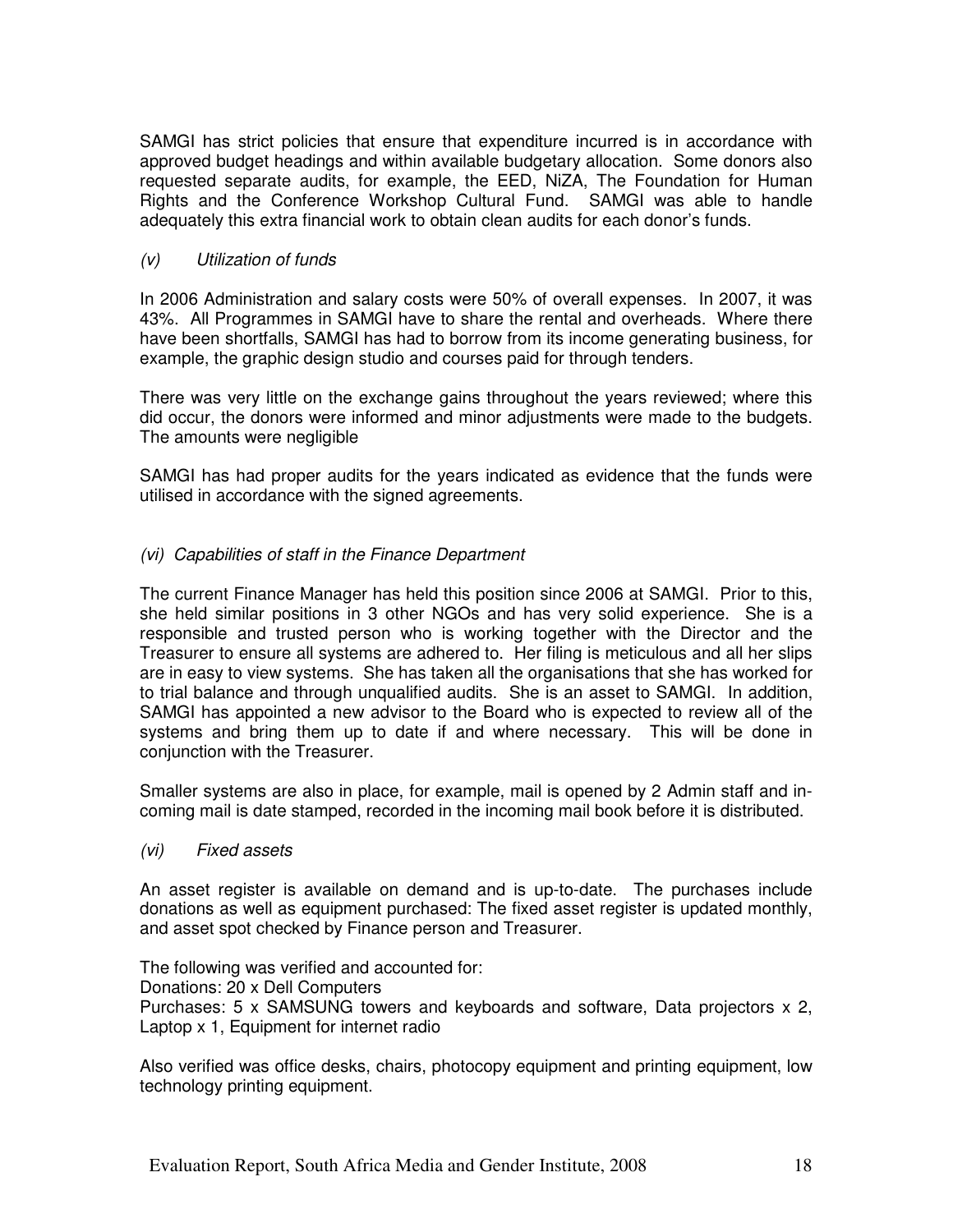SAMGI has Insurance from SANTAM for all equipment,

All equipment is relevant and used by the staff in their programmatic work. There have been no disposals at SAMGI and depreciation is done annually through the auditors in line with South African Company Law.

## (vii) Income Generation:

SAMGI has been able to income generate some funds for their sustainability portfolio. This income generation has been in the form of:

- Computer courses
- Gender Facilitation for the Commission on Gender Equality
- Gender facilitation for the Department of Arts and Culture
- Advocacy on HIV and AIDS Manual research, writing and design for VSO
- World AIDS Campaign Mobilisation Toolkit
- Scribing for Gender Advocacy Project
- Production of a CD ROM for the Development Bank Southern Africa
- Gender training at Pollsmoor Prison
- Graphic design
- Design of a handbook for the Children's Institute at UCT
- Department of Health media publications

#### (viii) Compliance with grant agreement terms

In terms of the institutional and financial compatibility, the evaluator finds favorable compliance overall in respect of the agreement between HIVOS and SAMGI.

(ix) Review prior audited financial statements and management reports

The evaluator highlights 3 examples from the management reports:

- i. The bank name had to change as SAMGI changed its name from the Women's Media Watch, to the Southern African Media and Gender Institute;
- ii. There needed to be a segregation of duties in the finance department. So the Financial Manager and the Treasurer have especially demarcated duties;
- iii. Casual labour needed salary documentation. SAMGI now issues casual labour (perhaps a cleaner in a rural town hall where a workshop takes place) with a proper salary slip and not through the petty cash.

#### **3.4 Institutional linkages**

SAMGI like many other organisations working for social transformation cannot do it alone. The need for strategic institutional partnerships cannot be disputed. In this area, institutions who have worked with SAMGI in some form or the other noted that SAMGI has a critical role to play as a key instrument in advancing gender equality. This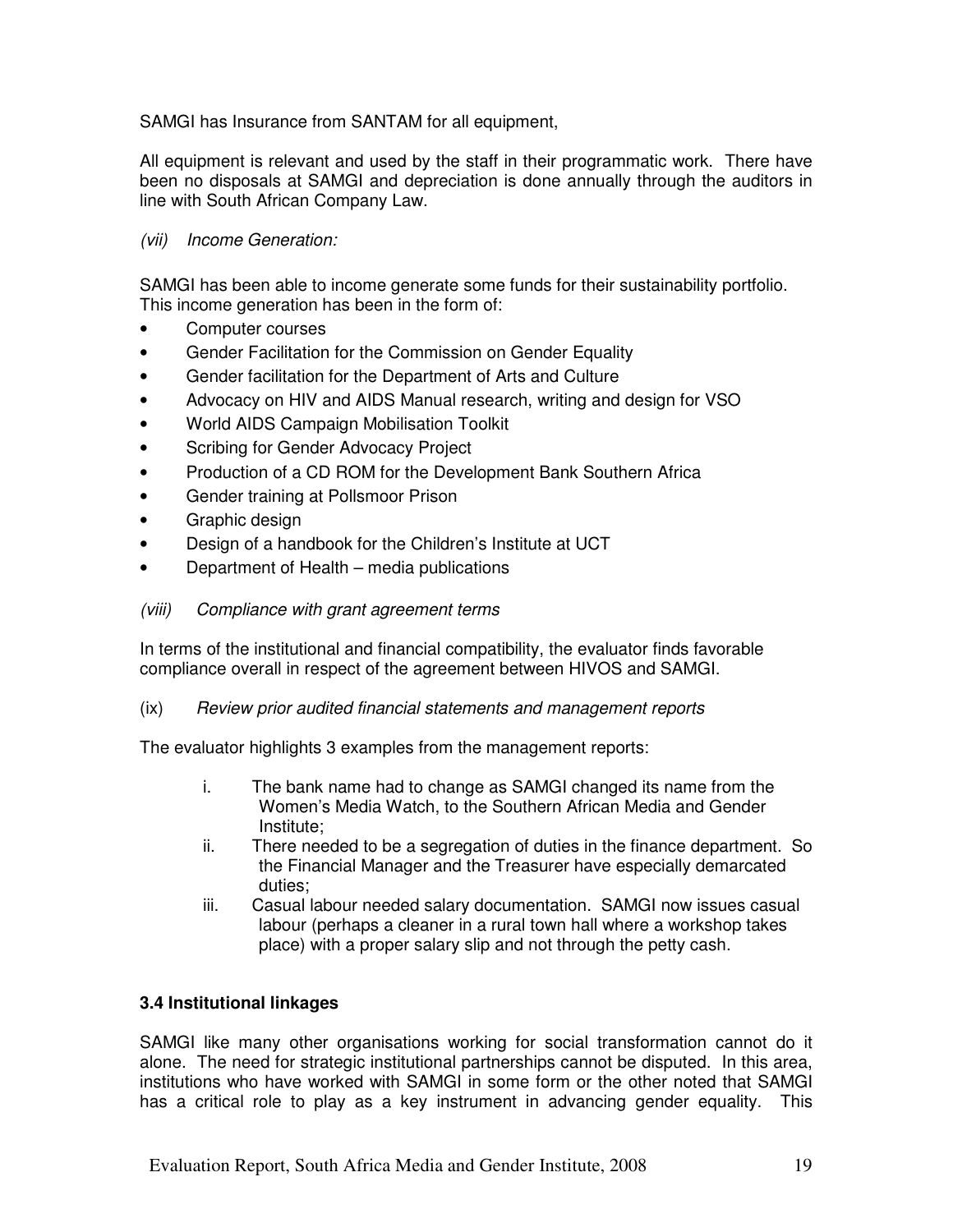particularly as most of the partners that SAMGI has collaborated with understands that the media is a powerful platform for informing public opinion.

In terms of the unique value add by SAMGI, the following was expressed by partners:

- SAMGI plays a critical role in highlighting critical issues that we also need to take up. Their monitoring data provides us with a basis on which to advocate. Partnership with SAMGI is critical especially as we figure out how to devise collective actions in creating the kind of society we envisage. (SAMGI institutional partner)
- SAMGI is trying to rectify imbalances of past by empowering people that would otherwise be on the margins. Their focus on prisons, refugees and bringing in the media is a critical focus that very few groups bring to the table. (Partner organisation)
- SAMGI's mission is to teach people who are unemployed to create employment. [Liaison person, Prison programme]

SAMGI seems to have good and collegiate relationships with its institutional partners. Several key issues are important to note when considering institutional relationships.

Firstly, some institutional partners also noted that SAMGI could do more to let their partners know what they are up to. One partner noted that it was important not to only be contacted when a report is launched for example. This is a critical issue and points in the direction of follow up and sustaining partner relationships. There are two possible issues to consider in relation to this. The first is that many organisations in South Africa are so busy that they do not always respond when invited to information and networking sessions. Many organisations seem to respond much more if there is something concrete that relates to their own work. The other issue is that the amount of work that an organisation like SAMGI has done is quite impressive, yet it is not as visible in a concrete way to partners beyond a project by project basis. This is a key area that SAMGI needs to focus on.

The fact also that SAMGI is seen as making people more employable to address their economic survival needs is an indirect outcome of its work.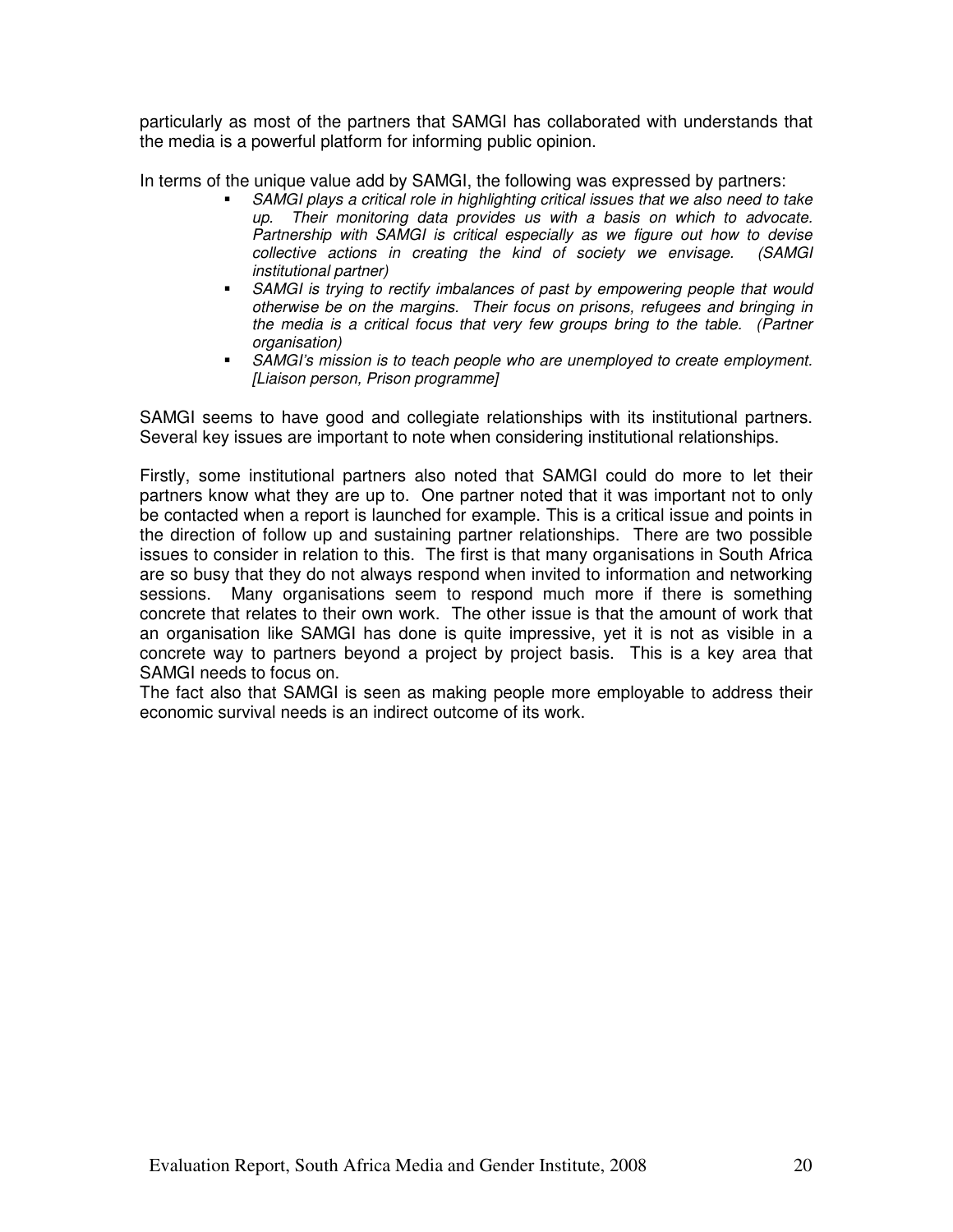## **3.5 Relation with target groups**

SAMGI has liaison persons that it works with in different communities as well as in all the institutions where it has programmes. SAMGI seems to have really good relationships with its target groups.

Beneficiaries of SAMGI interventions have been instrumental in conceptualising SAMGI agenda. While they do not participate directly in the planning processes of SAMGI, the experiences and feedback of beneficiaries are factored into any future activities. The following quotes provide some indication of perceptions among beneficiaries:

- …SAMGI meets the objective of giving a voice to the voiceless.
- SAMGI is there to improve one's skills in a way that is positive and helpful.
- SAMGI helped me to be able to know more about what is happening in my community and showed me how I can do something about it.
- Through the newsletter it allowed us to feel that we have something to say  $$ that we have a purpose or role. [Participant in Prison Programme]
- Through the SAMGI programme I was able to change my point of view, my perspective and understand how the media functions. That is very powerful. [Participant in Prison Programme].
- If we are not economically empowered, how can we challenge the status quo? Human rights go hand in hand with economic empowerment.[Interviewee]

With communities that are in hard to reach areas, SAMGI has ensured that it visits at least once a year. Most of the target groups noted that the skills gained from SAMGI was just the beginning for them. Some noted that they could use it immediately in writing. For others who are unemployed and do not have access to equipment or computers, they felt that the training was useful but they are not able to use it.

Overall, SAMGI seems to have a good relationship with its beneficiaries. However, several issues emerged from the interviews. The first issue is that very few of the beneficiaries had a concrete sense of broader SAMGI identity and mission beyond the activity that they were involved in. The fact that SAMGI is trying to achieve its objectives of social transformation through innovative approaches like computer training sometimes combined with its Gender and Communications course means that the organisation has to put emphasis on its broader agenda. Although SAMGI claims that gender is integrated in all its work, from the interviews with beneficiaries (even upon deeper probing) this was not always apparent. It is recommended that SAMGI not only make explicit its own broader agenda of social transformation and the role of SAMGI in achieving that. It is also worthwhile SAMGI reviewing their materials to once again assess how gender is integrated into that and then testing it with a new audience. In its shorter interventions such as computer training, for example the organisation could include a 1 hour session on how the computer training contributes to social transformation as well as why the focus on gender. Examples and exercises in the courses could once again remind participants of this such that it does not feel like an awkward add-on to the broader programme.

Secondly, the lack of or inconsistent follow up was another issue that was raised. Some beneficiaries noted that they have had contact and have been actively involved in producing newsletters; while others indicated that there has been no follow up with them.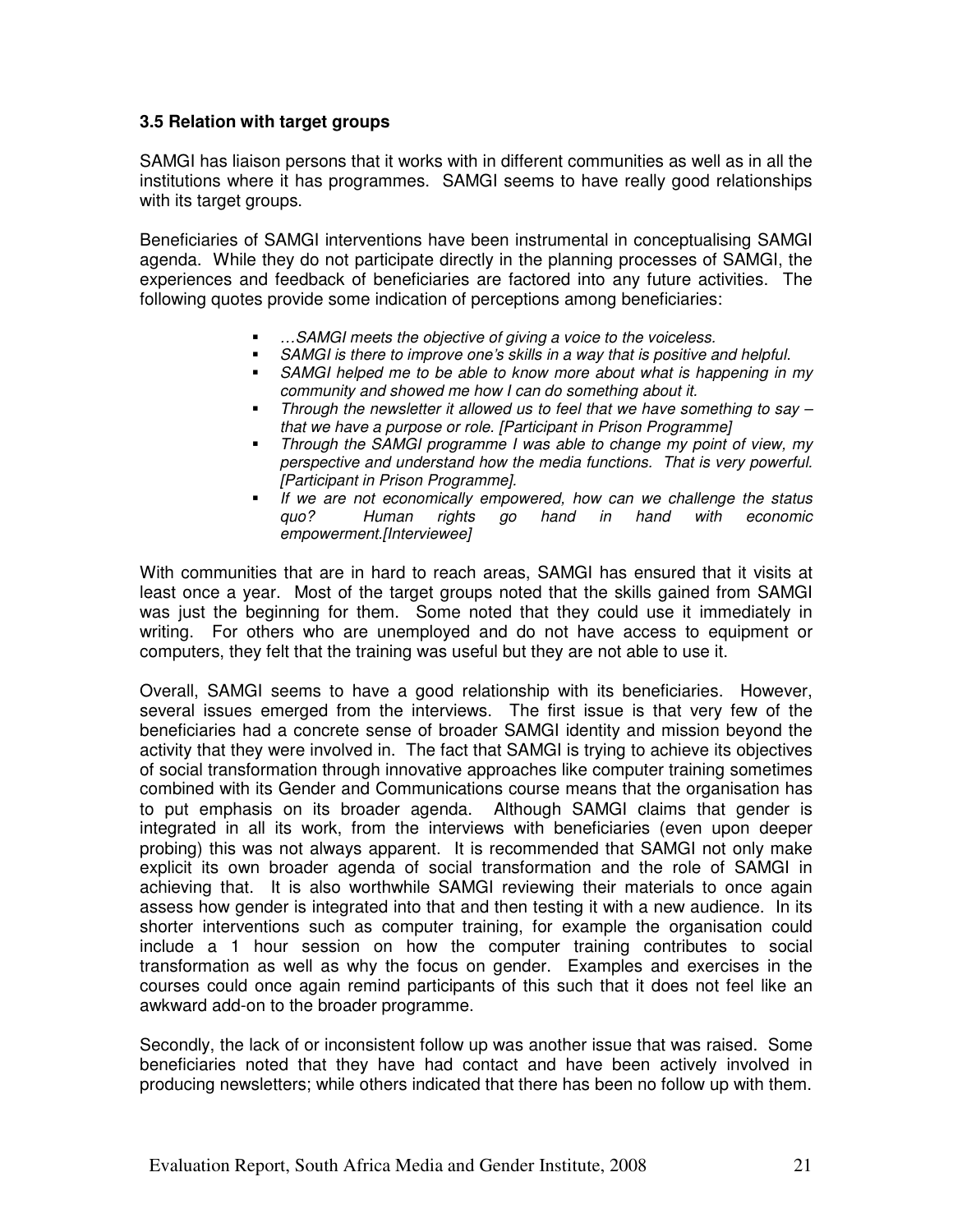Finally, selection of participants for interventions was also raised. While SAMGI relies on local or institutional liaison people to support this process, the issue was still raised by some of the beneficiaries and stakeholders that there are different levels of literacy and understanding of issues. In fact the fact that the programme does not have an advanced level or follow-up means that the investment SAMGI is making is likely not to pay off in the ways envisaged. Another issue that emerges from these discussions is that SAMGI as an organisation that has invested in these communities (unlike many others) have created expectations. These expectations are to be expected, however, the strain on resources to fully fulfil all expectations is a natural unintended consequence of this work. One of the ways that SAMGI can address this would be to seek or source other partners that could work with some of the communities in building on the work done.

## **3.7 Assessment of core programmes of SAMGI**

## **3.6.1 Core Programmes Assessment**

The core programmes under review in this particular evaluation include:

#### **(i) Regional New Media for Advocacy Training**

For the period under review SAMGI has conducted media for advocacy training in Botswana, Zambia, Malawi, Namibia, Swaziland, Lesotho, Tanzania and Kenya.

Objectives of these training processes include (a) o challenge and change the perception of community media, (b) to strengthen the communication and media liaison skills of NGO's, CBO's, Community Activists and organized citizens, (c) to provide a forum for community activists and media to engage each other positively and (d) to increase gendered materials in mainstream and community media.

Achievements of these processes include the collection of visible and tangible stories from each of the contexts contributing to a body of information. The workshops pushed participants to engage with an ideology of change and examine their cultural concerns. Participants in these processes were taken through a process of exploring the relationship between media and their personal stories in deeper and broader ways, especially from a gender perspective. Tangible outcomes also include comprehensive campaign and strategic plans for organisations to implement in their broader social transformation work. In addition, these trainings also provided SAMGI with the opportunity to network with organisations and individuals to organise participants to attend future workshops and also to support any follow up activities.

From the feedback we received from participants, all participants felt the courses that SAMGI offered were of value to their jobs at the time and that they had learned from the interventions. It was also felt that the scope of the trainings was adequate and that SAMGI's materials are well constructed and helpful and good for an organization to also use in in-house training as well as with other local networks. Herewith some feedback from participants in the programme:

> • "The various programmes help to deepen my understanding of gender issues while deepening my media literacy"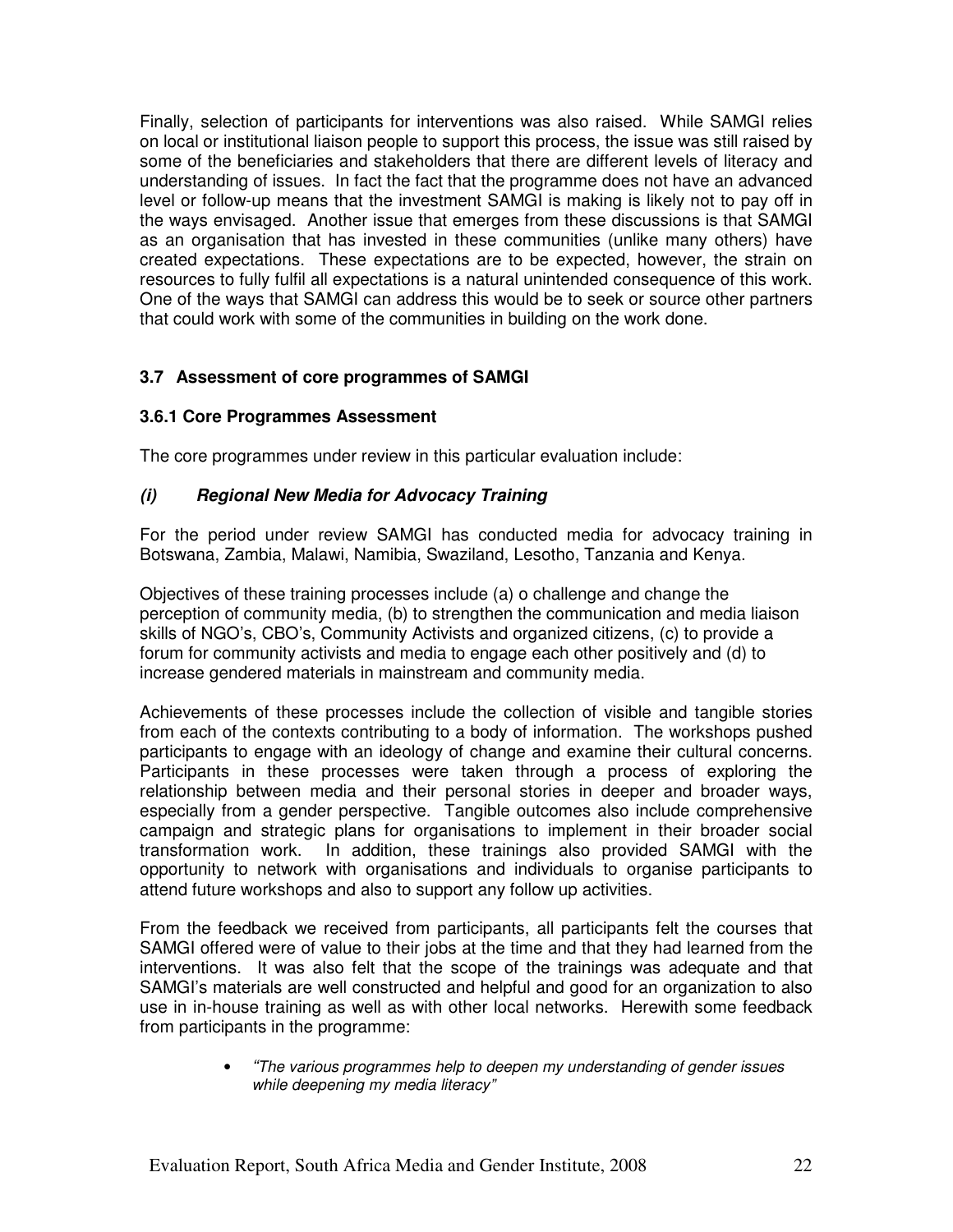- "New Media gave one participant the confidence and competence to be able to design and layout a newsletter"
- "I really understood the relationship between HIV/Aids and gender for the first time after attending the Gender Media & Democracy workshop. This was extremely valuable since I was working with an organisation that was addressing HIV/Aids issues".
- "The training encouraged me; build my self-confidence which helps me with interviews."

Participant Concerns:

- Most participants would have liked the training to continue to build on their skills learned through the SAMGI inputs;
- Longer term involvement with SAMGI would be more pertinent;
- SAMGI needs to ask the networks where they need further development in gender and media.

Participant Issues:

- SAMGI needs to keep up the correspondence with their partners that have been trained. In some instances responders indicated that they had had no further contact with SAMGI;
- The participants questioned how future training from SAMGI will go forward and suggested that SAMGI keeps the same partners for up-skilling (as opposed to SAMGI looking for new partners);
- All responses included their need for SAMGI to keep in touch with them after the practical inputs.

It is critical that SAMGI as a matter of course add all participant names to the database and send out their newsletters and matters of interest to such beneficiaries. As an institute, SAMGI is a holder of knowledge and this must be disseminated more broadly.

#### **(ii) Human Rights – Mambo Comic booklet development and publication**

South Africa has the world's most exciting and innovative Bill of Rights, and a complex State Institutional structure with differing procedures and forums to enforce or protect these rights. But these can only be effective if people are aware of their content, existence and potential. The Mambo Comic booklet takes account of the literacy levels of communities and the lack of understanding of our Constitution by making the Bill of Rights available in a format that breaks down the Bill of Rights into easily digestible chapters, the contents of the Constitution.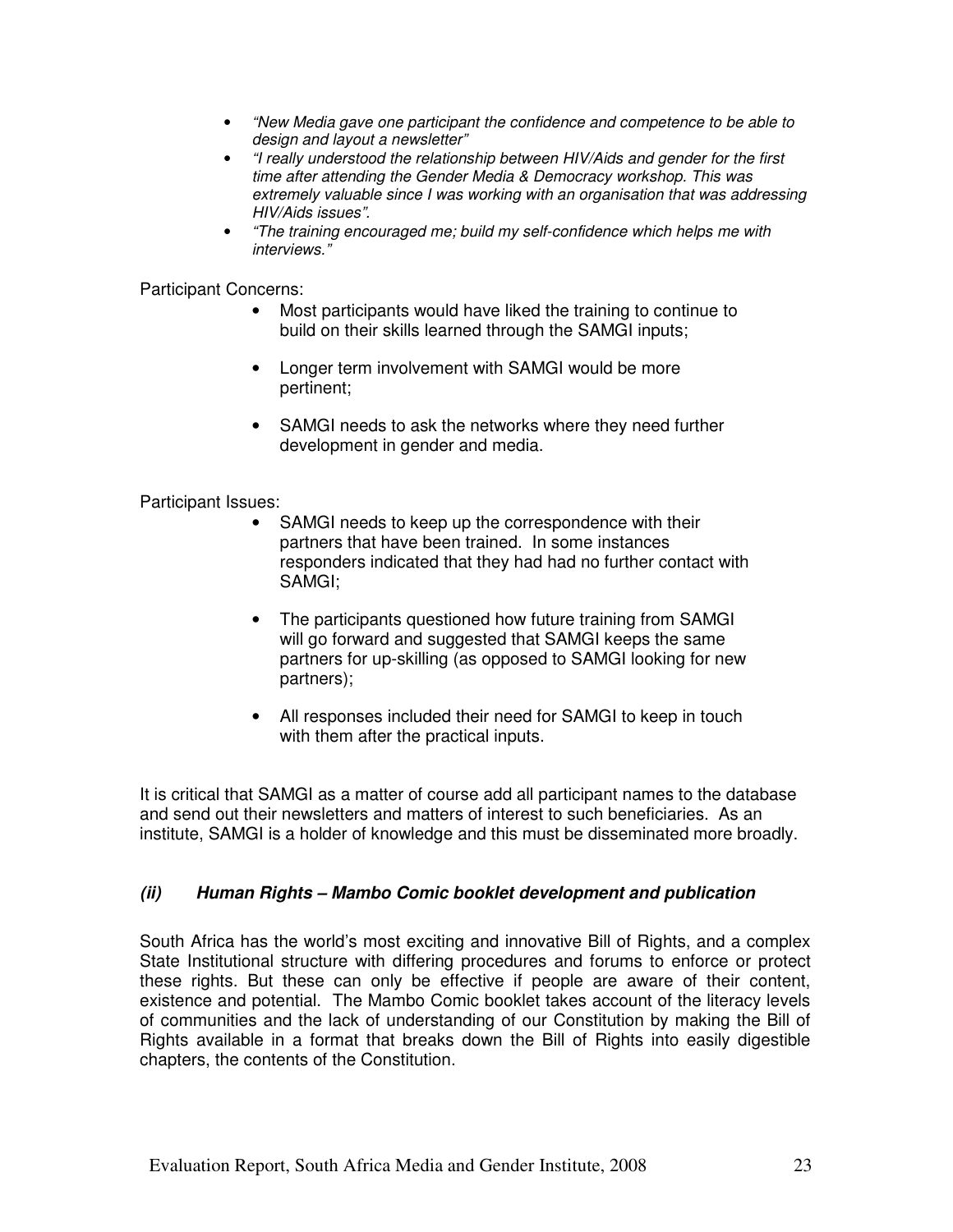Research by SAMGI translated the content of the constitution into a comic book to further encourage citizens to understand the process of democracy. The booklet is indeed an easily accessible tool to audiences of various literacy levels as well as ages. The language of the booklet is also simple plain language meaning.

This booklet was launched in Worcester, on Human Rights Day 2007. It was the beginning of SAMGI's intervention in Zwelethemba and was used to do human rights training with the youth (the young journalists). 5000 copies were printed and distributed it in the Worcester area and an additional 2000 copies distributed in Gugulethu where it was used to test the exercises when developing the manual. SAMGI is currently fundraising to take the project to other areas in the Western Cape in 2009 and then in all provinces by 2011.

#### **(iii) Homeweek Programme**

"A Learning Organisation is one in which people at all levels, individuals and collectively, is continually increasing their capacity to produce results they really care about." (Richard Karash)

SAMGI is indeed a learning organisation where through a process called Homeweek it seeks to achieve collectively and individually an increase in their capacity to deliver on their aims and objectives thus increasing their potential to achieve their goals. When SAMGI sought to create and establish her learning rhythm that would improve the organisation's practice, the Board carefully considered several options. One option that stood out above the rest was a process that has been successfully used by the CDRA (Community Development Resource Agency) in Cape Town. They implement their process of learning through Homeweek.

SAMGI has used the Homeweek methodology for two years now. At its inception all staff attended a workshop facilitated by the CDRA to inform all staff on the implications, benefits and challenges of Homeweek. All staff present was excited and anxious to implement this innovative strategy that would seek to improve their knowledge, skills and communication internally and externally. After one year of successful implementation and accompanied by the exit of certain key staff members and the arrival of new staff members the commitment to the Homeweek sessions presented some challenges.

There was great resistance to this process by new members joining the organisation that could not see the value of the process and thus stalled the progress that this sought to achieve. Once again SAMGI management had to ask consultants to facilitate the process to enable all staff to get back on track. Since then, Homeweek has once again become an integral part of the SAMGI rhythm and has been instrumental in setting a pace for the institutional reorganisation and an opportunity for realignment of programmes.

SAMGI places considerable emphasis on developing strategies and techniques for sharing information and creating new knowledge in order to improve their ability and competence to deliver on our mandate and goals.

"Home Week is the practice where one week a month (or as often as an organization deems necessary) an organization schedule's time to consider where it has been, the way manner in which it practices it practice, consider any new learning's, what worked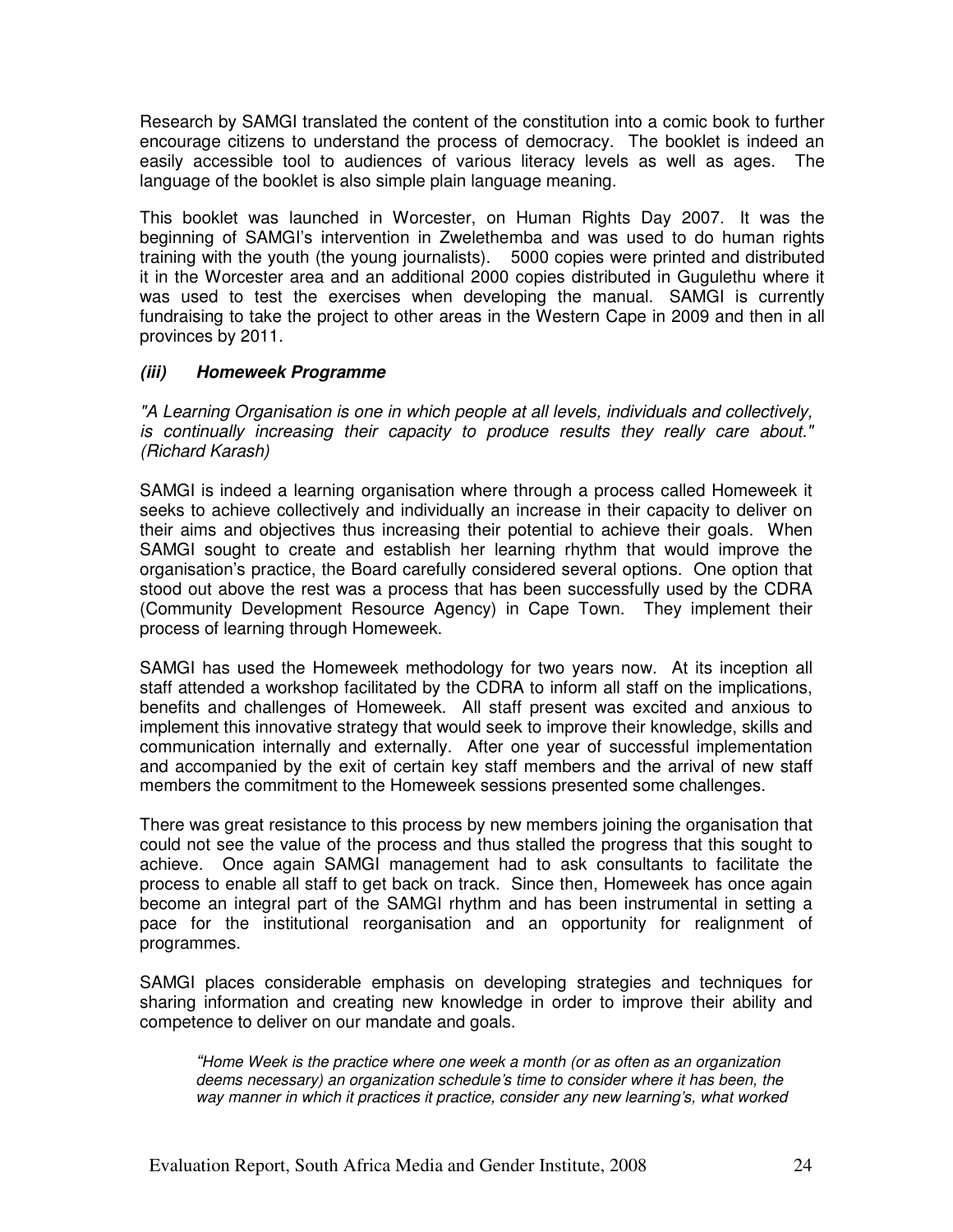and what didn't work, and in both instances ask the question why? Learning to ask the right question is a very important of any practice, therefore, re-examining our questions are of significant importance to the development of the organization, ourselves and our stakeholders. Home Weeks have been stimulating and productive. The first Home Week experience completely surpassed expectations. We have continuously used the time to develop programmes and administrative processes. Additionally, we have been purposeful in our approach which allows us to share of ourselves and our experiences". (Staff Member)

## **(iv) Prison Programme**

The prison training programme is aimed at strengthening communication skills of inmates by providing training and follow up support in Life skills, basic computing and producing low tech print media. SAMGI proposed use of media as a tool for development and supported inmates with the production of their own newsletters and other print media on an ongoing basis. Training for this programme has been ongoing and has been done in both the Worcester Female Centre and the Hawequa Youth Correctional Centre. All of those liaising with SAMGI to implement this programme are very enthusiastic about its impact. It was noted that SAMGI has made a significant contribution in empowerment and giving voice to those who considered their voices not worthy of being listened to. SAMGI was described as the only NGO that is really effective to the Department of Correctional Services.

Some of the achievements of this programme include:

- More self-esteem among offenders;
- Increase in skills (that inmates can use outside of prison environment);
- More motivated to participate in communal activities;

In implementing this programme though, SAMGI faces certain challenges:

- It does not have a database of learners it has trained and could end up seeing the same people twice;
- Lack of follow up and building on training provided;
- Supporting participants to connect their participation in the training programme to broader social transformation;

#### **(iv) Other programmes**

During the period under review SAMGI also had a very active and vibrant Women's Media Project whose aims were to use the media to deepen democracy and entrench gender equity as well as to produce and distribute media that serves as a voice for our members and portrays positive images of women. Activities included the production of SAMGI quarterly newspapers as well as media monitoring reports on (a) Sexual Violence and HIV&AIDS Reporting (2007), (b) Women and Religion. There is also evidence of advocacy and lobbying activities such as SAMGI leadership in initiating marches around key issues impacting on women's rights. In addition, a Men's Unit also piloted several interventions around Men, Media and Democracy.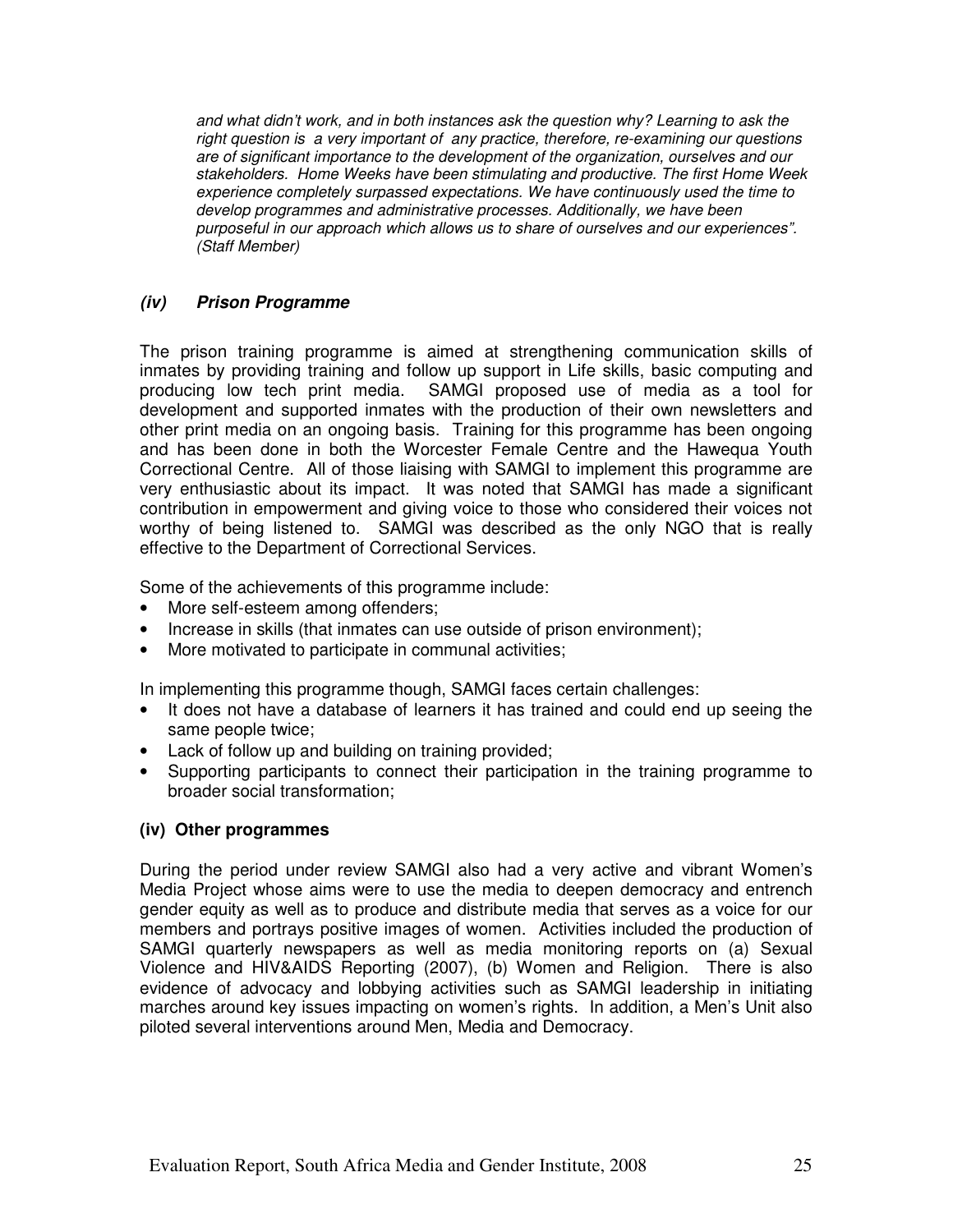## **3.6.3 Observations from Programmatic Assessment**

### **(i) Quality of SAMGI work**

There is no doubt that the quality of SAMGI outputs is of extremely high quality. The evidence of the multitude of publications shows that SAMGI has taken seriously its commitment to produce and distribute media that serves as a voice for members and portray positive images of women.

#### **(ii) Planning and Conceptualisation**

As is evidenced in systems and structure, SAMGI has grown significantly in how it conceptualises and plans its activities. Many of its work is planned annually and broken down in incremental pieces quarterly. As mentioned earlier as well, the experiences with beneficiaries are critical contributors in the actual planning processes of SAMGI. The current planning process also allows individual staff members to take the lead and put forward ideas which are then part of a broader process of engagement.

The current planning documents for its 5 year strategic plan does have some form of outputs and success indicators identified. However, it is the opinion of this evaluation that not enough reflection of change proposed to see has gone into the planning process. This is also evident in the section on reporting and evaluation.

#### **(iii) Reporting and Evaluation**

SAMGI seems to have been really good in terms of ensuring documentation and reporting of its different programme areas. However, as one staff member noted, a lot of institutional memory has also left the organisation with staff who exited as the nature of recording information was not consistent. In the reports reviewed, it was noted that it provided a clear indication of the actual proceedings that took place. In some of the reports of workshops, there was some reference to lessons, reflections and observations. However, this was not consistent. Some of the reports had this as headings and yet it was not filled in. This raises the issue of self-evaluation and reflection as a team. Although the Home Weeks provide a good space for reflection, if the analysis is not recorded it is not really useful in capturing the organisation's evolution.

The issue of impact and evaluation is a critical issue to consider as organisations interrogate the assumptions they make in terms of strategies, target as well as expected results. Evaluation of impact can be assessed in various ways. Firstly is the visible transformation of people in terms of attitudes and awareness before and during a workshop. Another one is tangible stories and outputs. Finally, SAMGI has indicated that it sends out forms to beneficiaries of processes. There is also evidence of an interview that was done with three participants in a Lesotho workshop. It is not clear whether this type of interview is standard or whether this was an exception. One of the programme team members noted that evaluation at the personal and organisational level needs to be more streamlined and related to the organisation's vision and learnings. Another proposal was for the organisation to do baseline research to determine attitudes and then to do endline studies that could take the form of focus group discussions.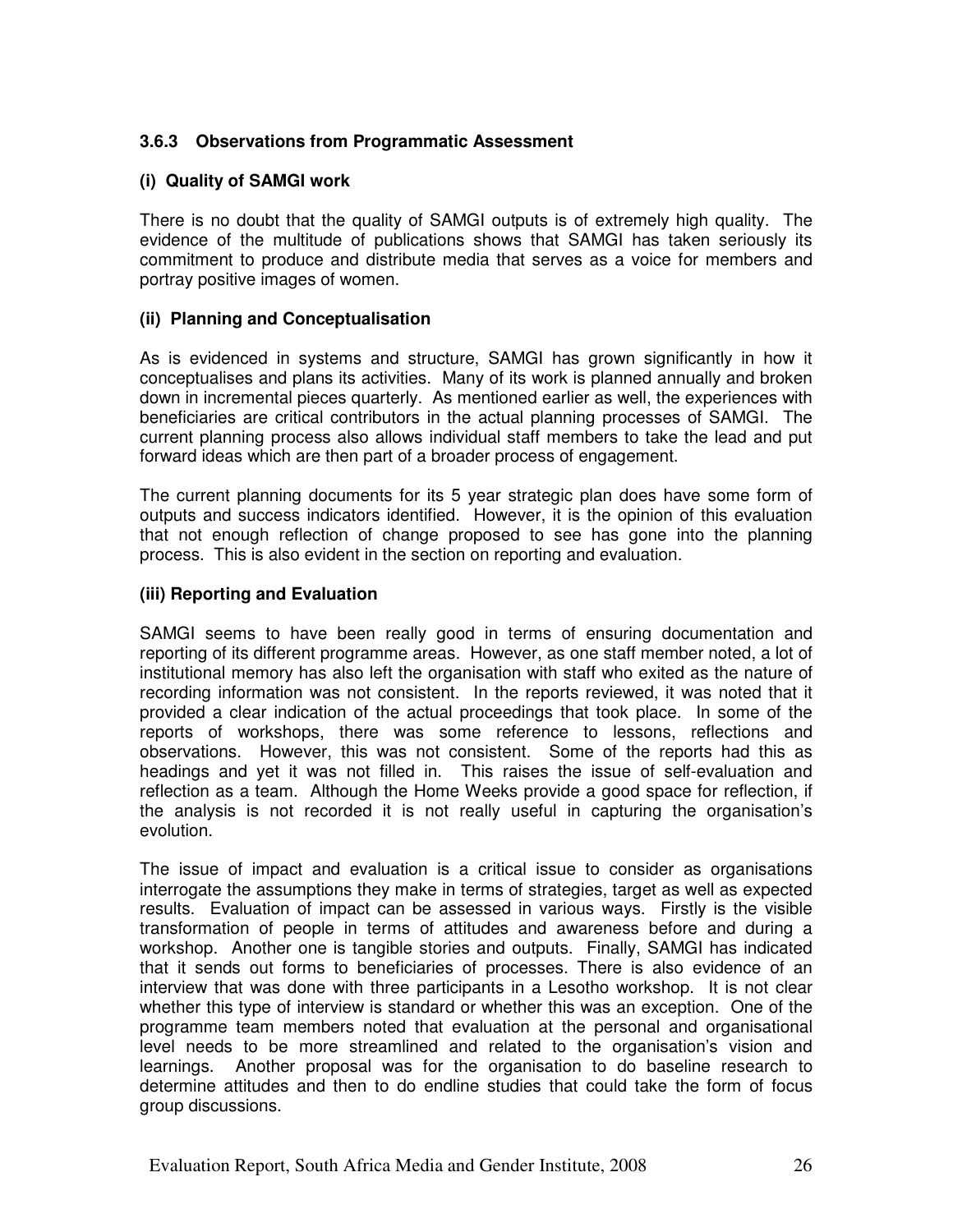Although by no means as evaluators would we propose that change is a linear process that can be attributed to one organisation's work and interventions, it is useful for an organisation to map the trajectory of the environment that it is acting in and the different role players and all of their contributions to the envisaged change and transformation that the organisation is working towards.

It is important that SAMGI takes seriously the need to evaluate the impact of its work and such an assessment to include the following:

- (i) **Behaviour outcomes.** In the prisons for example there has been some indication of behaviour change. However a more systematic study of this is needed.
- (ii) **Knowledge outcomes.** Once again there seems to be knowledge outcomes as reported by all of the beneficiaries interviewed. However the extent of this would be useful for SAMGI to ascertain across a representative sample of beneficiaries over a period of time.

In addition it terms of wider impact, the following (in terms of those interviewed) is evident in the work of SAMGI at this formative stage:

- Firstly, shifts in definitions have occurred as women and youth in rural areas and prison have been able to express their voice through producing their own media.
- Secondly, shifts in behaviour resulted as the voice of groups who had previously been excluded from participating in the analysis and production of knowledge around their experience have been recognised.
- Thirdly, the work of SAMGI has resulted in a shift in engagement with groups previously not engaged in activism have engaged with it through expression of their own experience to raise broader consciousness.
- Finally, SAMGI's work has been a critical instrument (especially is media monitoring reports) in advocacy and lobbying efforts for policy transformation. Once again, it is critical that SAMGI just a tracking to see what the direct and indirect impacts of this has been over the last 5 years.

Recommendations to SAMGI, as they start moving forward:

- Record the stories of the shifts in behaviour and engagement that has occurred.
- Previously SAMGI had indicated that staff had attended an advanced course offered by the CDRA on Planning, Monitoring and Evaluation, whereby staff were equipped to be better able to implement those learnings into their projects. This has meant that SAMGI has been able to implement regular quarterly appraisals. SAMGI has also implemented monitoring mechanisms that monitoring project objectives and the attainment of these objectives in more formal and constructive manner. Once again it is imperative that SAMGI applies this with rigour and also evaluate its effectiveness. Another recommendation would be for the organisation in its Homeweek to share other monitoring and evaluation tools and to see how it can integrate it with the existing one to ensure that it is a dynamic tool that adds value to the work of SAMGI. Groups like the Women's Funding Network for example has spent considerable resources in developing tools that could further assist an organisation such as SAMGI in effectively monitoring and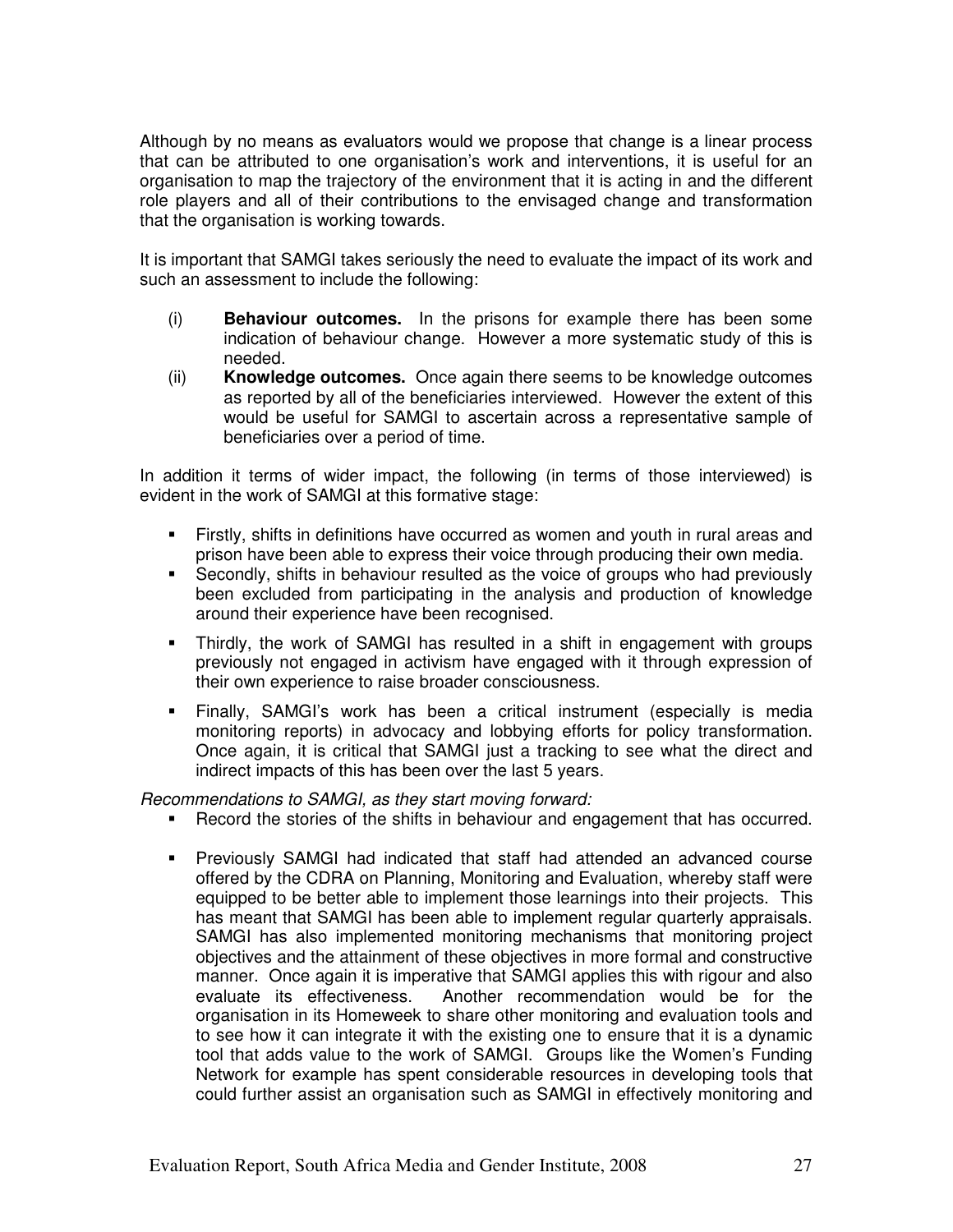| measuring | the | impact | ıts | work. |
|-----------|-----|--------|-----|-------|
|           |     |        |     |       |

 Start developing indicators for an impact assessment to be conducted in its next phase.

## **4. CONCLUSIONS OF THE EVALUATION**

#### **4.1 Organisational Challenges**

- Getting buy-in and commitment from stakeholders and participants and coordinators. The organisation has indicated that it is sometimes difficult to get buy-in many groups were resistant or came with their agendas. The organisation has to assess how it manages this dynamic if it is to further entrench itself as a key actor.
- The xenophobic attacks in South Africa are likely to cause possible resistance from participants in other countries to come to South Africa.
- The need to develop a structure with clear timeframes and commitments that are ultimately enforced.
- Most of the communities that SAMGI works in are impacted on by issues of poverty and unemployment. It is critical for SAMGI to carefully evaluate how it can address this. While it is not realistic to expect SAMGI to address these issues, it is important that SAMGI finds out who is doing work on poverty alleviation strategies in the communities it works in and explores potential partnerships such that the work that the organisation is doing is sustainable and grows as the communities grow. The task of social transformation is big one and as such there are many other role-players including government who need to work together. It is important for SAMGI to bear this in mind in particular in regards to designing follow-up interventions.

#### **4.2 Achievements of the Organisation**

SAMGI has certainly clocked up many achievements since 2003. This includes but is not limited to:

- Building a strong and credible organisational track record. Over the past few years, SAMGI has placed empowerment at the heart of its work as it recognized that education is critical in achieving the transformation we seek;
- SAMGI has been a leader in producing a diverse range of published materials for the different identified target groups that it has kept in mind. Many of the documents it has produced have been the product of its own involvement in research, public discussion, lobbying and advocacy work.
- SAMGI has networked widely within South Africa and especially within the Southern African region. Outside of the South African borders, the organisation has reached journalists and community activists instilling in them a critical understanding of why the media is an important enabler for social transformation;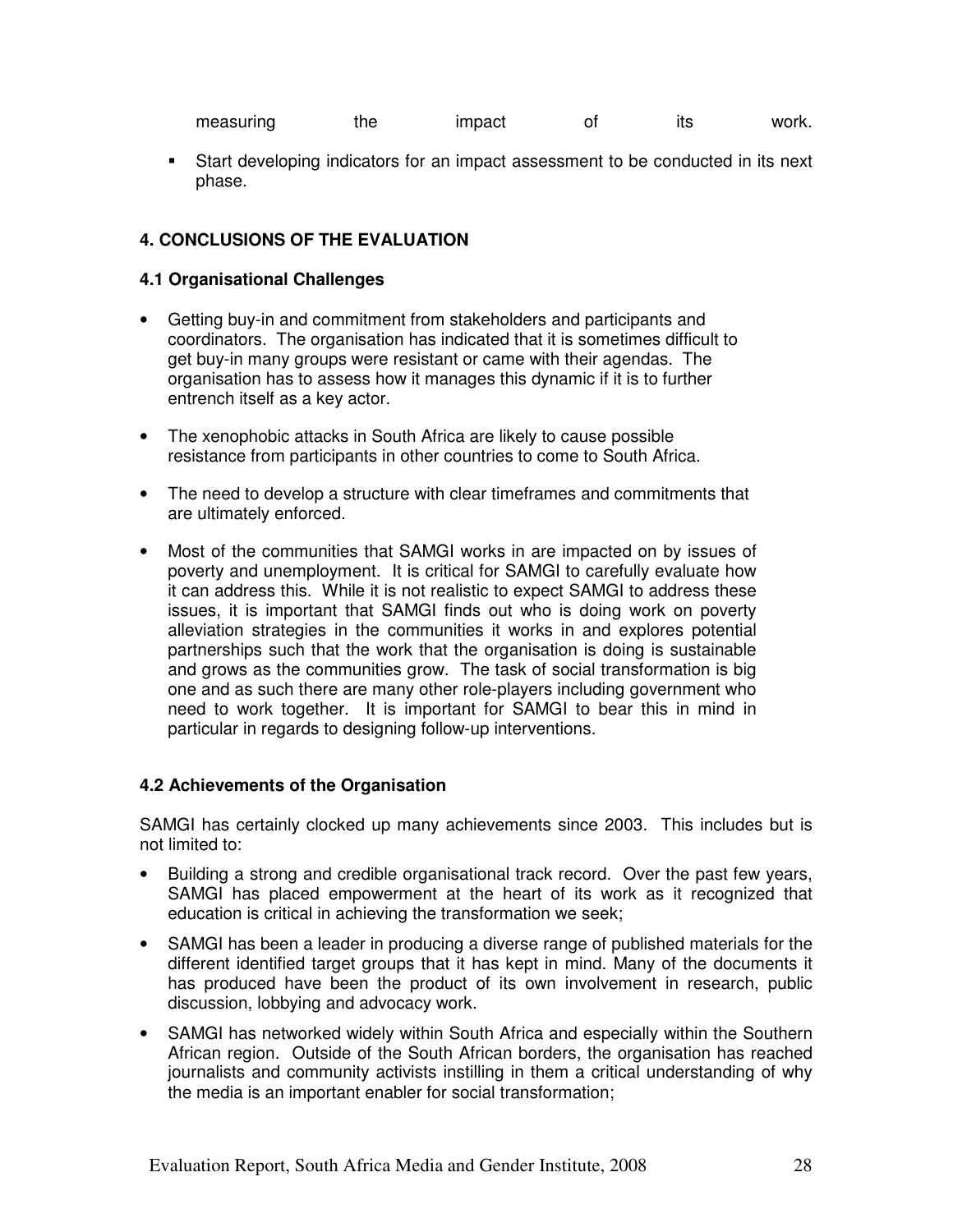- SAMGI has managed to create a solid organisational base with the necessary structures and systems in order to move forward strategically. After assessing the documents and conducting the relevant interviews, it is clear that the systems and controls of SAMGI are well developed and adhered to in a professional manner. In addition, the agreement that constitutes the signed contract between HIVOS and SAMGI in respect of fiscal adherence has been achieved.
- SAMGI has managed to get ordinary women to question and look at the media more critically.

#### **4.3 Sustainability**

The first issue relating to sustainability has to do with ownership of the organisation. The organisation is owned by not only the Director, but the Board and the staff. The other issue relating to ownership relates to ensuring that the work being done currently is sustainable in terms of long terms impact. As mentioned in the programmatic assessment of SAMGI, the issue of assessing impact is a critical area for action. This impact assessment is also needed to understand the changing environment globally and explore trends for doing the kind of work that the organisation has become known for. In an era of technological advancement and use of technology and media collectively, it is critical that an organisation such as SAMGI remains at the forefront of innovation in order to remain relevant and cutting edge.

However financial sustainability is another battle. The work SAMGI does seldom receives 100 percent funding so therefore the income generated by SAMGI is used to top up the funds so that the full extent of the projects can mostly be realised. SAMGI seems to have managed to create a credible means with a range of stakeholders of generating an income, thus ensuring that the organisation's survival is not wholly at the mercy of funding cycles and agendas. However, the issue of funding sustainability is of serious concern as the over-emphasis and desperation that goes hand in hand with funding insecurity could result in the organisation losing focus of its broader agenda and core business. While the organisation is also exploring models of creating broader responsibility of programme staff for resource mobilisation, this strategy is one that could lead to a lot of insecurity among staff and could result in a loss of focus on the work and the results desired.

In terms of a sustainability plan, we would recommend that SAMGI identifies an appropriate balance between income generation and resource mobilization. This ratio could for example be 40:60; therefore creating a means by which the organisation not only tops up its existing resources, but create a discretionary fund that would ultimately contribute to longer-term sustainability.

We also strongly recommend that SAMGI secure core funding and if this was the case, the organization would become a major organization that can concentrate on their core work as opposed to spending a lot of time looking for funds. Support should be given to SAMGI to raise such funds for the medium to longer term.

Our final recommendation is that SAMGI could put together a resource mobilisation task team to support the organisation in identifying a diverse source of funding to ensure that the organisation is able to grow in terms of its programmatic impact.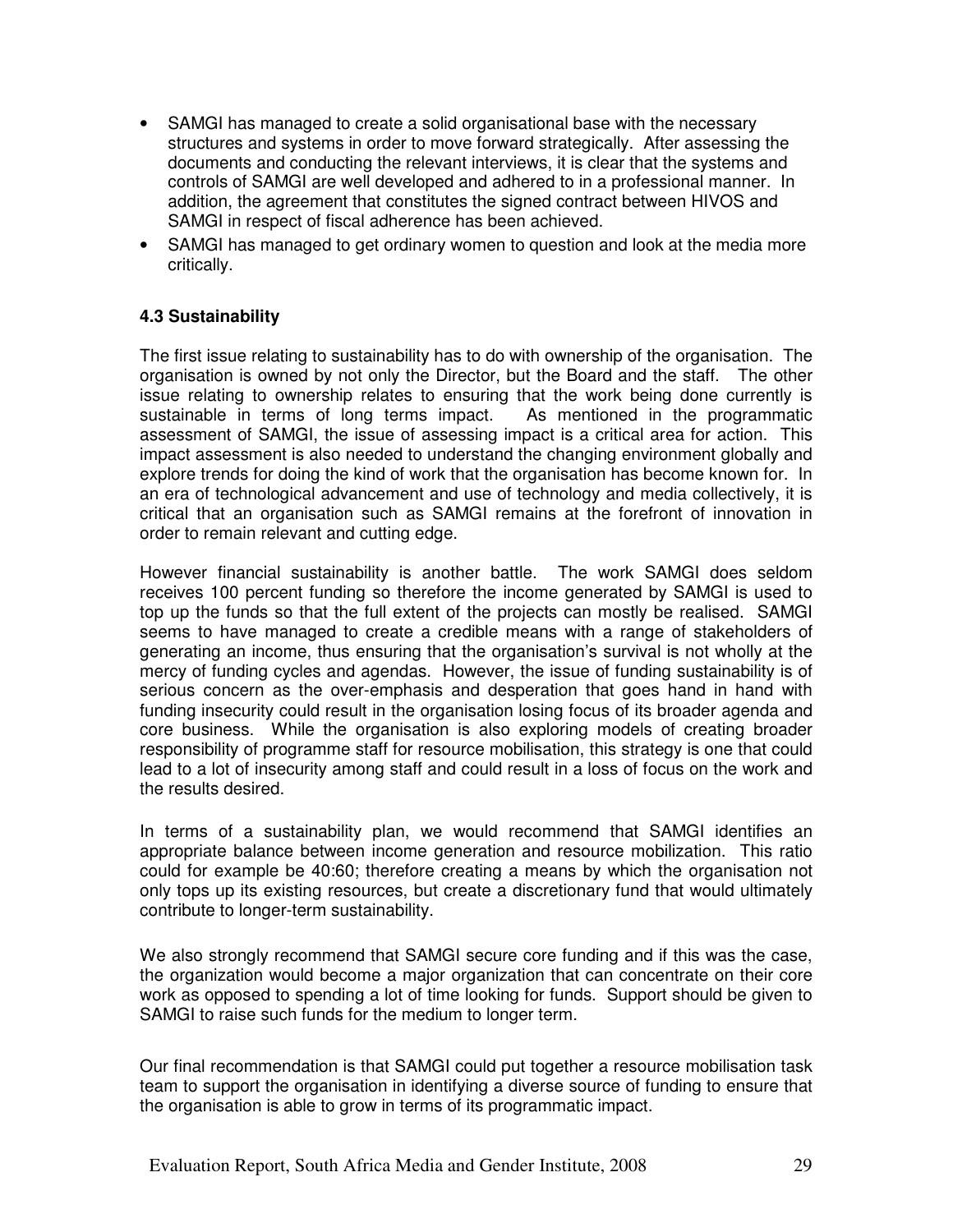### **4.4 Succession**

Overall, the Director of SAMGI is the pivotal person of the organization and takes the initiative to innovate and guide the organization. She has also taken all the responsibility to fundraise for the organization to date. The organization should take cognizance of their current plans to diversify some of the functions currently undertaken by the Director as well as putting in place a succession plan. The process should look at identifying strategies and criteria that would support in diversifying the leadership of the organisation organically. Any succession strategy would need to ensure that future leadership of the organisation will continue to be in capable hands of someone who holds dear the vision, mission and values of the organisation and who is able to build on the work of the current organisational leadership.

## **4.5 Human Resources Function**

SAMGI needs to appoint a qualified Human Resource Board member to guide the organization with respect to staff development, hiring new staff, and termination of staff where funding is not available and performance not adequate. This should not be the sole duty of the Director. SAMGI could appoint a Human Resource Advisor to the Board to take them through some of the areas that will need improvement. This could be a short term solution and the involvement of the Board would allow for the sharing of the responsibility especially in any actions whereby staff may feel compromised.

### **4.6 Reporting**

Some areas that SAMGI can improve on are indicated below:

- Not reporting on time; some narrative reports were submitted late. This was due to staff handing in their reports late. This activity must be linked to the appraisal system and there needs to be consequences for such actions.
- Standard of reporting; not all staff produce professional reports. It is suggested that SAMGI enlist the help of a professional to run a workshop on report writing. If this is an essential component of a job description, then again it must be linked to the appraisal system and such a staff member must bear the consequences of lack of performance.

While SAMGI as an organisation has recognised that legitimacy based on knowledge, expertise and visibility, it is as important to retain the legitimacy by prioritising an investment in training of staff as much as possible.

#### **4.7 Cash-flow management**

Delays in transfers of funds; – donors have holidays and organization is not in control of when donors pay over funds. This has caused cash flow problems. SAMGI needs to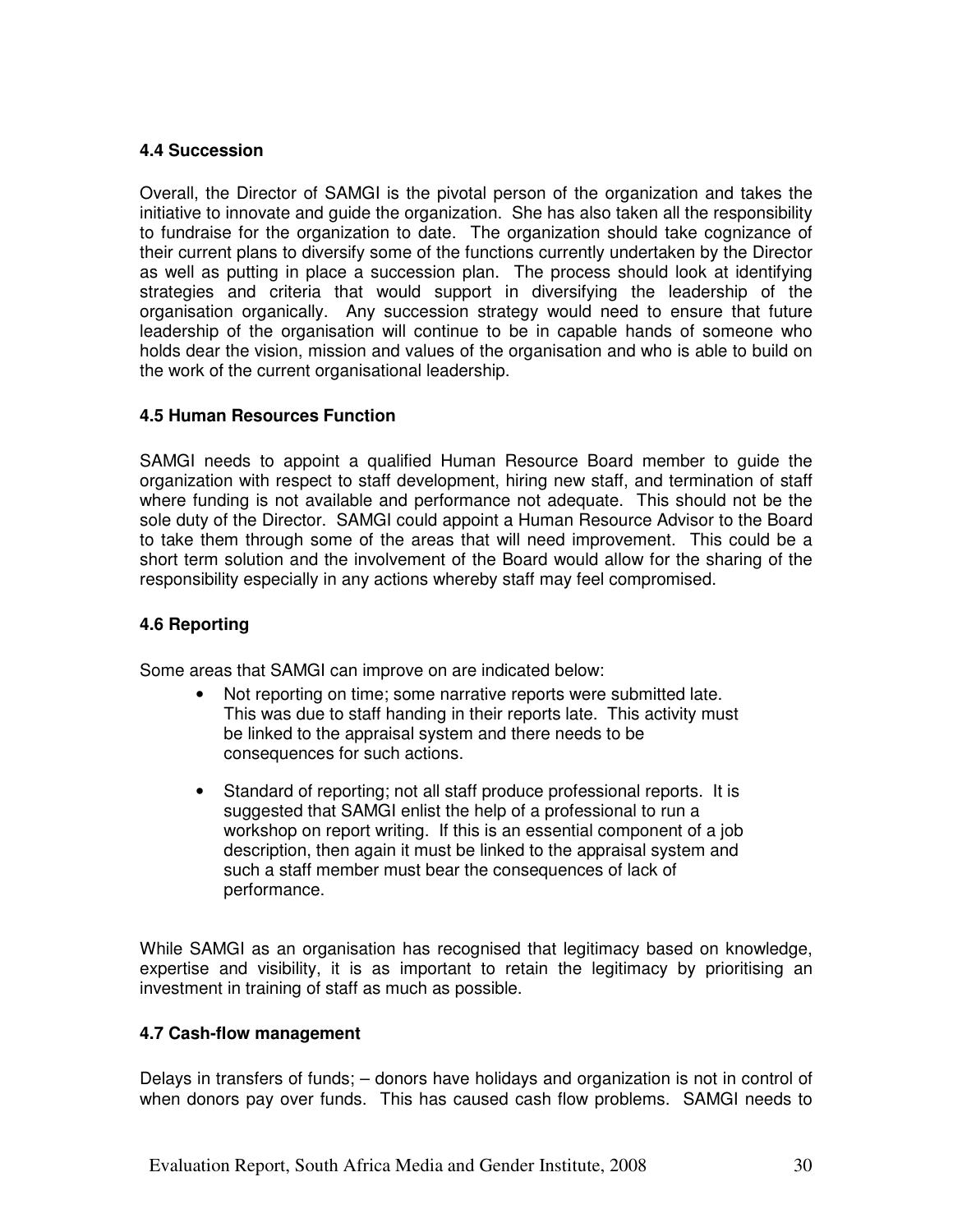build up a buffer of funds to avoid cash flow hiccups. Once again this refers to enlisting the services of an expert to assist the organization in reaching new donors, writing up of financial reports and perhaps budgets.

## **4.8 Managing Change**

Although SAMGI has been going through a period of change, there is a complex paradox between what is needed and what is wanted. Staff has been responding to demands for change in the working environment whilst simultaneously responding to a need for stability (that is, non-change). This has contributed somewhat to a mild resistance to the changes introduced and the changes that the learning organisation expects in the future. The proposed assessment planned in March 2009 (through the staff appraisal system) and every three months thereafter will be a useful space to gauge how much has been achieved and what still needs to be done.

## **4.9 Realigning processes, policies and procedures**

During the next year SAMGI will go through a process of realignment of its goals to its programmes and in so doing will update where necessary and introduce where applicable the following:

- Updated Policies, procedures and rules
- Realign institutional goals and measurement thereof
- Introduce in-house ceremonies for achievement
- Realign management diversification
- Develop the Board of Trustees
- Commit to rewards and recognition
- Introduce a new internal and external communication strategy
- Adjust their physical environment move to compact premises
- Apply the new organisational structure
- Write up SAMGI's core values

## **4.10 Evaluation and Reflection**

While SAMGI is good at critiqueing and producing media, it also needs to develop the rigours of reflection and recording this in a space that leaves a trail to show how these reflections contribute to the practice within the organisation. The recommendation is that SAMGI combines an impact assessment much more broadly of its work with a trends mapping that will also highlight technological trends in terms of reaching and communication with mobile phones for example. Furthermore, this should also do a mapping and trajectory of the playing field of different actors to provide some way to assess the different contributors to the change that SAMGI is envisaging and the organisation's differentiating leverage.

## **4.11 Ensuring Follow-up**

As an organisation, it would be important for SAMGI to ensure much more enduring impact of their work by devising a consistent and concrete follow-up strategy. The investment of resources in processes is a strategic one and needs to be backed up with time and ongoing resources over a longer period of time.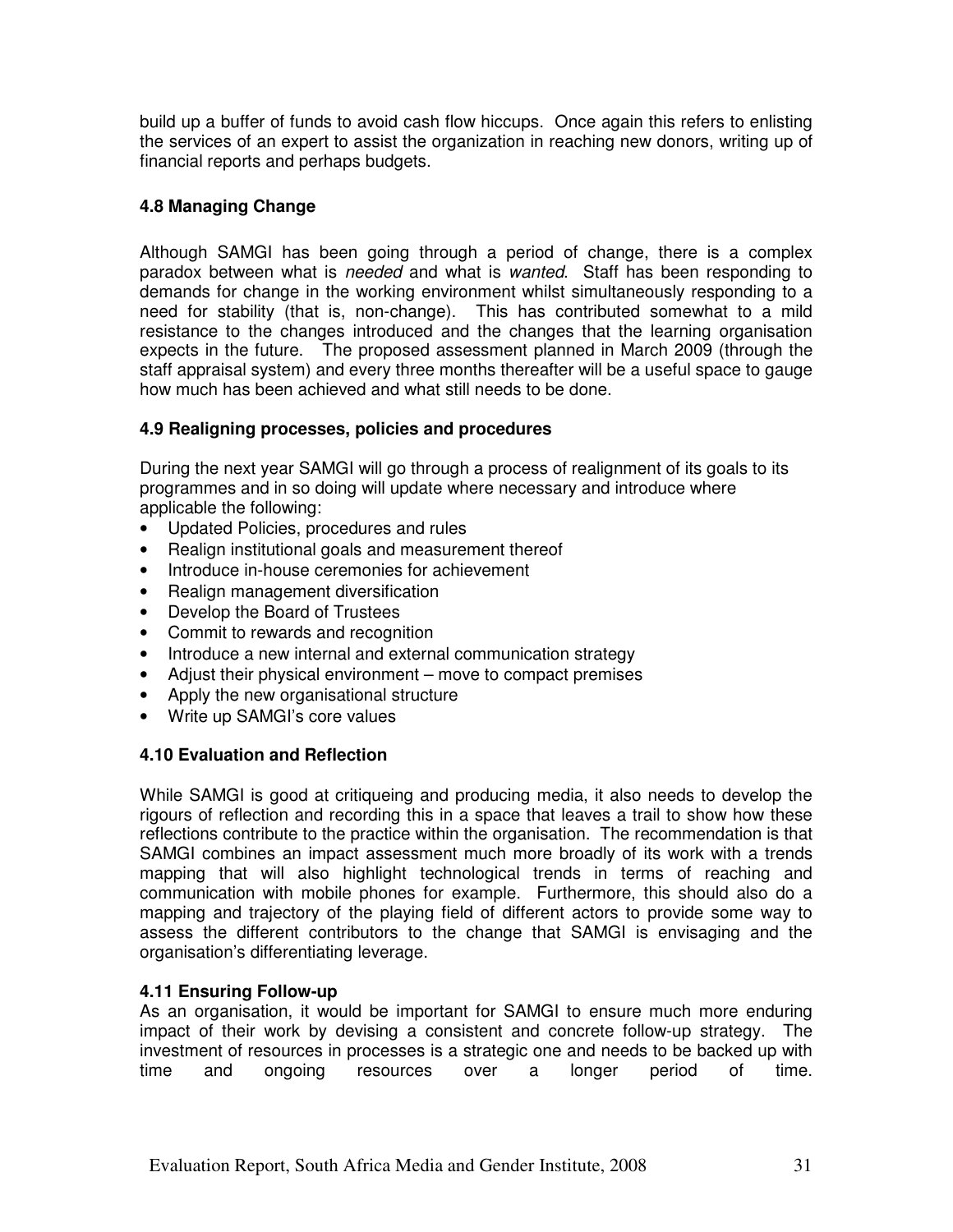## **Appendix 1**

#### **Draft Terms Of Reference (Tor) For The Evaluation Of The Southern African Media And Gender Institute (Samgi) July 2008**

The Southern African Media and Gender Institute (SAMGI) was founded in 2003 and is registered in South Africa as a non-profit making Non-Governmental Organisation (NGO). SAMGI promotes human rights by increasing the range of voices heard in Southern SAMGI promotes human rights by increasing the range of voices heard in Southern Africa through participatory education, advocacy, lobbying and media production to improve the status of women. Africa through participatory education, advocacy, lobbying and media production to improve the status of women. It is human rights media-monitoring body whose objective is to empower women and engage in the transformation of the media.

SAMGI runs the following programmes: Justice for Gender Citizens in Dialogue GenMeDem (Gender Media and Democracy)

During the period 2005 to 2007 HIVOS provided support to SAMGI to address the following:

- o Regional New Media for Advocacy Training
- $\circ$  Human Rights Mambo Comic booklet development and publication
- o Homeweek Programme
- o Prison Programme

#### **11. The Purpose of the Evaluation**

The purpose of the evaluation is to assess the effectiveness of the programmes implemented by SAMGI towards realizing its stated goals and objectives and addressing the needs of its beneficiaries. Further this evaluation should give insights into SAMGI's programmes and activities and provide recommendations that will assist the organization to improve its organizational and programme effectiveness.

The evaluation will also inform Hivos and SAMGI on the nature and effectiveness of their cooperation.

- Is SAMGI able to articulate its vision, mission and long-term goals? Are they formulated in a gender specific way? If so, are inequalities between men and women acknowledged in terms of: welfare, access, values, and participation, control?
- Is there a clear relationship between mission and long-term objectives? Have longterm objectives been formulated concerning SAMGI's own organisational structure, human resources and financing requirements?
- To assess the effectiveness of SAMGI's strategies towards the attainment of its aims and objectives. Have strategies been defined to cover the achievement of the organization's own organisational and financing objectives? Have strategies been defined to address gender inequalities
- To assess and comment on the relevance and quality of the services offered to clients by SAMGI and what impact these have had on the clients.
- Is service delivery done in an effective and efficient manner?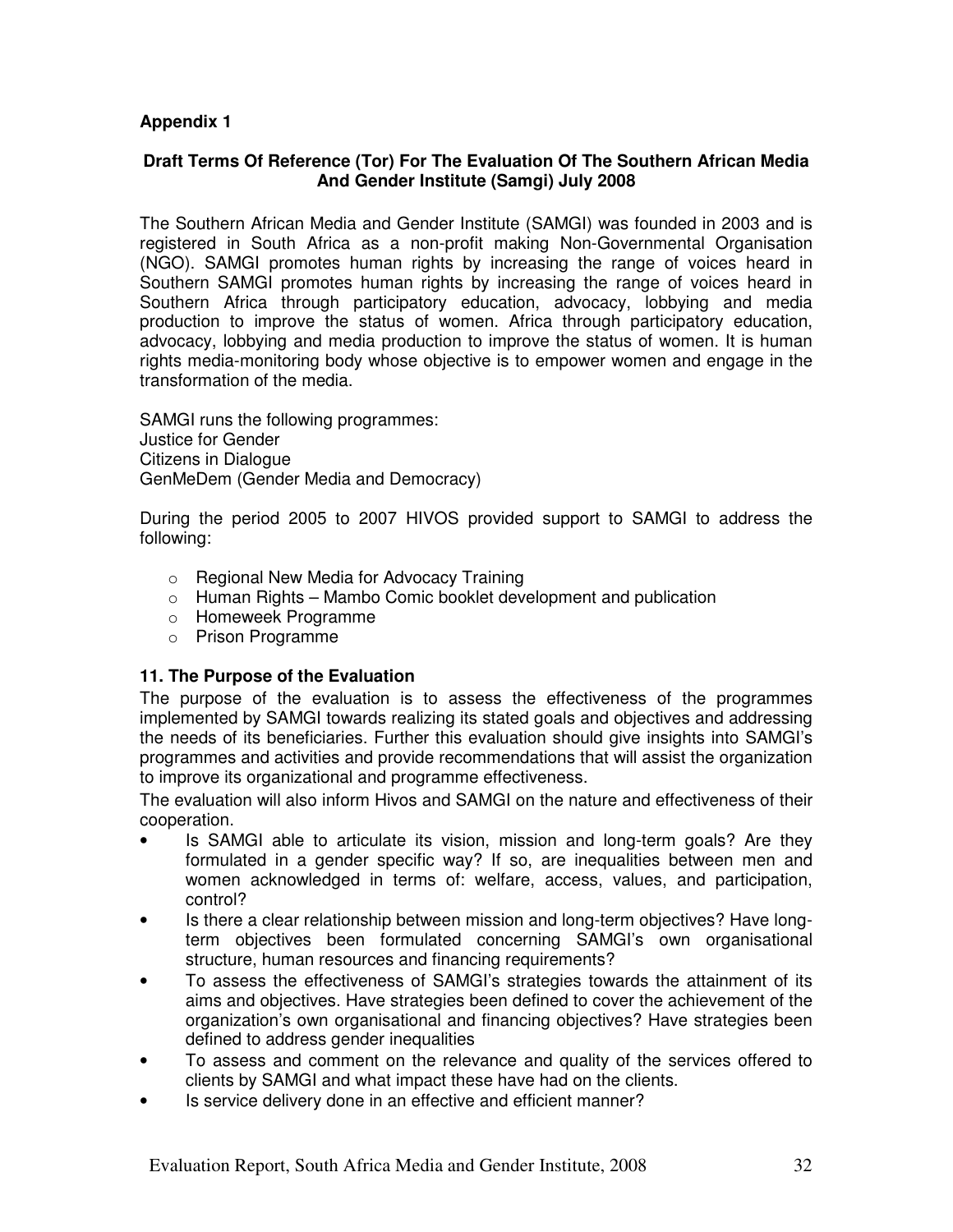- Has there been a marked shift in the programmes/projects/activities of the organization?
- Examine the extent to which SAMGI has engaged with all stakeholders including men in the quest for gender justice.

#### **Capacity**

structure:

To assess the effectiveness and efficiency of SAMGi's decision-making bodies and the division of responsibilities/powers.

Are there any conflicting structures or is there a potential for conflict in the power relations?

Are there any necessary tasks that do not have a responsible person/unit? Assess the composition (including gender composition) and functionality of the board.

• Systems:

How do the control or management processes function? Attention to planning, monitoring, reporting, assessment.

 Does the organization collect base line data, including genderdisaggregated data, as an input into planning, programme design and monitoring?

 How is information shared within the organization and its peers? To what extent has SAMGI and its partners been able to utilize the information it generates for lobby and advocacy and what have been the achievements in this respect?

 Assess the adequacy of budgetary controls, financial management and financial planning systems?

 Is SAMGI a `learning ' organization? If so, what has been the result of such learning in terms of changes in objectives, strategies and institutional reorganisation/re-engineering?

Human resources and staff skills:

Do staff at SAMGI have job descriptions and contracts? Comment to be made on the comprehensiveness of these together with the assessment mechanisms and how whether these are objectively applied?

Comments should be made on the gender expertise available within SAMGI?

Is staff satisfied and motivated to work?

Are there any staff development programmes to help align staff capacities to the needs of the various programmes implemented by SAMGI?

#### **Financial management and resources Corporate Governance**

- Assess the structure of the board for appropriateness, specifically considering composition, quorum, frequency of meetings and authority limits;
- Obtain board minutes and consider significant issues discussed at meetings
- Assess the working relationship between management and the board
- Review the external audit function in relation to appointment, independence, approval of audits and issues raised by the Auditors (inclusive of meeting with Auditors)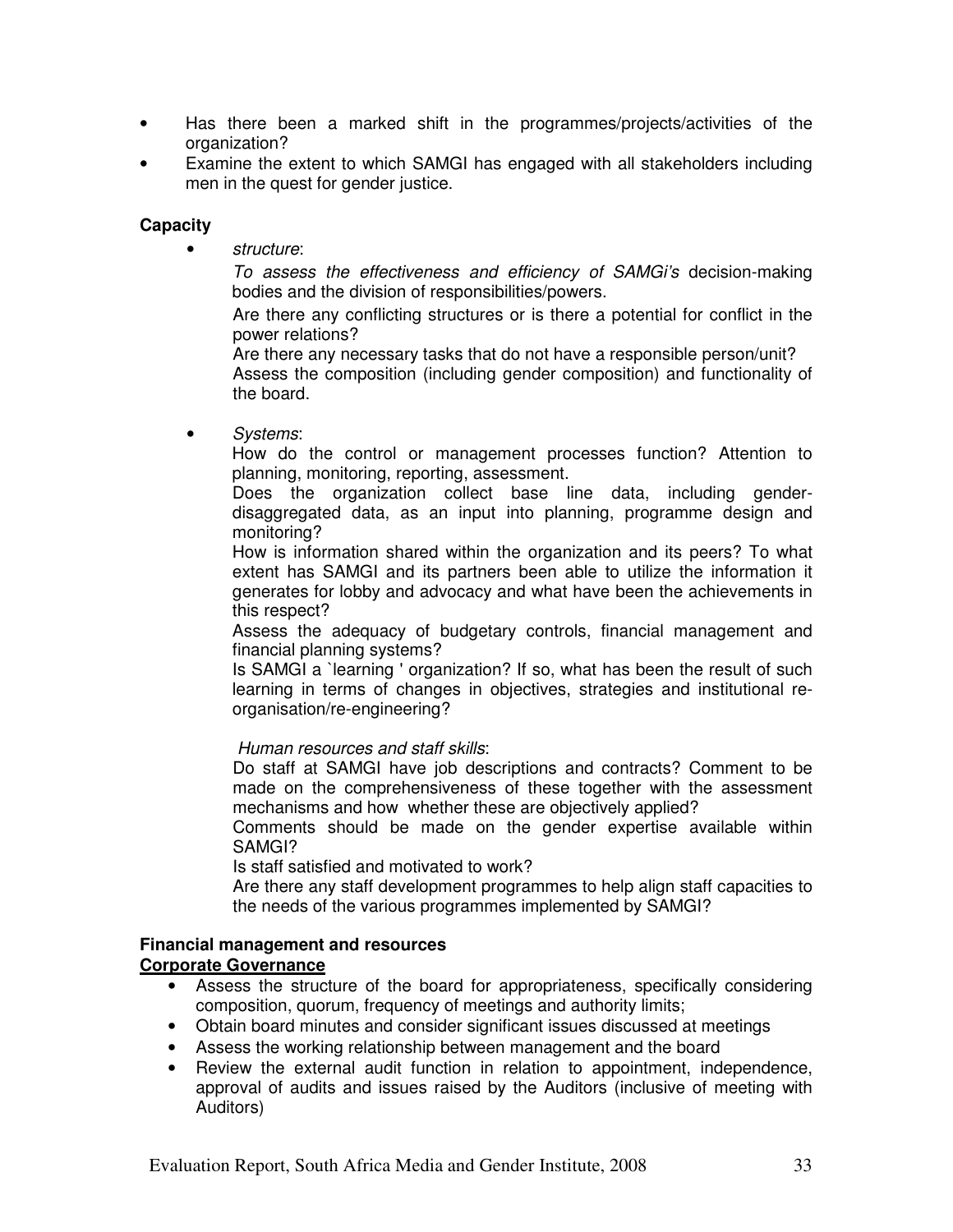• Check the functioning of the accountability system

## • **Budget Monitoring**

- Assess the methods employed to monitor budget variances and their adequacy.
- Compare actual expenditure incurred with the budget over the contract period (in relation to the annual budget), and obtain reasons for over expenditure and management efforts to contain such;

### • **Financial management**

- Review the procurement procedures to establish whether major purchases/contracts are/were subject to competitive bidding and whether the amounts paid for the goods and services are in accordance with the tender/quotation
- Review the management of human resources, payment systems and general administration and perform walk through tests to test whether the described procedures are operating effectively, including reconciliations,
- Review the adeqauacy of the various procedure manuals (human, administration and finance etc)
- Assess procedures in place to ensure all goods paid for are for the organization's benefit;
- Vouch items of expenditure to relevant supporting documents;
- Confirmation that expenditure incurred is in accordance with approved budget headings and within available budgetary allocation;
- Review the level of administration costs as compared to the total costs for reasonableness
- Determine whether donor funds are properly maintained in accordance with the provisions of the donor agreements (including separate bank accounts where applicable)
- Check the organization's records for any exchange gains and interest received and assess the reasonableness of allocation of such income to different donors;
- Assess if funds were utilized in accordance to project plans and the signed agreements.
- Assess basis for the allocation of organization overheads among the different projects
- Review the accounting system in place and its adequacy for meeting internal and external requirements

#### • **Human resources management**

- Review adequacy and capabilities of staff in the Finance Department
- Review employment contracts and verify on a sample basis whether these are being adhered to
- **Fixed assets**
- Verify the existence of fixed assets purchased over the last 2 years and the existence of an asset register and whether it is maintained.
- Check the usage of fixed assets in relation to benefits to the organization
- Review procedures for disposal of fixed assets

## **Terms of the agreement**

• Test compliance with grant agreement terms;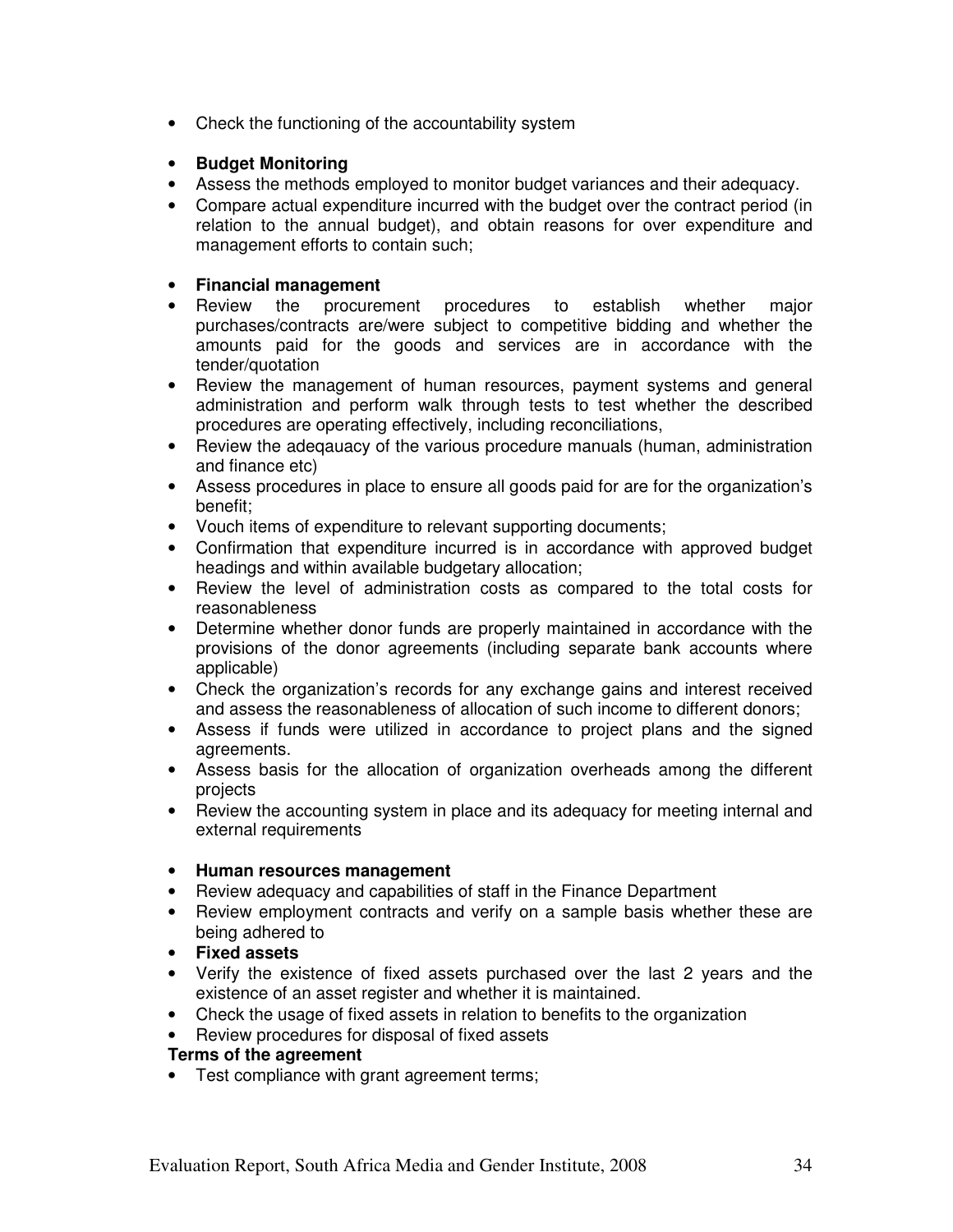• Obtain and review prior audited financial statements and management reports and note key issues arising and whether these have been satisfactorily addressed;

## **Institutional linkages**

- What strategic linkages does SAMGI have with other agencies in advocating for the rights of women and that it works with in realising its vision and goals? (a selection of SAMGI's partners to be interviewed including institutions working in the areas of rights, and gender) and the nature of linkages and the results attained)
- Assess SAMGI's links with governmental programmes and private sector institutions and their effectiveness?

## **Relation with target groups:**

- Comment on SAMGI's beneficiaries and target group?
- To what extent does the organization address the rights and needs of its perceived beneficiaries and target groups?
- Have beneficiaries been differentiated according to size, nature of activities, gender, ethnicity, religion, geographic location, income and age?
- Have the organizations changed perception of the target groups over time? Please comment.
- In which way does the target group participate in the ownership, governance and implementation of the activities of the organizations?
- Do the beneficiaries regard the outputs as relevant to their needs and demands?

#### **Assessment of Core Programmes of SAMGI - their effect and impact**

#### **6.1 Nature of the programme /projects:**

- Is there a clear relationship between SAMGI's programmes and long-term objectives (would more programmes be required to fulfil all objectives;
- The evaluators should state the results achieved by SAMGI and the extent to which they are relevant to the beneficiaries?

#### **6.2 Consistency of the programmes/projects:**

- Are inputs, activities and outputs of each programme in line with each other?
- Have verifiable indicators for output and effects (results) been stated for all the programmes? Are sources of verification mentioned?
- Is there a distinction between output and effect/outcome indicators?
- Is the project structure compatible with programmes and expected outputs

#### III. **Conclusions of the Evaluation**

Recommendations based on the findings of the evaluation. **Recommendations to also address issues of sustainability** of SAMGI and its programme in terms of medium to long-term financial and institutional viability

#### Approach and methodology

Desk review of relevant documents both at Hivos and SAMGI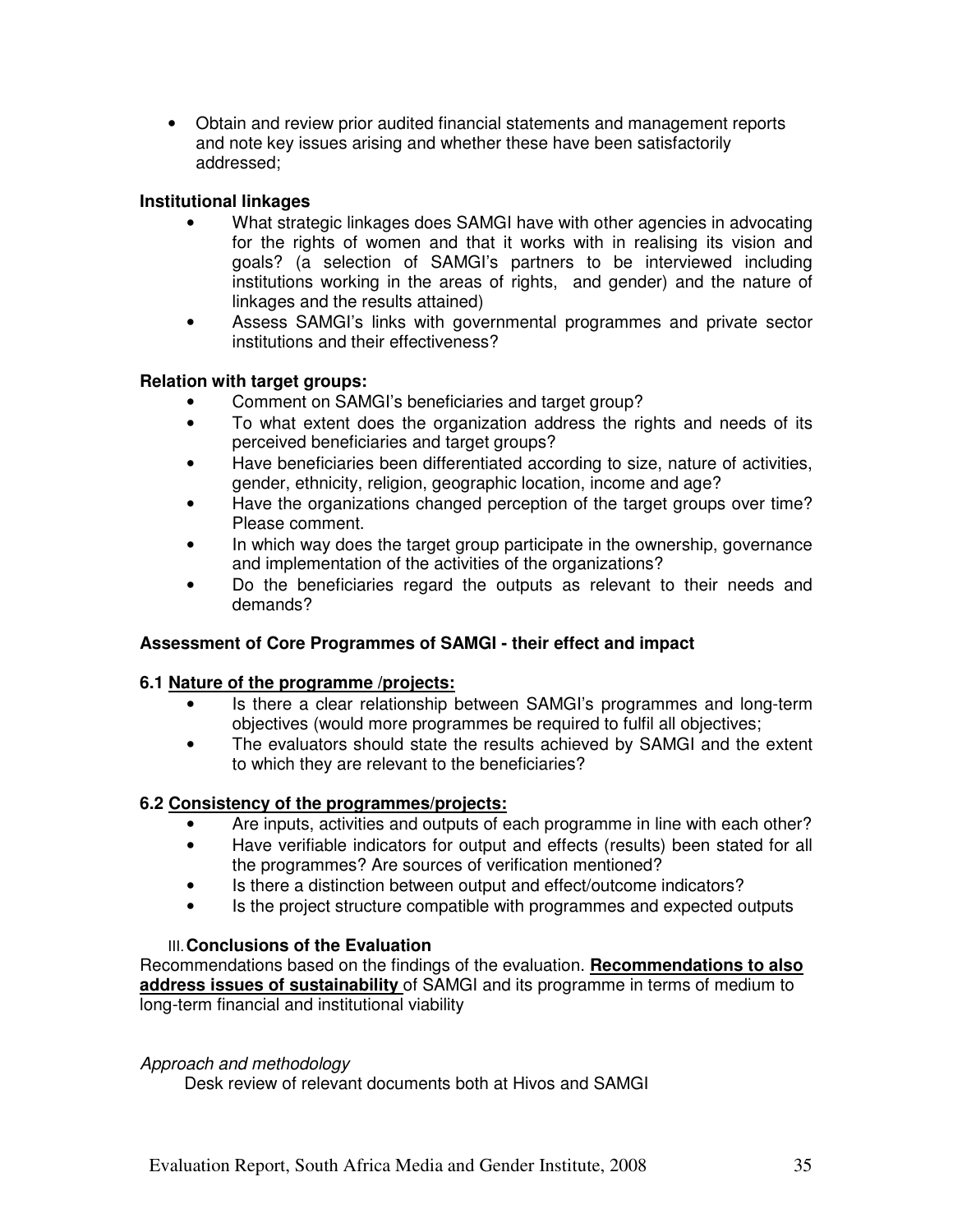Individual and institutional interviews with members, Board members, staff and other stakeholders from SAMGI's partner organizations, the private sector and the Donors.

Focus group discussions with beneficiaries.

Interviews in other countries using SKYPE

Namibia, Swaziland, Lesotho, Malawi, Botswana, Zambia

#### **Reporting and debriefing**

 The team will produce the first draft and submit it to Hivos and SAMGI for comment.

 (5) Copies of the report should be produced in English and submitted to Hivos together with an electronic copy. The final payment to the consultants will only be made after the final report has been received and approved by Hivos.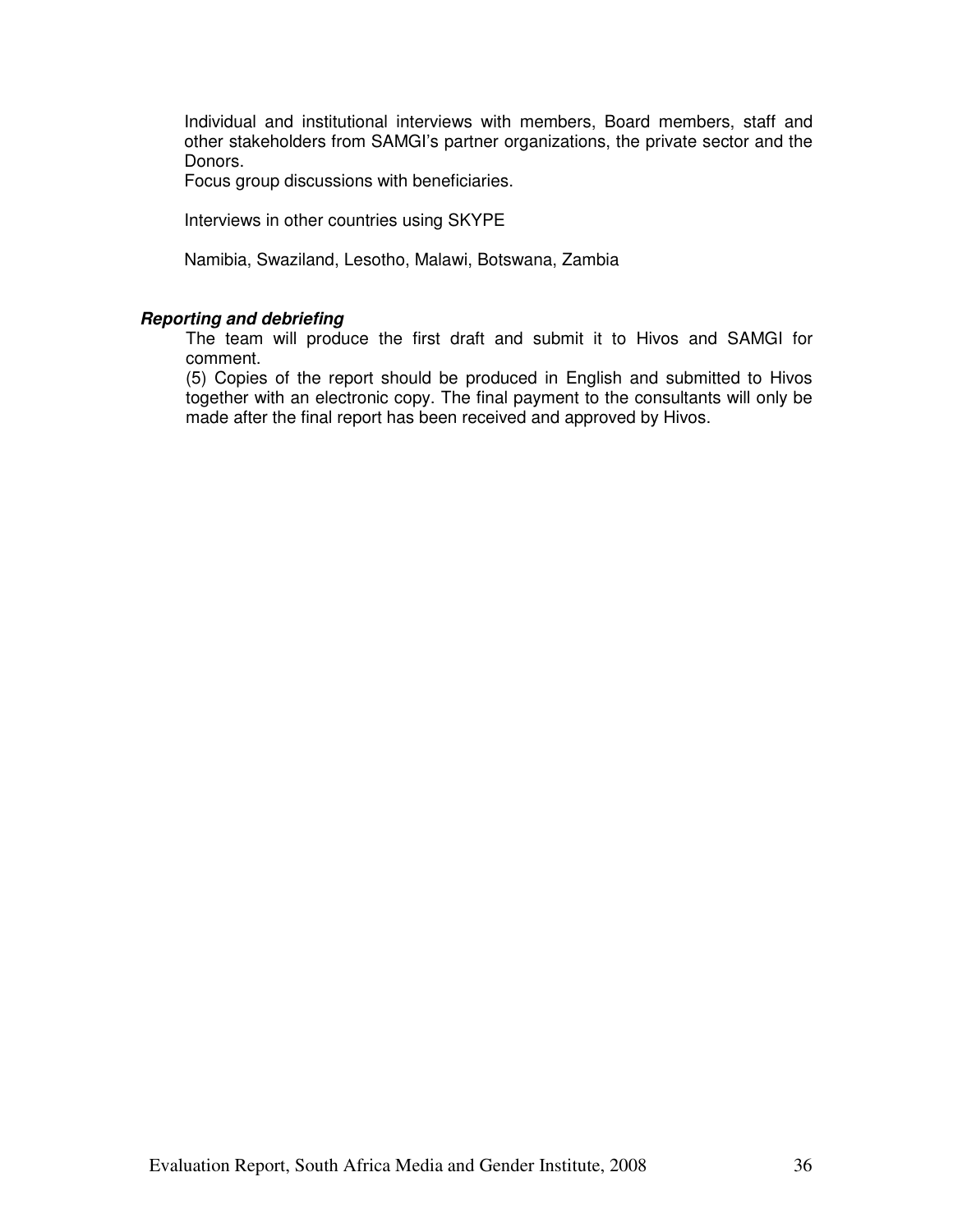#### **Staff and Board Interviewed:**

Julia Daries, Board Member Thenjiwe Kona, Past Board Member Alan Lewis, Acting Chair of Board Shiko Diala, Treasurer of Board Gideon Mncube, Acting Human Resources Portfolio Board Member Crystal Gertze, Finance Manager Fiona O' Brian, Advisor to the Board David Donninger, Auditor Judith Smith, Director Adovica Davids, Administrator Gertrude , Administrator Martin Stevens, Trainer/Field Worker Enesto Vialva, Men's Unit Elly Mwalo, Graphic Designer

Institutional Stakeholders and Beneficiaries Interviewed:

Gail Thungani, Worcester Andiswa Thonyama, Worcester Rozetta Minnaar, Riversonderend Christina Lenders, Riviersonderend Cynthia Sawyer, Parow, Cape Town Evelyn Smith, Wellington Patricia Dyata, Stellenbosch Noxolo Dayimani, Knysna Esme Smith, Beaufort West Dora Mars, Wolesly Rochelle Maans, Beaufort Wes Iris, Worcestor Women's Centre Eugene, Hawequa Youth Centre

Tobeka Memzanro, Hawequa Youth Centre (Liaison person) Ms Dlikilili, Skills Practitioner, Worcester Women's Centre (Liaison person) Mrs Martinus, Worcester Women's Centre Nolitha, Provincial Coordinator Commission on Gender Equality Sandra Newman, Dept Health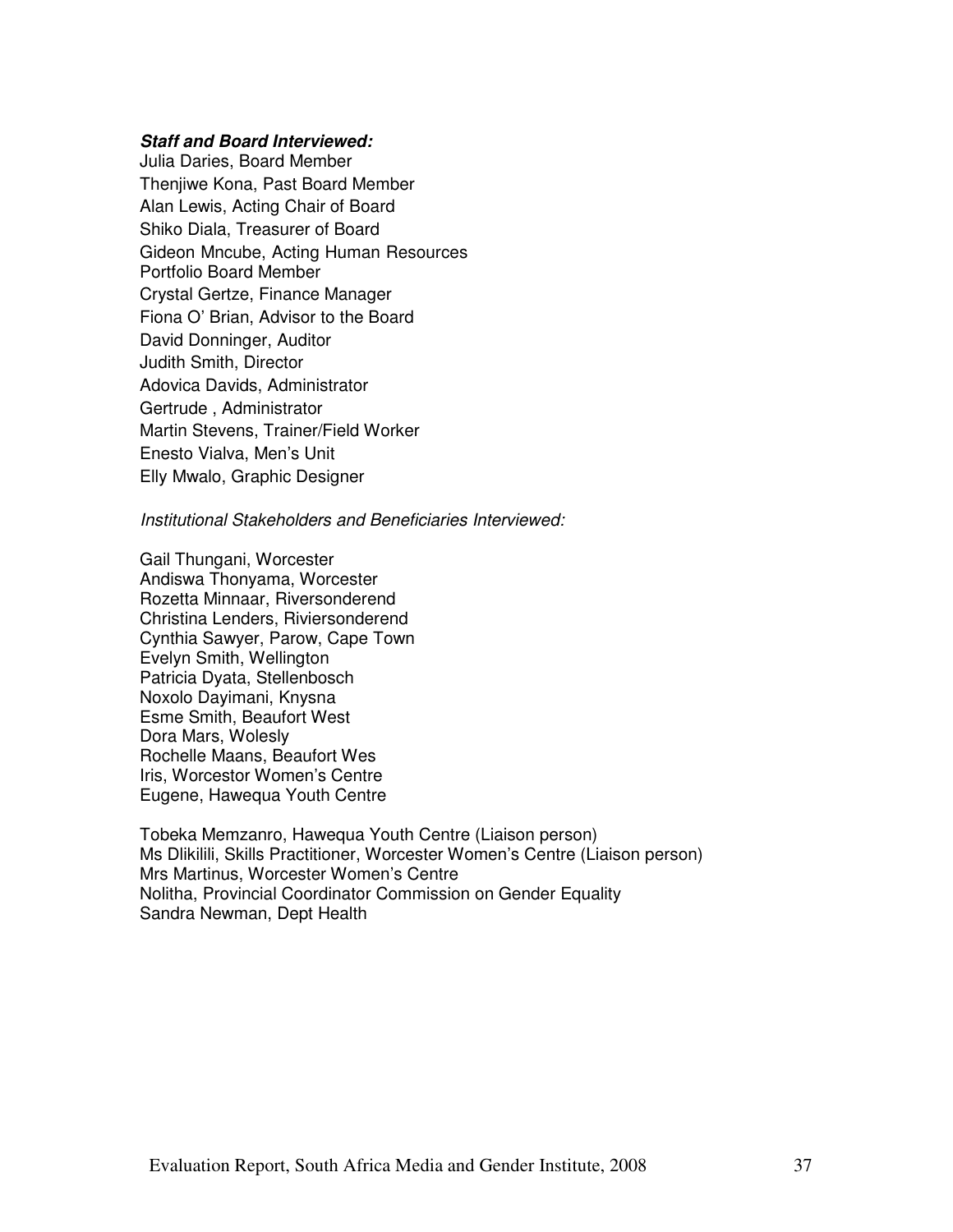## **Regional Networks contacted:**

The scope of the evaluation allowed for the regional evaluation to be conducted electronically. The questionnaire was emailed to 60 of SAMGI's beneficiaries in the region. The response rate was 18.

| <b>Country</b> | <b>Respondents</b> | <b>Course Title</b>                                                                                                                               |
|----------------|--------------------|---------------------------------------------------------------------------------------------------------------------------------------------------|
| Namibia        | 4                  | Gender, Media and Democracy                                                                                                                       |
| Swaziland      | $\overline{3}$     | Gender,<br>$\bullet$<br>Media<br>and<br>Democr<br>acy<br><b>New</b><br>$\bullet$<br>Media<br>for<br>Advoca<br>cy<br>Getting<br>$\bullet$<br>Smart |
| Kenya          | $\overline{4}$     | Gender,<br>$\bullet$<br>Media<br>and<br>Democr<br>acy<br><b>New</b><br>$\bullet$<br>Media<br>for<br>Advoca<br>cy<br>Getting<br>$\bullet$<br>Smart |
| Malawi         | $\mathbf{1}$       | Gender, Media and Democracy                                                                                                                       |
| Tanzania       | 3                  | Gender, Media and Democracy                                                                                                                       |
| Zimbabwe       | $\overline{3}$     | Gender,<br>$\bullet$<br>Media<br>and<br>Democr<br>acy<br><b>New</b><br>Media<br>for<br>Advoca<br>cy                                               |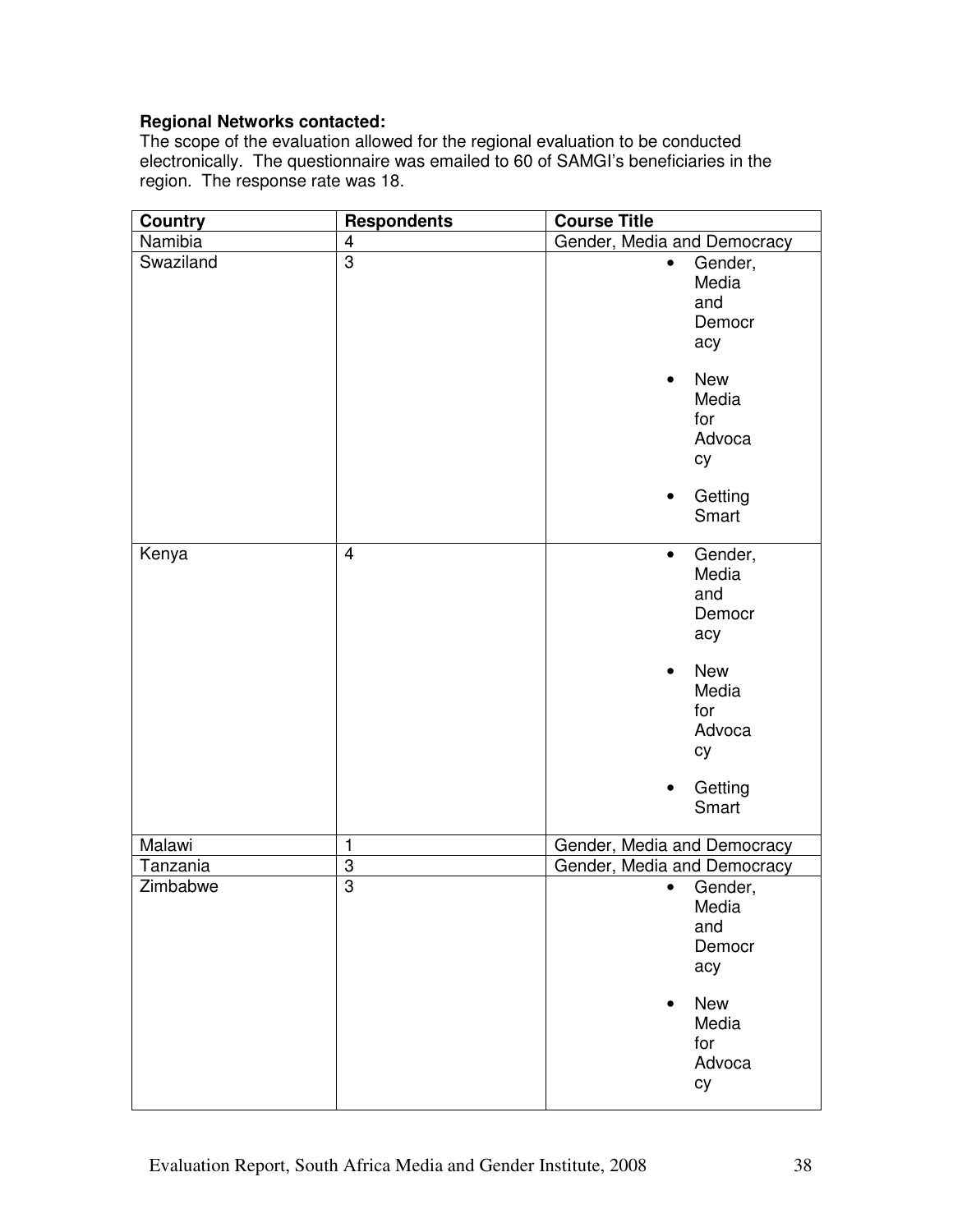No responses were received from Lesotho.

#### **Selection of Participants:**

Participants were selected from the Women's Networks active in the region as well as SAMGI's network data base. SAMGI has actively attended conferences and network meetings and developed a data base from where they can disseminate SAMGI information, research, newsletters and up-coming workshops and courses.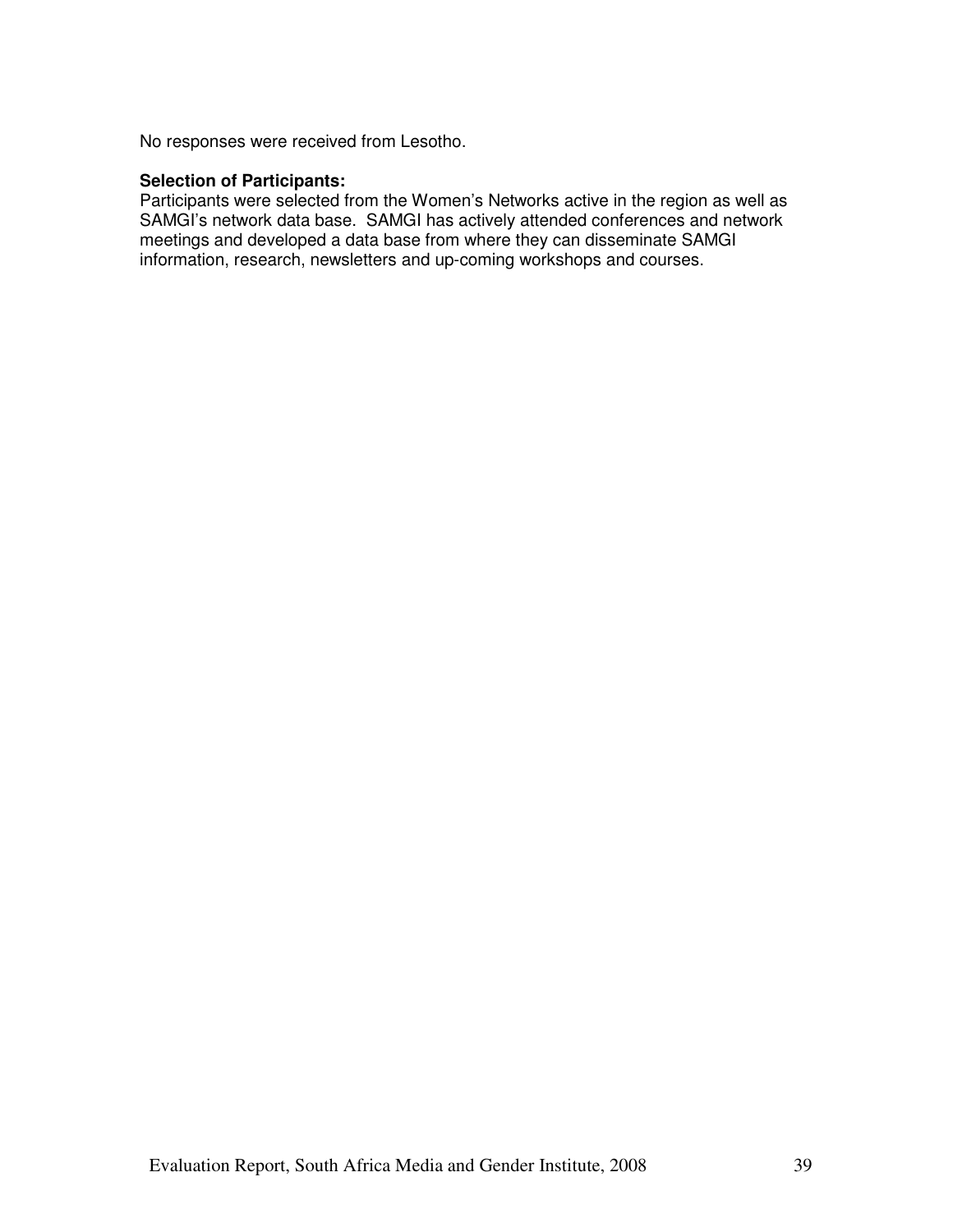## **Documents Reviewed**

- Board Minutes  $(2005 2008)$
- Staff Meeting (Monday Meeting) Minutes (2005-2008)
- Audited reports (2005-2008)
- Audited Management reports (2005-2008)
- Asset register
- Assets
- Order book current
- Order book 2006
- Stationary request book
- Mail register
- Computerised financial package
- Hard copies of payment verification
- Quotations for equipment
- Financial acquittals
- Bank Statements
- General ledger
- Monthly reconciliations
- Leave register
- Staff Daily Attendance register
- Employment contracts
- Job Descriptions
- Human resource Policy and Procedure Manual
- Financial Policy and Procedure Manual
- Information technology Policy
- HIV and AIDS Policy
- Donor contracts/agreements
- Funding proposals
- Staff reports
- Project Reports 2005, 2006 and 2007.
- Annual reports
- General donor correspondence and HIVOS Contract with SAMGI
- Computerised tracking printout of internet usage
- In-house publications
- January Sept 2008 Director's report
- Evaluation of the Women's Media Watch, 2003.

Publications:

MAMBO: The Bill of Rights Daddy Appreciation Day Booklet, June 2006 Daddy Appreciation Day Booklet, 2005 National Media Monitoring Project 2005